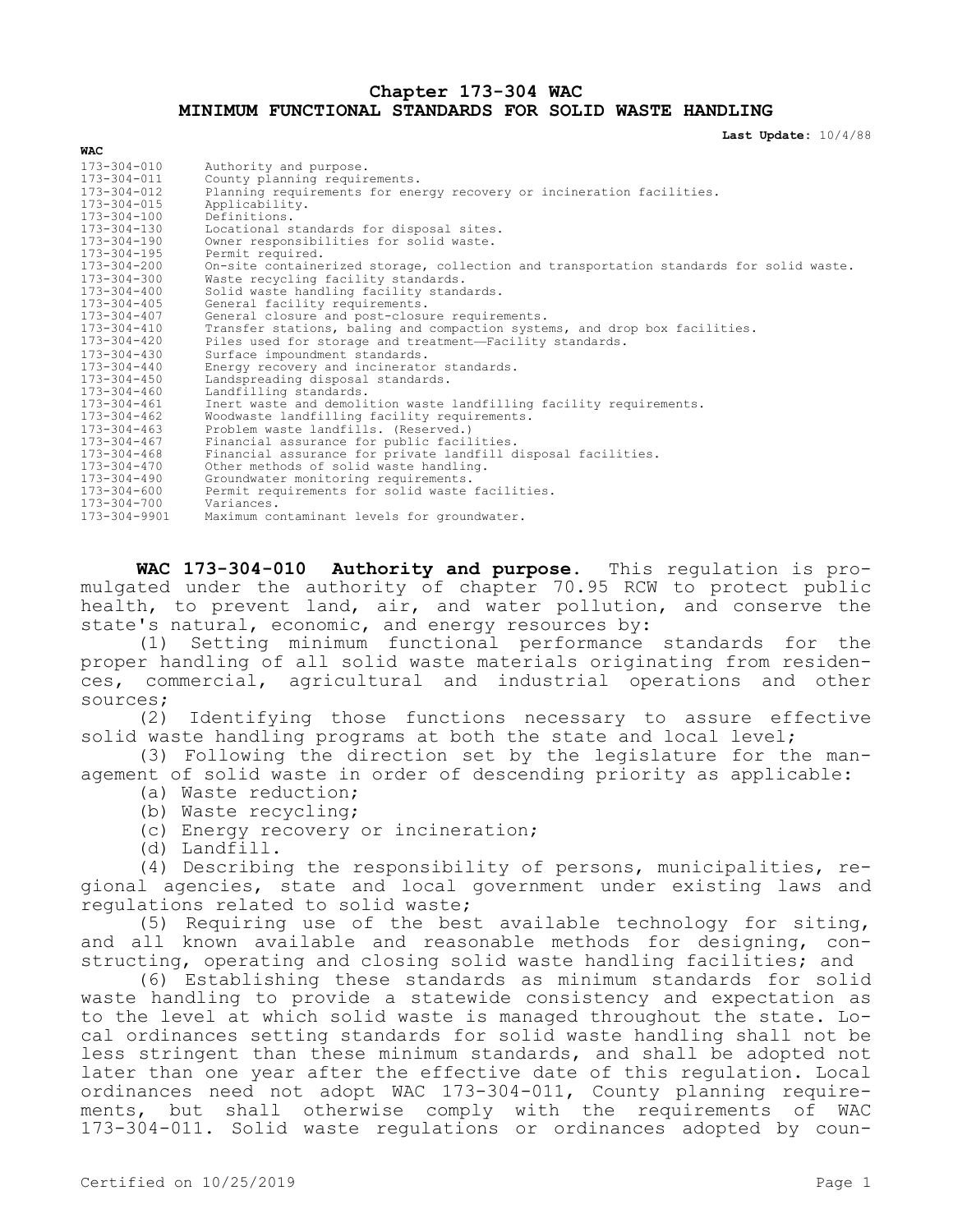ties, cities, or jurisdictional boards of health shall be filed with the department ninety days following adoption.

[Statutory Authority: Chapter 43.21A RCW. WSR 85-22-013 (Order 85-18), § 173-304-010, filed 10/28/85.]

**WAC 173-304-011 County planning requirements.** The concept of "solid waste management" includes in addition to proper storage, collection, and disposal of discards, other management functions or operational activities including waste reduction, source separation, waste recycling, transportation, processing, treatment, resource recovery, energy recovery, incineration, and landfilling. Under the State Solid Waste Management Act, chapter 70.95 RCW, primary responsibility for managing solid waste is assigned to local government (RCW 70.95.020). The state, however, is responsible for assuring that effective local programs are established throughout Washington state. Therefore, state and local solid waste planning for the aforementioned activities is an essential part of proper solid waste management.

(1) State responsibility. As described in RCW 70.95.260, the department shall coordinate the development of a state solid waste management plan in cooperation with local government, the department of community development, and other appropriate state and regional agencies. The state plan shall be reviewed at two-year intervals, revised as necessary, and extended so that the plan shall look to the future for twenty years as a guide in carrying out a coordinated state solid waste management program.

(2) Local government responsibility. The overall purpose of local comprehensive solid waste planning is to determine the nature and extent of the various solid waste categories and to establish management concepts for their handling, utilization, and disposal consistent with the priorities established in RCW 70.95.010 for waste reduction, waste recycling, energy recovery and incineration, and landfill. Each local plan shall be prepared in accordance with RCW 70.95.080, 70.95.090, 70.95.100, and 70.95.110. Additionally, the department has available "Guidelines for the development of local or regional solid waste management plans and plan revisions" to be followed by local government. RCW 70.95.165 also requires counties to establish a local solid waste advisory committee to assist in the development of programs and policies concerning solid waste handling and disposal and to review and comment upon proposed rules, policies, or ordinances prior to their adoption.

[Statutory Authority: Chapter 43.21A RCW. WSR 85-22-013 (Order 85-18), § 173-304-011, filed 10/28/85.]

**WAC 173-304-012 Planning requirements for energy recovery or incineration facilities.** In order to implement the priorities and provide a basis for permit requirements established in chapter 70.95 RCW, each comprehensive solid waste management plan shall contain an analysis for waste reduction and recycling. The analysis will include a determination of levels of waste reduction and recycling which could occur for solid wastes that are proposed to be landfilled or incinerated. The analysis shall include: A description of markets for recycled material, a review of waste generation trends, a description of waste composition, a cost analysis of the impact of recycling or re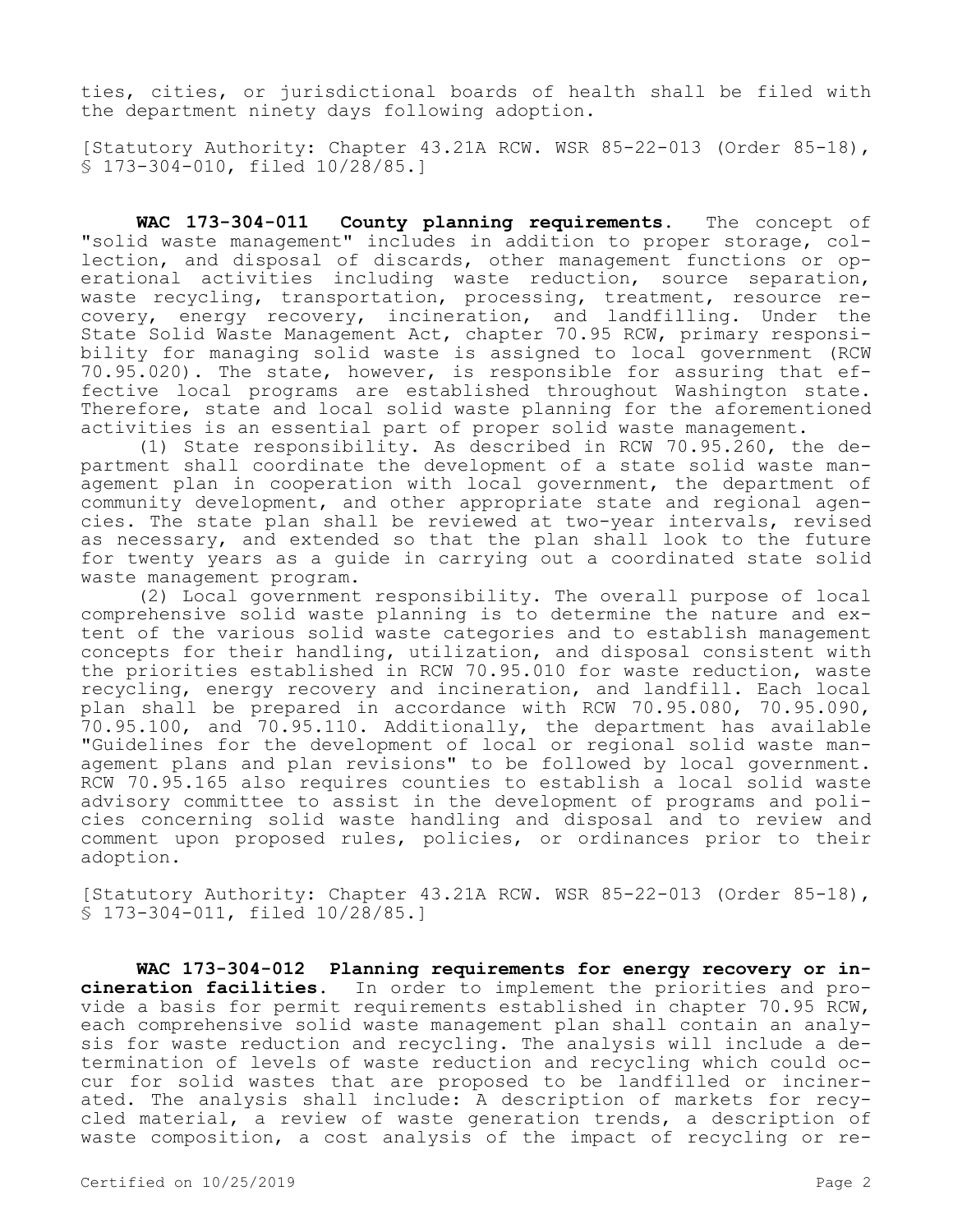duction programs on collection and disposal rates and a discussion and description of any additional programs needed to assist public and private sector recycling programs.

[Statutory Authority: Chapter 70.95 RCW. WSR 87-15-049 (Order 87-3), § 173-304-012, filed 7/14/87.]

**WAC 173-304-015 Applicability.** These regulations apply to solid wastes as that term is defined in WAC 173-304-100. These regulations shall not apply to the following solid wastes:

(1) Overburden from mining operations intended for return to the mine;

(2) Liquid wastes whose discharge or potential discharge is regulated under federal, state or local water pollution permits;

(3) Dangerous wastes as defined by chapter 70.105 RCW and chapter 173-303 WAC;

(4) Woodwaste used for ornamental, animal bedding, mulch and plant bedding, or roadbuilding purposes;

(5) Agricultural wastes, limited to manures and crop residues, returned to the soils at agronomic rates;

(6) Clean soils and clean dredge spoils as defined in WAC 173-304-100 or as otherwise regulated by section 404 of the Federal Clean Water Act (PL 95-217);

(7) Septage taken to a sewage treatment plant permitted under chapter 90.48 RCW;

(8) Radioactive wastes, defined by chapters 402-12 and 402-19 WAC: and

(9) Wood debris resulting from the harvesting of timber and whose disposal is permitted under chapter 76.04 RCW, the State Forest Practices Act.

[Statutory Authority: Chapter 43.21A RCW. WSR 85-22-013 (Order 85-18), § 173-304-015, filed 10/28/85.]

**WAC 173-304-100 Definitions.** When used in this regulation, the following terms have the meanings given below.

(1) "Active area" means that portion of a facility where solid waste recycling, reuse, treatment, storage, or disposal operations are being, are proposed to be, or have been conducted. Buffer zones shall not be considered part of the active area of a facility.

(2) "Agricultural wastes" means wastes on farms resulting from the production of agricultural products including but not limited to manures, and carcasses of dead animals weighing each or collectively in excess of fifteen pounds.

(3) "Agronomic rates" means the rates of application of sludges, manures, or crop residues in accordance with rates specified by the appropriate fertilizer guide for the crop under cultivation.

(4) "Air quality standard" means a standard set for maximum allowable contamination in ambient air as set forth in chapter 173-400 WAC, General requlations for air pollution sources.

(5) "Aquifer" means a geologic formation, group of formations, or part of a formation capable of yielding a significant amount of groundwater to wells or springs.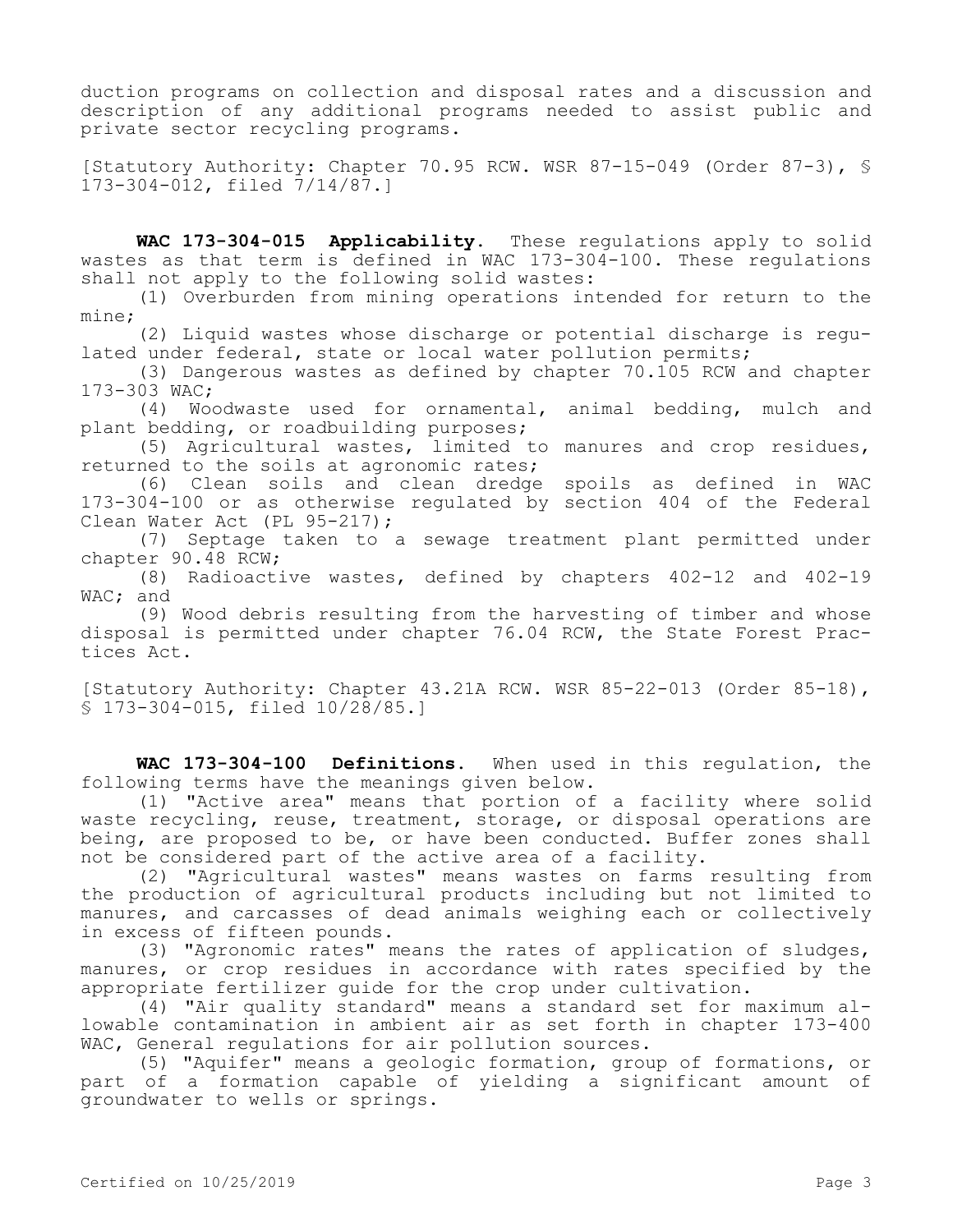(6) "Ashes" means the residue including any air pollution flue dusts from combustion or incineration of material including solid wastes.

(7) "Balefill" means a landfill which uses compacted bales of solid waste to form discrete lifts as the landfill is filled.

(8) "Buffer zone" means that part of a facility that lies between the active area and the property boundary.

(9) "Bulky waste" means large items of refuse, such as appliances, furniture, and other oversize wastes which would typically not fit into reusable or disposable containers.

(10) "Clean soils and clean dredge spoils" means soils and dredge spoils which are not dangerous wastes or problem wastes as defined in this section.

(11) "Closure" means those actions taken by the owner or operator of a solid waste site or facility to cease disposal operations and to ensure that all such facilities are closed in conformance with applicable regulations at the time of such closures and to prepare the site for the post-closure period.

(12) "Collecting agency" means any agency, business or service operated by a person for the collecting of solid waste.

(13) "Compliance schedule" means a written schedule of required measures in a permit including an enforceable sequence leading to compliance with these regulations.

(14) "Composting" means the controlled degradation of organic solid waste yielding a product for use as a soil conditioner.

(15) "Container" means a device used for the collection, storage, and/or transportation of solid waste including but not limited to reusable containers, disposable containers, detachable containers and tanks, fixed or detachable.

(16) "Contaminate" means to allow to discharge a substance into groundwater that would cause:

(a) The concentration of that substance in the groundwater to exceed the maximum contamination level specified in WAC 173-304-9901, or

(b) A statistically significant increase in the concentration of that substance in the groundwater where the existing concentration of that substance exceeds the maximum contaminant level specified in WAC 173-304-9901, or

(c) A statistically significant increase above background in the concentration of a substance which:

(i) Is not specified in WAC 173-304-9901, and

(ii) Is present in the solid waste, and

(iii) Has been determined to present a substantial risk to human health or the environment in the concentrations found at the point of compliance by the jurisdictional health department in consultation with the department and the department of social and health services.

(17) "Cover material" means soil or other suitable material that has been approved by the jurisdictional health department as cover for wastes.

(18) "Dangerous wastes" means any solid waste designated as dangerous waste by the department under chapter 173-303 WAC.

(19) "Demolition waste" means solid waste, largely inert waste, resulting from the demolition or razing of buildings, roads and other man-made structures. Demolition waste consists of, but is not limited to, concrete, brick, bituminous concrete, wood and masonry, composition roofing and roofing paper, steel, and minor amounts of other metals like copper. Plaster (i.e., sheet rock or plaster board) or any other material, other than wood, that is likely to produce gases or a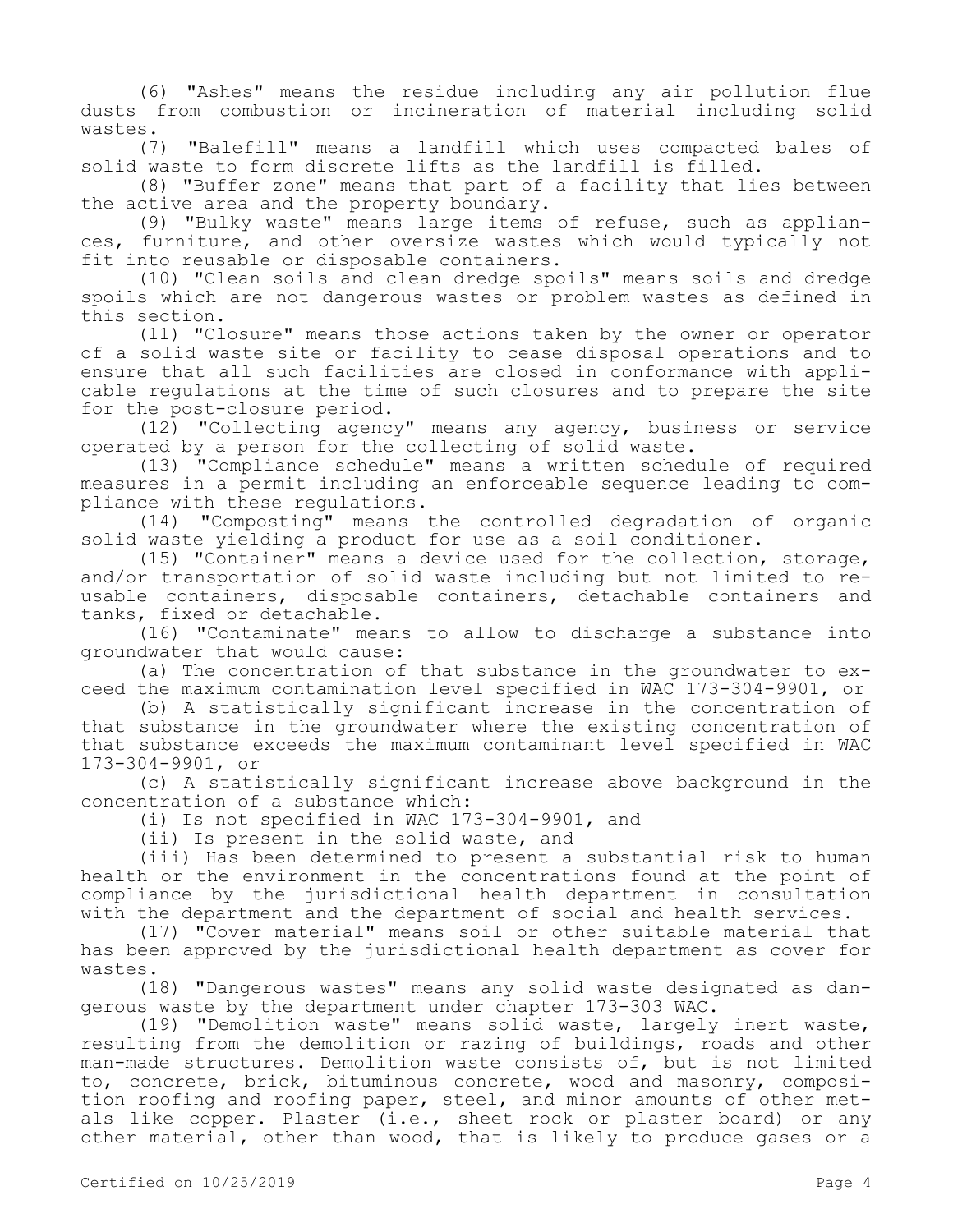leachate during the decomposition process and asbestos wastes are not considered to be demolition waste for the purposes of this regulation.

(20) "Department" means the department of ecology. (21) "Detachable containers" means reusable containers that are

mechanically loaded or handled such as a "dumpster" or drop box.

(22) "Disposable containers" means containers that are used once to handle solid waste such as plastic bags, cardboard boxes and paper bags.

(23) "Disposal" or "deposition" means the discharge, deposit, injection, dumping, leaking, or placing of any solid waste into or on any land or water.

(24) "Disposal site" means the location where any final treatment, utilization, processing, or deposition of solid waste occurs. See also the definition of interim solid waste handling site.

(25) "Drop box facility" means a facility used for the placement of a detachable container including the area adjacent for necessary entrance and exit roads, unloading and turn-around areas. Drop box facilities normally serve the general public with loose loads and receive waste from offsite.

(26) "Energy recovery" means the recovery of energy in a useable form from mass burning or refuse derived fuel incineration, pyrolysis or any other means of using the heat of combustion of solid waste that involves high temperature (above twelve hundred degrees Fahrenheit) processing.<br> $(27)$ 

"Existing facility" means a facility which is owned or leased, and in operation, or for which construction has begun, on or before the effective date of this regulation and the owner or operator has obtained permits or approvals necessary under federal, state and local statutes, regulations and ordinances. A facility has commenced construction if either:

(a) A continuous on-site physical construction program has begun; or

(b) The owner or operator has entered into contractual obligations which cannot be cancelled or modified without substantial financial loss for physical construction of the facility to be completed within a reasonable time.

Lateral extensions of a landfill's active area on land purchased and permitted by the jurisdictional health department for the purpose of landfilling before the effective date of this regulation shall be considered existing facilities.

(28) "Expanded facility" means a facility adjacent to an existing facility for which the land is purchased and approved by the jurisdictional health department after the effective date of this regulation. A vertical expansion approved and permitted by the jurisdictional health department after the effective date of this regulation shall also be considered an expanded facility.

(29) "Facility" means all contiguous land (including buffer zones) and structures, other appurtenances, and improvements on the land used for solid waste handling.

(30) "Facility structures" means buildings, sheds, utility lines, and drainage pipes on the facility.

(31) "Final treatment" means the act of processing or preparing solid waste for disposal, utilization, reclamation, or other approved method of use.

(32) "Free liquids" means any sludge which produces measurable liquids when the Paint Filter Liquids Test, Method 9095 of EPA Publication Number SW-846, is used.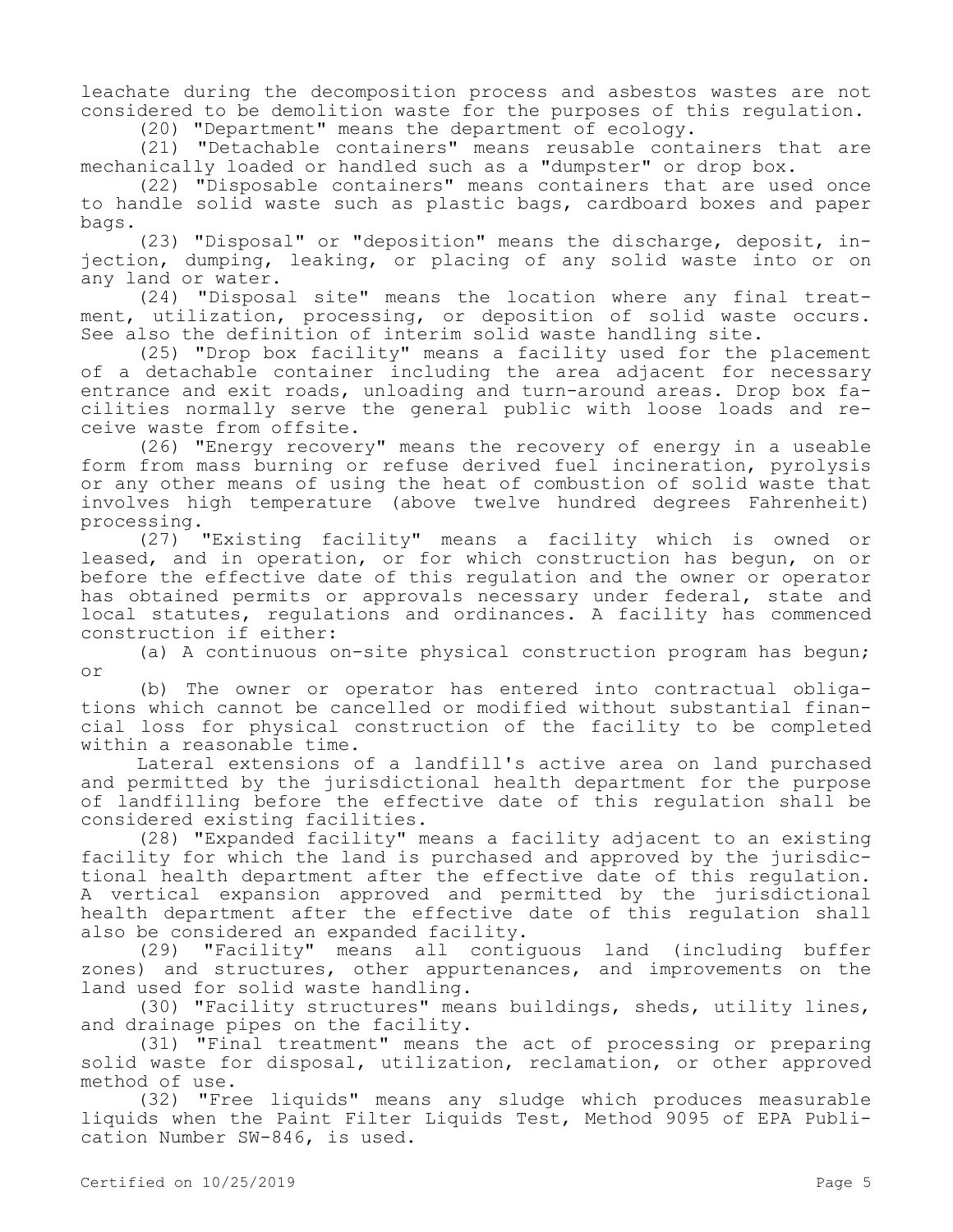(33) "One hundred-year flood plain" means any land area which is subject to one percent or greater chance of flooding in any given year from any source.

(34) "Garbage" means unwanted animal and vegetable wastes and animal and vegetable wastes resulting from the handling, preparation, cooking and consumption of food, swill and carcasses of dead animals, and of such a character and proportion as to be capable of attracting or providing food for vectors, except sewage and sewage sludge.

(35) "Groundwater" means that part of the subsurface water which is in the zone of saturation.

(36) "Holocene fault" means a fracture along which rocks on one side have been displaced with respect to those on the other side and that has occurred in the most recent epoch of the quaternary period extending from the end of the pleistocene to the present.

(37) "Incineration" means reducing the volume of solid wastes by use of an enclosed device using controlled flame combustion.

(38) "Interim solid waste handling site" means any interim treatment, utilization or processing site engaged in solid waste handling which is not the final site of disposal. Transfer stations, drop boxes, baling and compaction sites, source separation centers, and treatment are considered interim solid waste handling sites.

(39) "Industrial solid wastes" means waste by-products from manufacturing operations such as scraps, trimmings, packing, and other discarded materials not otherwise designated as dangerous waste under chapter 173-303 WAC.

(40) "Inert wastes" means noncombustible, nondangerous solid wastes that are likely to retain their physical and chemical structure under expected conditions of disposal, including resistance to biological attack and chemical attack from acidic rainwater.

(41) "Jurisdictional health department" means city, county, citycounty or district public health department.

(42) "Landfill" means a disposal facility or part of a facility at which solid waste is permanently placed in or on land and which is not a landspreading disposal facility.

(43) "Landspreading disposal facility" means a facility that applies sludges or other solid wastes onto or incorporates solid waste into the soil surface at greater than vegetative utilization and soil conditioners/immobilization rates.

(44) "Leachate" means water or other liquid that has been contaminated by dissolved or suspended materials due to contact with solid waste or gases therefrom.

(45) "Local fire control agency" means a public or private agency or corporation providing fire protection such as a local fire department, the department of natural resources or the United States Forest Service.

(46) "Lower explosive limits" means the lowest percentage by volume of a mixture of explosive gases which will propagate a flame in air at twenty-five degrees centigrade and atmospheric pressure.

(47) "Medical waste" means all the infectious, and injurious waste originating from a medical, veterinary, or intermediate care facility.

(48) "New facility" means a facility which begins operation or construction after the effective date of this regulation (see also definition of "existing facility").

(49) "Nonconforming site" means a solid waste handling facility which does not currently comply with the facility requirements of WAC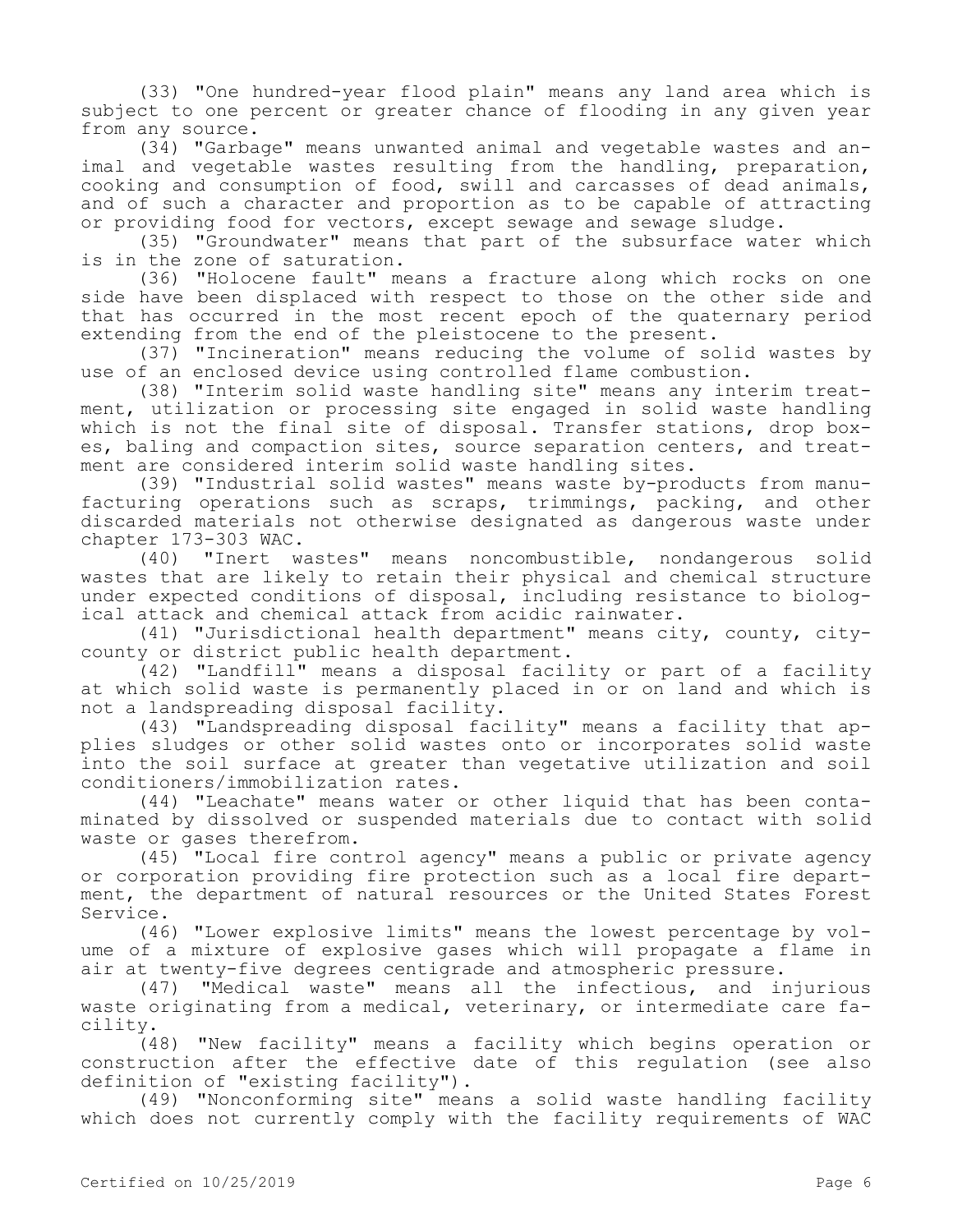173-304-400 but does comply with a compliance schedule issued in a solid waste permit by the jurisdictional health department.

(50) "Nuisance" consists in unlawfully doing an act, or omitting to perform a duty, which act or omission either annoys, injures, or endangers the comfort, repose, health or safety of others, offends decency, or unlawfully interferes with, obstructs or tends to obstruct, any lake or navigable river, bay, stream, canal, or basin, or any public park, square, street or highway; or in any way renders other persons insecure in life, or in the use of property.

(51) "Open burning" means the burning of solid waste materials in an open fire or an outdoor container without providing for the control of combustion or the control of emissions from the combustion.

(52) "Performance standard" means the criteria for the performance of solid waste handling facilities.

(53) "Permeability" means the ease with which a porous material allows liquid or gaseous fluids to flow through it. For water, this is usually expressed in units of centimeters per second and termed hydraulic conductivity. Soils and synthetic liners with a permeability for water of 1 x  $10^{-7}$  cm/sec or less may be considered impermeable.

(54) "Permit" means an authorization issued by the jurisdictional health department which allows a person to perform solid waste activities at a specific location and which includes specific conditions for such facility operations.

(55) "Person" means an individual, firm, association, copartnership, political subdivision, government agency, municipality, industry, public or private corporation, or any other entity whatsoever.

(56) "Pile" means any noncontainerized accumulation of solid waste that is used for treatment or storage.

(57) "Plan of operation" means the written plan developed by an owner or operator of a facility detailing how a facility is to be operated during its active life and during closure and post-closure.

(58) "Point of compliance" means that part of groundwater that lies beneath the perimeter of a solid waste facilities' active area as that active area would exist at closure of the facility.

(59) "Post-closure" means the requirements placed upon disposal sites after closure to ensure their environmental safety for at least a twenty-year period or until the site becomes stabilized (i.e., little or no settlement, gas production, or leachate generation).

(60) "Premises" means a tract or parcel of land with or without habitable buildings.

(61) "Problem wastes" means: (a) Soils removed during the cleanup of a remedial action site, or a dangerous waste site closure or other cleanup efforts and actions and which contain harmful substances but are not designated dangerous wastes, or (b) dredge spoils resulting from the dredging of surface waters of the state where contaminants are present in the dredge spoils at concentrations not suitable for open water disposal and the dredge spoils are not dangerous wastes and are not regulated by section 404 of the Federal Clean Water Act (PL 95-217).

(62) "Processing" means an operation to convert a solid waste into a useful product or to prepare it for disposal.

(63) "Putrescible waste" means solid waste which contains material capable of being decomposed by micro-organisms.

(64) "Pyrolysis" means the process in which solid wastes are heated in an enclosed device in the absence of oxygen to vaporization,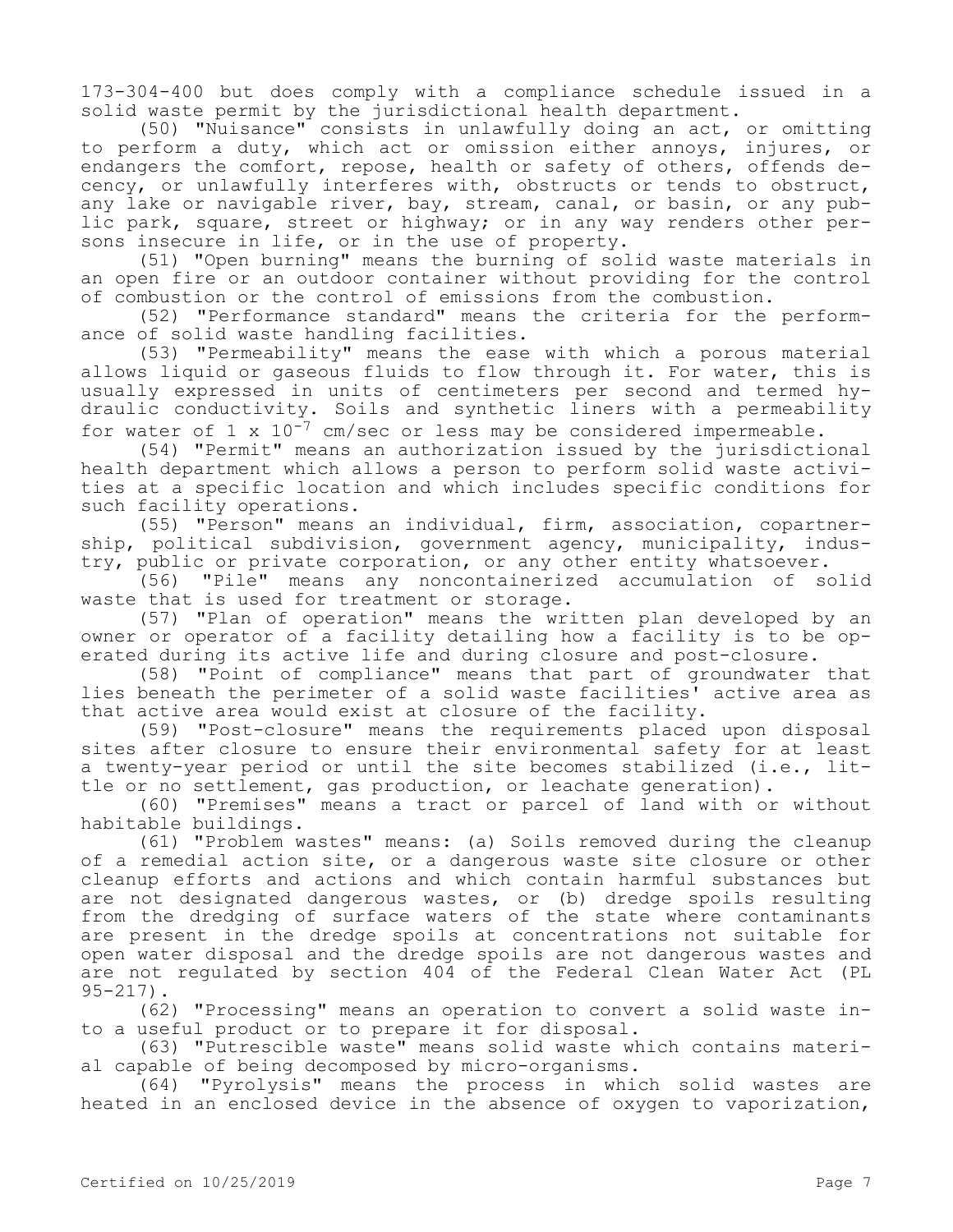producing a hydrocarbon-rich gas capable of being burned for recovery of energy.

(65) "Reclamation site" means a location used for the processing or the storage of recycled waste.

(66) "Reusable containers" means containers that are used more than once to handle solid waste such as garbage cans.

(67) "Runoff" means any rainwater, leachate or other liquid which drains over land from any part of the facility.

(68) "Run-on" means any rainwater or other liquid which drains over land onto any part of a facility.

(69) "Scavenging" means the removal of materials at a disposal site, or interim solid waste handling site without the approval of the owner or operator and the jurisdictional health department.

(70) "Septage" means a semisolid consisting of settled sewage solids combined with varying amounts of water and dissolved materials generated from a septic tank system.

(71) "Sludge" means a semisolid substance consisting of settled sewage solids combined with varying amounts of water and dissolved materials generated from a wastewater treatment plant or other source.

(72) "Sole source aquifer" means an aquifer designated by the Environmental Protection Agency pursuant to Section 1424e of the Safe Drinking Water Act (PL 93-523).

(73) "Solid waste" means all putrescible and nonputrescible solid and semisolid wastes, including but not limited to garbage, rubbish, ashes, industrial wastes, swill, demolition and construction wastes, abandoned vehicles or parts thereof, and discarded commodities. This includes all liquid, solid and semisolid, materials which are not the primary products of public, private, industrial, commercial, mining, and agricultural operations. Solid waste includes but is not limited to sludge from wastewater treatment plants and septage, from septic tanks, woodwaste, dangerous waste, and problem wastes.

(74) "Solid waste handling" means the management, storage, collection, transportation, treatment, utilization, processing or final disposal of solid wastes, including the recovery and recycling of materials from solid wastes, the recovery of energy resources from such wastes or the conversion of the energy in such wastes to more useful forms or combinations thereof.

(75) "Solid waste management" means the systematic administration of activities which provide for the collection, source separation, storage, transportation, transfer, processing, treatment, and disposal of solid waste.

(76) "Storage" means the holding of solid waste materials for a temporary period.

(77) "Twenty-five year storm" means a storm of a particular duration and of such an intensity that it has a four percent probability of being equaled or exceeded each year.

(78) "Twenty-four hour, twenty-five year storm" means a twentyfive year storm of twenty-four hours duration.

(79) "Stream" means the point at which any confined freshwater body of surface water reaches a mean annual flow of twenty cubic feet per second.

(80) "Surface impoundment" means a facility or part of a facility which is a natural topographic depression, man-made excavation, or diked area formed primarily of earthen materials (although it may be lined with man-made materials), and which is designed to hold an accumulation of liquids or sludges. The term includes holding, storage,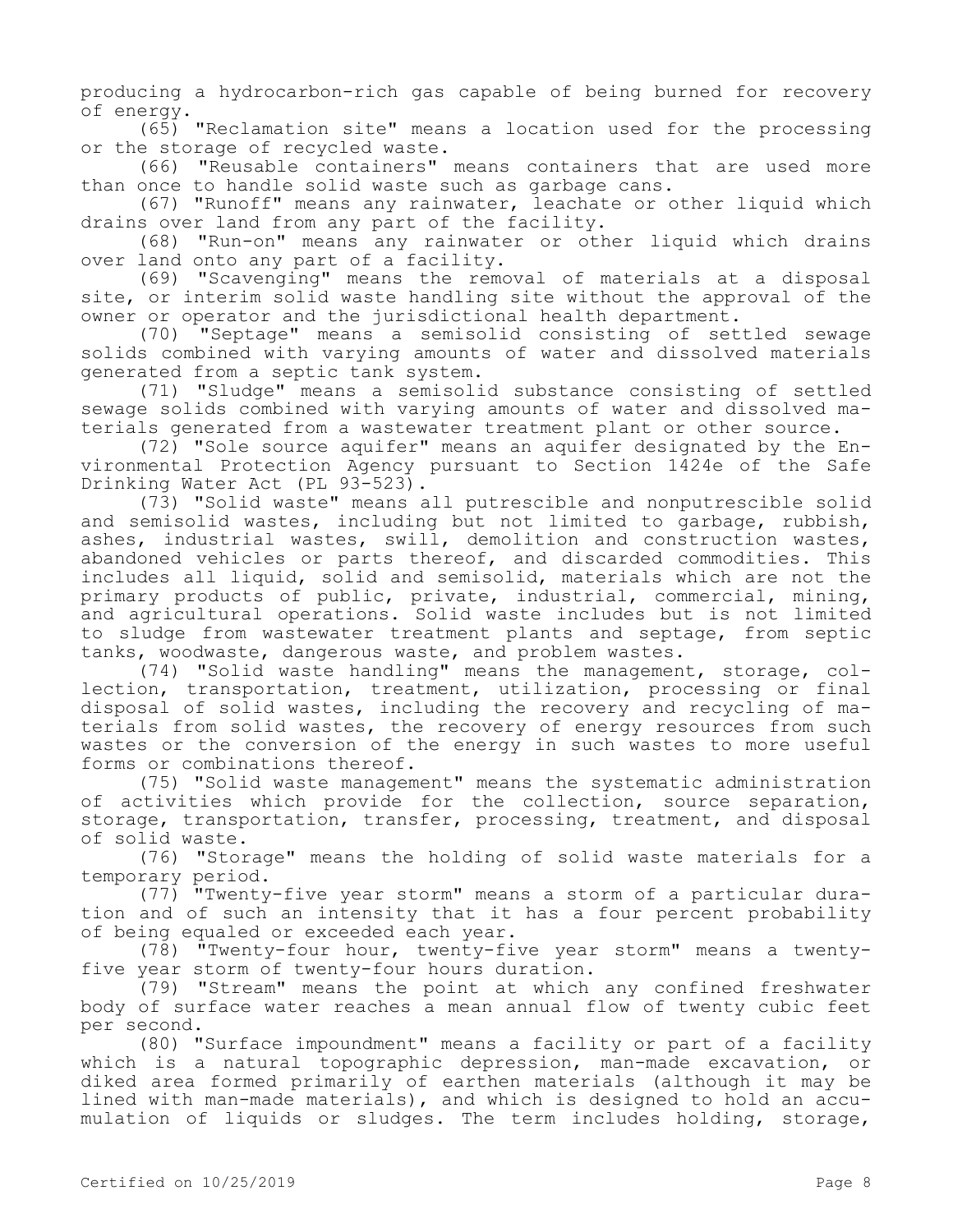settling, and aeration pits, ponds, or lagoons, but does not include injection wells.

(81) "Surface water" means all lakes, rivers, ponds, streams, inland waters, salt waters and all other water and water courses within the jurisdiction of the state of Washington.

(82) "Transfer station" means a permanent, fixed, supplemental collection and transportation facility, used by persons and route collection vehicles to deposit collected solid waste from offsite into a larger transfer vehicle for transport to a solid waste handling facility. Transfer stations may also include recycling facilities.

(83) "Treatment" means the physical, chemical or biological processing of solid waste to make such solid wastes safer for storage or disposal, amenable for energy or material resource recovery or reduced in volume.

(84) "Utilization" means consuming, expending, or exhausting by use, solid waste materials.

(85) "Vaduz zone" means that portion of a geologic formation in which soil pores contain some water, the pressure of that water is less than atmospheric pressure, and the formation occurs above the zone of saturation.

(86) "Vector" means a living animal, insect or other arthropod which transmits an infectious disease from one organism to another.

(87) "Waste recycling" means reusing waste materials and extracting valuable materials from a waste stream.

(88) "Waste reduction" means reducing the amount or type of waste generated.

(89) "Water quality standard" means a standard set for maximum allowable contamination in surface waters as set forth in chapter 173-201 WAC, Water quality standards for waters of the state of Washington.

(90) "Wetlands" means those areas that are inundated or saturated by surface or groundwater at a frequency and duration sufficient to support a prevalence of vegetative or aquatic life that requires saturated or seasonally saturated soil conditions for growth and reproduction. Wetlands generally include swamps, marshes, bogs, estuaries, and similar areas.

(91) "Woodwaste" means solid waste consisting of wood pieces or particles generated as a by-product or waste from the manufacturing of wood products, handling and storage of raw materials and trees and stumps. This includes but is not limited to sawdust, chips, shavings, bark, pulp, hog fuel, and log sort yard waste, but does not include wood pieces or particles containing chemical preservatives such as creosote, pentachlorophenol, or copper-chrome-arsenate.

(92) "Zone of saturation" means that part of a geologic formation in which soil pores are filled with water and the pressure of that water is equal to or greater than atmospheric pressure.

(93) "Buy-back recycling center" means any facility which collects, receives, or buys recyclable materials from household, commercial, or industrial sources for the purpose of accumulating, grading, or packaging recyclable materials for subsequent shipment and reuse, other than direct application to land.

(94) "Domestic wastewater facility" means all structures, equipment, or processes required to collect, carry away, treat, reclaim, or dispose of domestic wastewater together with such industrial waste as may be present.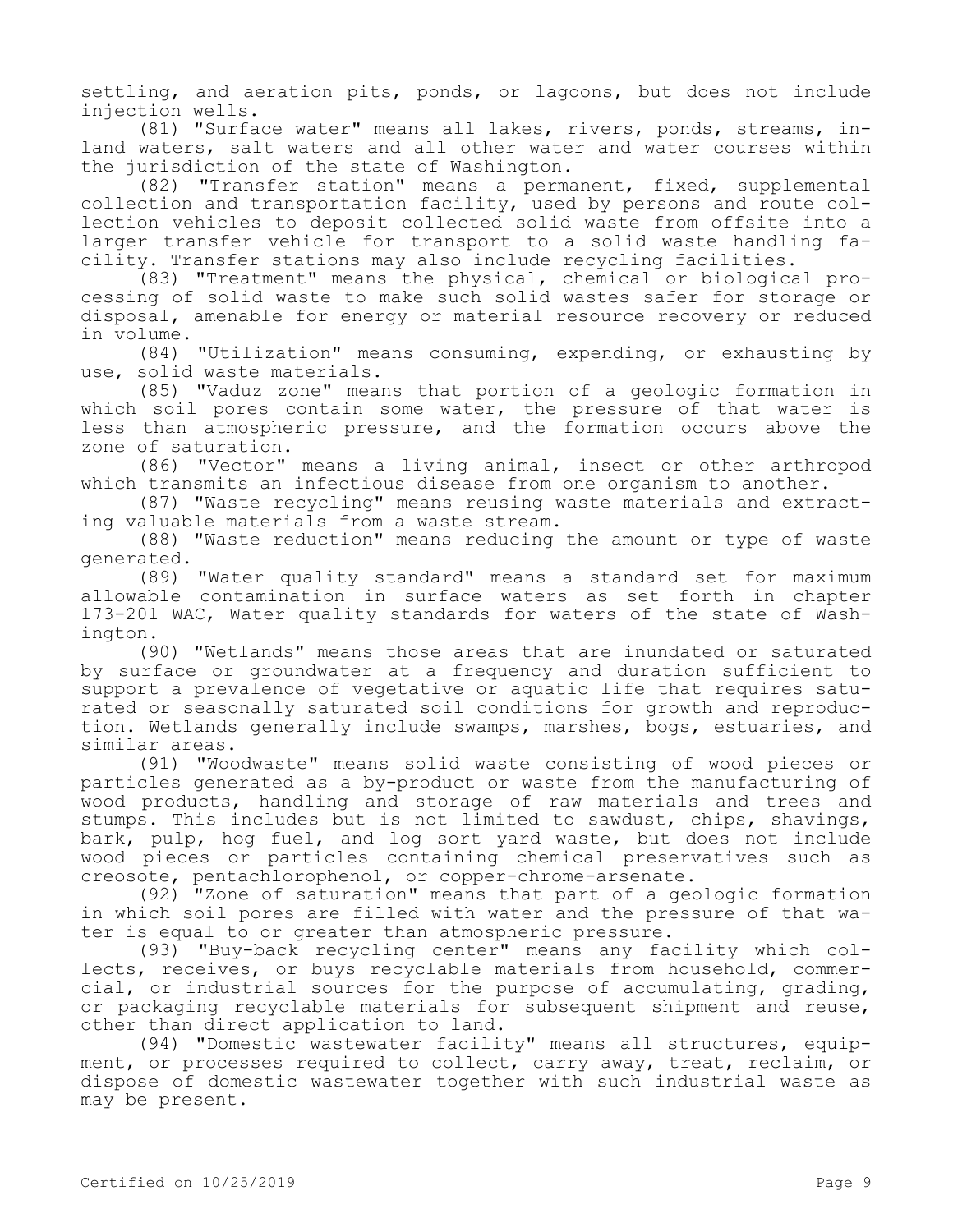(95) "Industrial wastewater facility" means all structures, equipment, or processes required to collect, carry away, treat, reclaim, or dispose of industrial wastewater.

(96) "Liquid" means a substance that flows readily and assumes the form of its container but retains its independent volume.

(97) "Reserved" means a section having no requirements and which is set aside for future possible rule-making as a note to the regulated community.

(98) "Limited purpose landfills" means a landfill that receives solid waste of limited types, known and consistent composition, other than woodwastes, garbage, inert waste, and demolition waste.

[Statutory Authority: RCW 70.95.215. WSR 88-20-066 (Order 88-28), § 173-304-100, filed 10/4/88. Statutory Authority: Chapter 43.21A RCW. WSR 85-22-013 (Order 85-18), § 173-304-100, filed 10/28/85.]

**WAC 173-304-130 Locational standards for disposal sites.** (1) Applicability. These standards apply to all new and expanded disposal sites including landfills, landspreading disposal sites, and piles and surface impoundments that are to be closed as landfills. These standards do not apply to:

(a) Existing facilities or facilities that have engaged in closure and closed before the effective date of this regulation;

(b) Interim solid waste handling sites;

(c) Energy recovery and incineration sites;

(d) Piles and surface impoundments used for storage, unless otherwise referred to in WAC 173-304-400, Solid waste handling facility standards;

(e) Utilization of sludge and other waste on land;

(f) Inert wastes and demolition wastes as defined in WAC 173-304-100 unless otherwise referred to in WAC 173-304-400, Solid waste handling facility standards; and

(g) Problem wastes, as defined in WAC 173-304-100.

(2) Locational standards. All applicable solid waste facilities shall be subject to the following locational standards:

(a) Geology. No facility shall be located over a holocene fault, in subsidence areas, or on or adjacent to geologic features which could compromise the structural integrity of the facility.

(b) Groundwater.

(i) No facility shall be located at a site where the bottom of the lowest liner is any less than ten feet above the seasonal high level of groundwater in the uppermost aquifer, or five feet when a hydraulic gradient control system or the equivalent has been installed to control groundwater fluctuations;

(ii) No landfill shall be located over a sole source aquifer; and

(iii) No facility's active area shall be located closer than one thousand feet to a down-gradient drinking water supply well, in use and existing at the time of the county's adoption of the comprehensive solid waste management plan unless the owner or operator can show that the active area is no less than ninety days travel time hydraulically to the nearest down-gradient drinking water supply well in the uppermost useable aquifer.

(c) Natural soils. See WAC 173-304-400, such as WAC 173-304-460 (3)(c)(i), landfill liners;

(d) Flooding. See WAC  $173-304-400$  such as WAC  $173-304-460$  (3)(d), landfill, floodplains;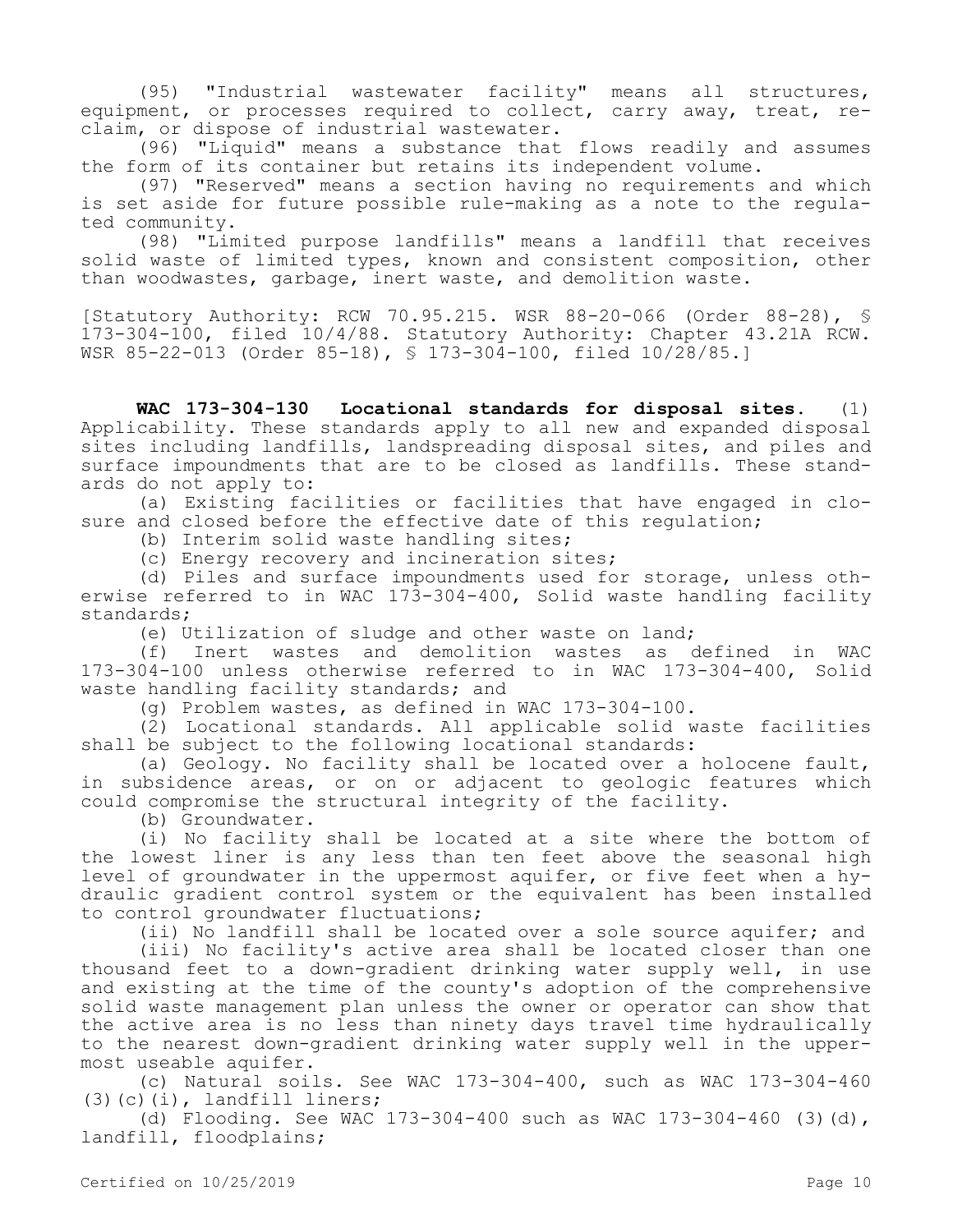(e) Surface water. No facility's active area shall be located within two hundred feet measured horizontally, of a stream, lake, pond, river, or salt water body, nor in any wetland nor any public land that is being used by a public water system for watershed control for municipal drinking water purposes in accordance with WAC  $248 - 54 - 660(4)$ ;

(f) Slope. No facility's active area shall be located on any hill whose slope is unstable;

(g) Cover material. See WAC 173-304-400, such as WAC 173-304-460 (3)(e), landfills, closure;

(h) Capacity. See WAC 173-304-400, such as WAC 173-304-460, Landfilling standards, (for standards that vary according to capacity);

(i) Climatic factors. See WAC 173-304-400 such as WAC 173-304-460(3) landfill standards, (for standards applicable to arid climates);

(j) Land use. No facility shall be located:

(i) Within ten thousand feet of any airport runway currently used by turbojet aircraft or five thousand feet of any airport runway currently used by only piston-type aircraft unless a waiver is granted by the federal aviation administration. This requirement is only applicable where such facility is used for disposing of garbage such that a bird hazard to aircraft would be created;

(ii) In areas designated by the United States Fish and Wildlife Service or the department of game as critical habitat for endangered or threatened species of plants, fish, or wildlife;

(iii) So that the active area is any closer than one hundred feet to the facility property line for land zoned as nonresidential, except that the active area may be no closer than two hundred and fifty feet to the property line of adjacent land zoned as residential existing at the time of the county's adoption of the comprehensive solid waste management plan;

(iv) So as to be at variance with any locally-adopted land use plan or zoning requirement unless otherwise provided by local law or ordinance; and

(v) So that the active area is any closer than one thousand feet to any state or national park.

(k) Toxic air emissions. See WAC 173-304-400 such as WAC 173-304-460 (2)(b), landfill performance standards.

[Statutory Authority: Chapter 43.21A RCW. WSR 85-22-013 (Order 85-18), § 173-304-130, filed 10/28/85.]

**WAC 173-304-190 Owner responsibilities for solid waste.** The owner, operator, or occupant of any premise, business establishment, or industry shall be responsible for the satisfactory and legal arrangement for the solid waste handling of all solid waste accumulated by them on the property.

[Statutory Authority: Chapter 43.21A RCW. WSR 85-22-013 (Order 85-18), § 173-304-190, filed 10/28/85.]

**WAC 173-304-195 Permit required.** After approval by the department of the comprehensive solid waste plan required by RCW 70.95.100, no solid waste disposal site or facility shall be maintained, established, substantially altered, expanded or improved until the county,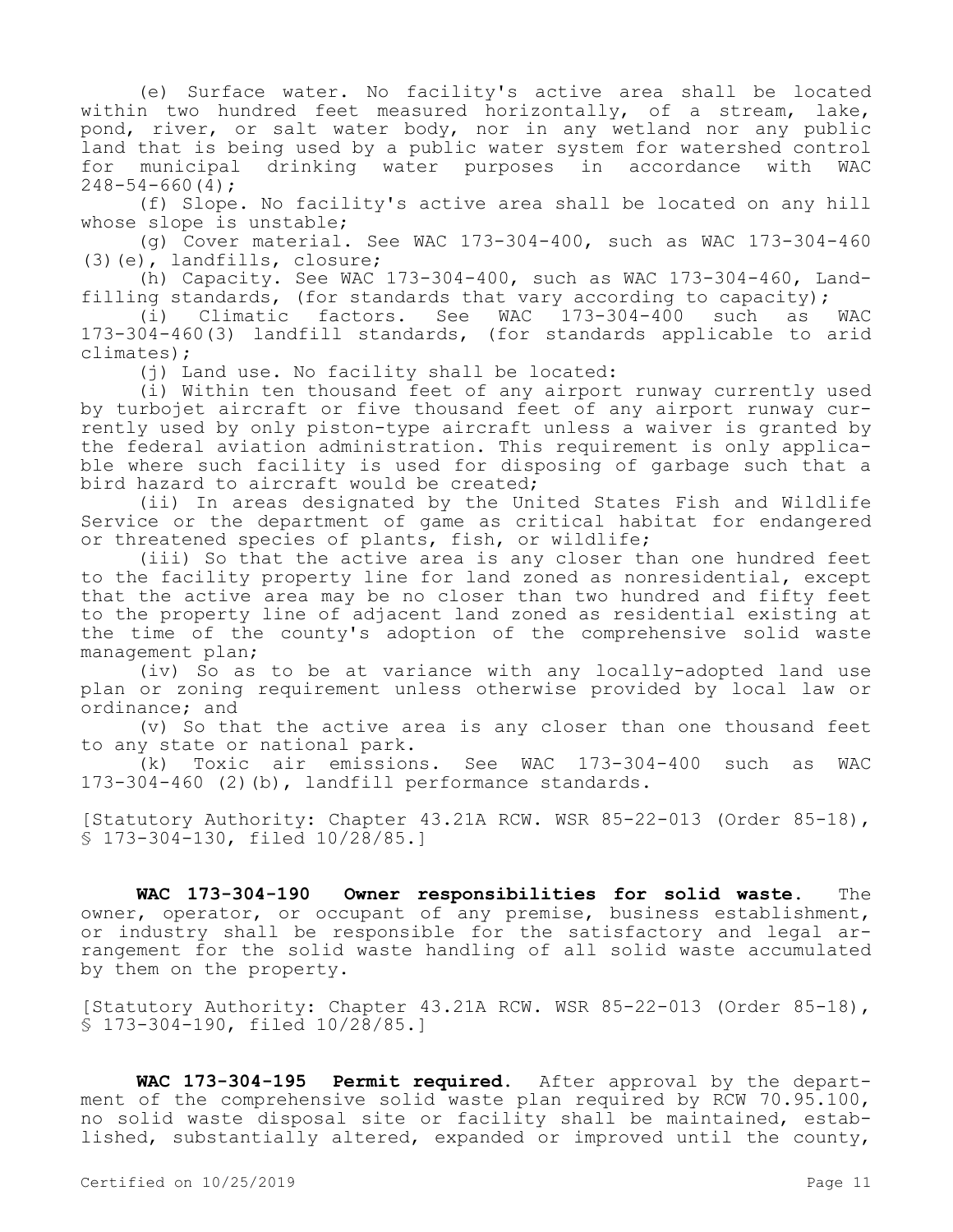city or other person operating or owning such site has obtained a permit from the jurisdictional health department pursuant to the provisions of WAC 173-304-600.

[Statutory Authority: Chapter 43.21A RCW. WSR 85-22-013 (Order 85-18), § 173-304-195, filed 10/28/85.]

**WAC 173-304-200 On-site containerized storage, collection and transportation standards for solid waste.** (1) Applicability. These standards apply to all persons storing containerized solid waste generated on-site, and to all persons who are engaged in the collection and transportation of solid waste of more than one single family residence or single family farm including collection and transportation of septage and septic tank pumpings.

(2) On-site storage standards.

(a) The owner or occupant of any premises, business establishment, or industry shall be responsible for the safe and sanitary storage of all containerized solid wastes accumulated at that premises.

(b) The owner, operator, or occupant of any premises, business establishment, or industry shall store containerized solid wastes in containers that meet the following requirements:

(i) Disposable containers shall be sufficiently strong to allow lifting without breakage and shall be thirty-two gallons in capacity or less where manual handling is practiced;

(ii) Reusable containers, except for detachable containers, shall be:

(A) Rigid and durable;

(B) Corrosion resistant;

(C) Nonabsorbent and water tight;

(D) Rodent-proof and easily cleanable;

(E) Equipped with a close fitting cover;

(F) Suitable for handling with no sharp edges or other hazardous conditions; and

(G) Equal to or less than thirty-two gallons in volume where manual handling is practiced.

(iii) Detachable containers shall be durable, corrosion-resistant, nonabsorbent, nonleaking and having either a solid cover or screen cover to prevent littering.

(3) Collection and transportation standards.

(a) All persons collecting or transporting solid waste shall avoid littering, or the creation of other nuisances at the loading point, during transport and for the proper unloading of the solid waste at a permitted transfer station, or other permitted solid waste handling site.

(b) Vehicles or containers used for the collection and transportation of solid waste shall be tightly covered or screened where littering may occur, durable and of easily cleanable construction. Where garbage is being collected or transported, containers shall be cleaned as necessary to prevent nuisances, odors and insect breeding and shall be maintained in good repair.

(c) Vehicles or containers used for the collection and transportation of any solid waste shall be loaded and moved in such manner that the contents will not fail, leak in quantities to cause a nuisance, or spill therefrom. Where such spillage or leakage does occur, the waste shall be picked up immediately by the collector or trans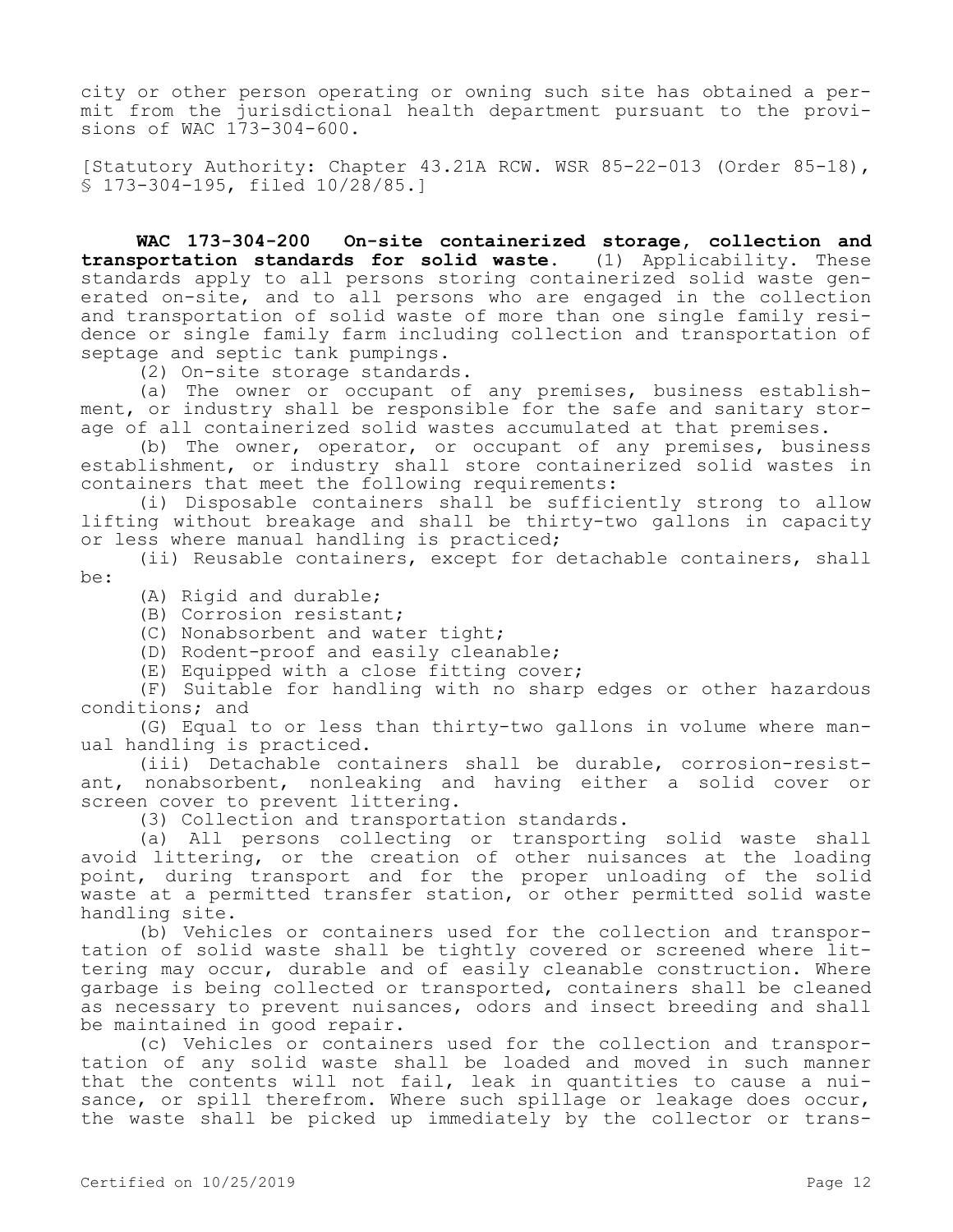porter and returned to the vehicle or container and the area otherwise properly cleaned.

(d) All persons commercially collecting or transporting solid waste shall inspect collection and transportation vehicles monthly, for repairs to containers such as missing or loose-fitting covers or screens, leaking containers, etc., and maintain such inspection records at the facility normally used to park such vehicles or such other location that maintenance records are kept. Such records shall be kept for a period of at least two years, and be made available upon the request of the jurisdictional health department.

[Statutory Authority: Chapter 43.21A RCW. WSR 85-22-013 (Order 85-18), § 173-304-200, filed 10/28/85.]

**WAC 173-304-300 Waste recycling facility standards.** (1) Applicability.

(a) These standards apply to facilities engaged in recycling or utilization of solid waste on the land, including but not limited to:

(i) Noncontainerized composting in piles;

(ii) Utilization of sewage sludge, septage and other organic wastes on land for beneficial use;

(iii) Accumulation of wastes in piles for recycling or utilization.

(b) These standards do not apply to:

(i) Single family residences and single family farms engaged in composting of their own wastes;

(ii) Facilities engaged in the recycling of solid waste containing garbage, such as garbage composting, which are subject to WAC 173-304-400, Solid waste handling facility standards;

(iii) Facilities engaged in the storage of tires which are subject to WAC 173-304-400, Solid waste handling facility standards;

(iv) Problem wastes as defined in WAC  $173-304-100$ ;

(v) Facilities engaged in recycling of solid waste stored in surface impoundments which are subject to WAC 173-304-400, Solid waste handling facility standards; and

(vi) Woodwaste or hog fuel piles to be used as fuel or raw materials stored temporarily in piles being actively used so long as the criteria of WAC 173-304-300 (3)(c)(i) are met.

(c) These standards do not apply to any facility that recycles or utilizes solid wastes in containers, tanks, vessels, or in any enclosed building, including buy-back recycling centers.

(2) Effective dates. All existing facilities recycling solid waste not in conformance with this section shall be placed upon a compliance schedule under WAC 173-304-600(1) to assure compliance within two years of the effective date of this regulation.

(3) Waste recycling requirements.

(a) All applicable solid waste recycling facilities shall apply for and obtain a solid waste permit under WAC 173-304-600, permits.

(b) Applicable waste recycling facilities shall submit annual reports to the jurisdictional health department and the department by March 1 of the following year for which the data is collected on forms supplied by the department. The annual reports shall include quantities and types of waste recycled for purposes of determining progress towards achieving the goals of waste reduction, waste recycling, and treatment in accordance with RCW 70.95.010(4). Such facilities may re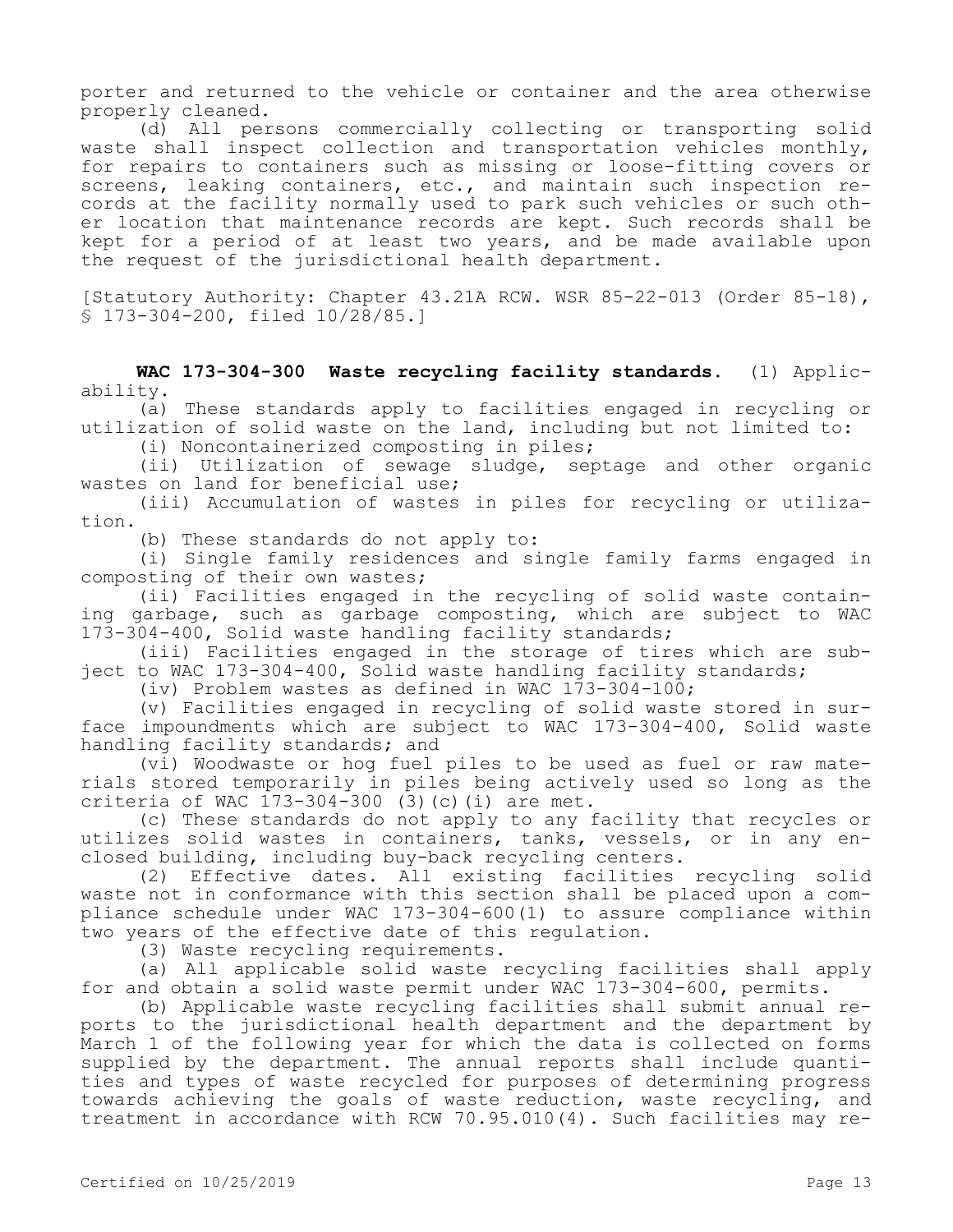quest and be assured of confidentiality for their reports in accordance with chapter 42.17 RCW and RCW 43.21A.160.

(c) All facilities storing solid waste in outdoor piles or surface impoundments for the purpose of waste recycling shall be considered to be storing or disposing of solid waste if:

(i) At least fifty percent of the material has not been shown to have been recycled in the past three years and any material has been on-site more than five years; or

(ii) Groundwater or surface water, air, and/or land contamination has occurred or will likely occur under current conditions of storage or in case of fire, or flood.

Upon such a determination by the jurisdictional health department that  $(c)$  (i) or (ii) of this subsection are met, the jurisdictional health department may require a permit application and issuance of a permit under WAC 173-304-600 of these rules.

(d) Waste recycling facilities shall allow jurisdictional health department and department representatives entry for inspection purposes and to determine compliance with these rules at reasonable times.

(e) All applicable waste recycling facilities shall not conflict with the county comprehensive solid waste management plan required by WAC 173-304-011 of these rules.

(f) All waste recycling facilities shall comply with applicable local, state and federal laws and regulations, including but not limited to environmental regulations and laws.

(4) Sewage sludge utilization requirements.

In addition to the requirements of subsection (3) of this section, all facilities utilizing sewage sludge, including septage shall comply with the department's *Municipal and Domestic Sludge Utilization Guidelines* WDOE 82-11, dated September 1982 or as hereafter amended. Facilities utilizing sewage sludge on the land in a manner not consistent with nor meeting the requirement of the guidelines are required to meet the landspreading disposal standards of WAC 173-304-450.

(5) Woodwaste and other organic sludge utilization requirements.

(a) Facilities utilizing woodwaste not otherwise excluded under WAC 173-304-015, shall comply with these recycling standards. Applying woodwaste and other primarily organic sludges such as pulp and paper mill treatment sludges to the land shall be in a manner consistent with the *Municipal and Domestic Sludge Utilization Guidelines* WDOE 82-11 dated September 1982 or as hereafter amended. Only agricultural or silvicultural sites where such sludges are demonstrated to have soil conditioning or fertilizer value shall be acceptable, provided that the woodwaste and other primarily organic sludges are applied as a soil conditioner or fertilizer in accordance with accepted agricultural and silvicultural practice. Facilities utilizing woodwaste or other primarily organic sludges on the land in a manner not consistent with nor meeting the requirement of the guidelines are required to meet the landspreading disposal standards of WAC 173-304-450.

(b) Facilities utilizing woodwaste or other primarily organic sludges shall also comply with the standards of subsection (3) of this section.

[Statutory Authority: Chapter 43.21A RCW. WSR 85-22-013 (Order 85-18), § 173-304-300, filed 10/28/85.]

**WAC 173-304-400 Solid waste handling facility standards.** (1) Applicability. The standards of WAC 173-304-405 through 173-304-490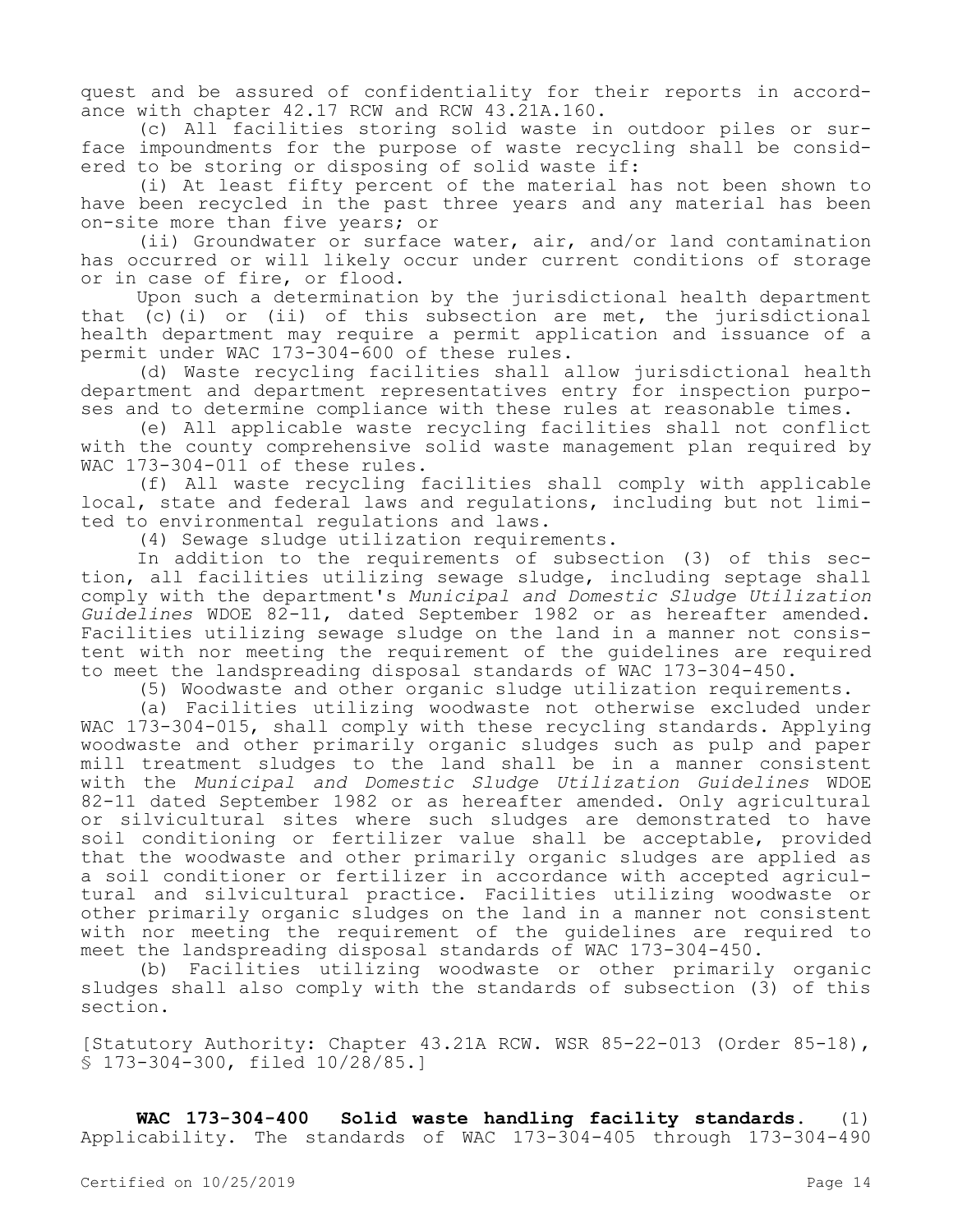are the solid waste handling facility standards and apply to all solid waste handling facilities, except for:

(a) Waste recycling facilities, whose standards are spelled out in WAC 173-304-300;

(b) On-site containerized storage, collection and transportation facilities which are spelled out in WAC 173-304-200;

(c) Single family residences and single family farms whose year round occupants engage in solid waste handling of the single family's solid waste on-site;

(d) Problem wastes as defined in WAC 173-304-100;

(e) Solid waste handling facilities that have engaged in closure and closed before the effective date of this regulation; and

(f) Domestic wastewater facilities and industrial wastewater facilities otherwise regulated by federal, state, or local water pollution permits except for any portion that utilizes or engages in landspreading disposal sludges or solid residues directly on the land.

(2) Standards for permits. The standards of WAC 173-304-405 through 173-304-490 shall be used as the basis for permitting as required in WAC 173-304-600.

(3) Effective dates.

(a) All existing facilities not in conformance with the following sections of the facility standards shall be placed upon compliance schedules under WAC 173-304-600 (1)(c) to assure full compliance within eighteen months of the effective date of this regulation for:

(i) The general facility standards, WAC  $173-304-405$ ;

(ii) The transfer stations, baling and compaction standards, WAC 173-304-410;

(iii) Groundwater monitoring required in WAC 173-304-490;

(iv) The landfill operating and maintenance standards, WAC 173-304-460(4);

(v) The tire pile standards of WAC  $173-304-420(4)$ ; and

(vi) The landspreading disposal standards of WAC 173-304-450(5).

(b) All applicable solid waste facilities shall be in compliance with the general closure and post-closure standards of WAC 173-304-407<br>and the financial assurance standards of WAC 173-304-467 and and the financial assurance standards of WAC 173-304-467 and 173-304-468 by twelve months after the effective date of WAC 173-304-407, 173-304-467, and 173-304-468, except for owners or operators of existing facilities that have a closure plan approved by the jurisdictional health department in a solid waste permit issued before the effective date of these amendments and are closing before November 27, 1989. Existing solid waste facilities shall be placed upon compliance schedules under WAC 173-304-600 (1)(c) to assure compliance by the effective date of this subsection.

(c) All existing solid waste facilities not in conformance with facility standards other than those in (a) and (b) of this subsection shall be placed upon compliance schedules under WAC 173-304-600 (1)(c) to assure full compliance within four years of the effective date of this regulation.

(d) All new and expanded facilities other than those in (b) of this subsection shall meet the facility standards of WAC 173-304-405 to 173-304-490 after the effective date of this regulation.

[Statutory Authority: RCW 70.95.215. WSR 88-20-066 (Order 88-28), § 173-304-400, filed 10/4/88. Statutory Authority: Chapter 43.21A RCW. WSR 85-22-013 (Order 85-18), § 173-304-400, filed 10/28/85.]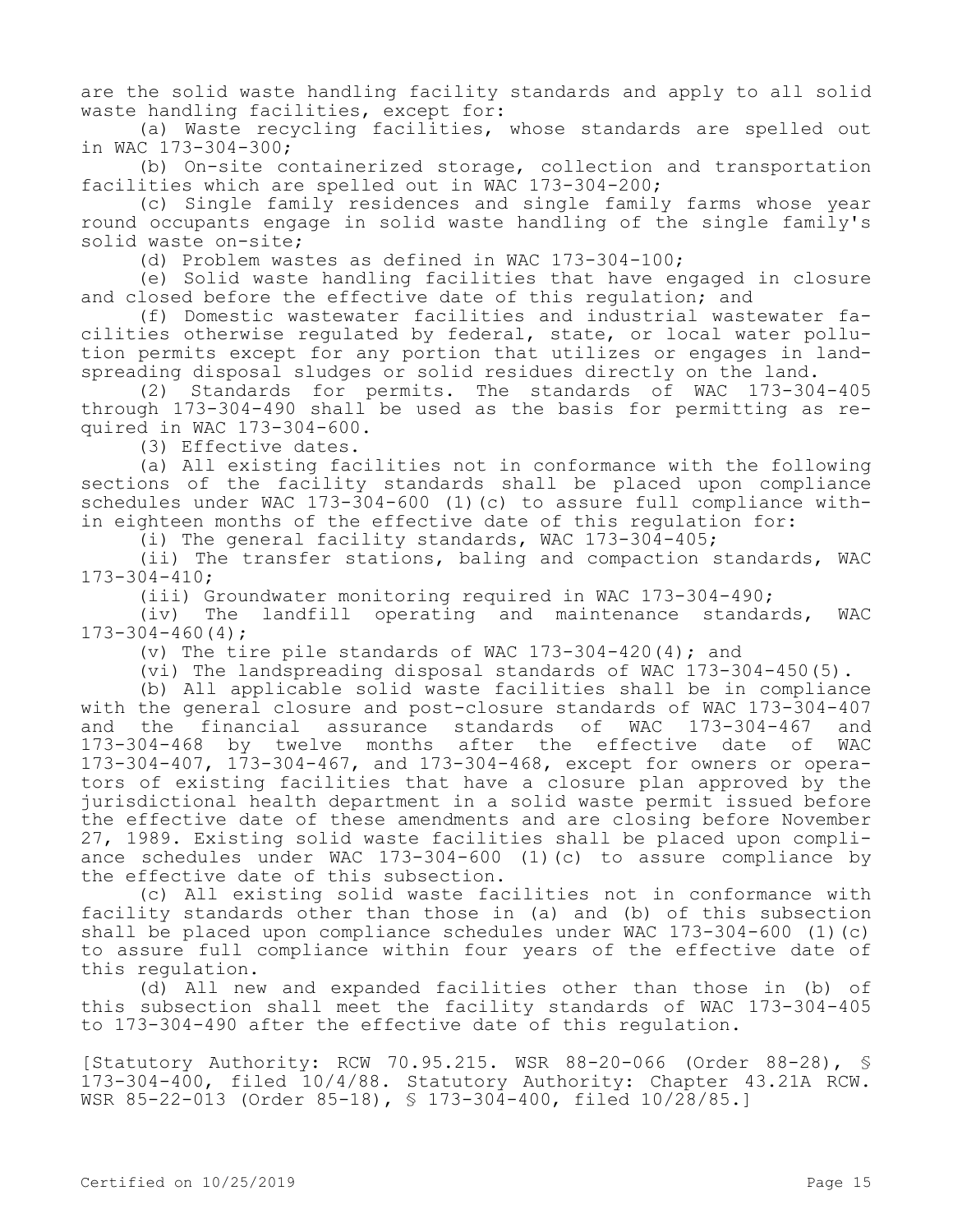**WAC 173-304-405 General facility requirements.** (1) Applicability. All applicable solid waste handling facilities shall meet the requirements of this section.

(2) Plan of operation. Each owner or operator shall develop, keep and abide by a plan of operation approved as part of the permitting process in WAC 173-304-600. The plan shall describe the facilities' operation and shall convey to site operating personnel the concept of operation intended by the designer. The plan of operation shall be available for inspection at the request of the jurisdictional health officer. The facility must be operated in accordance with the plan or the plan must be so modified with the approval of the jurisdictional health department. Owners or operators of drop boxes may develop a generic plan of operation applicable to all such drop boxes, owned or operated.

Each plan of operation shall include:

(a) How solid wastes are to be handled on-site during its active life;

(b) How inspections and monitoring are conducted and their frequency;

(c) Actions to take if there is a fire or explosion;

(d) Actions to take if leaks are detected;

(e) Corrective action programs to take if groundwater is contaminated;

(f) Actions to take for other releases (e.g. failure of run-off containment system);

(g) How equipment such as leachate collection and gas collection equipment are to be maintained;

(h) A safety plan or procedure; and

(i) Other such details as required by the jurisdictional health department.

(3) Recordkeeping. Each owner or operator shall maintain daily operating records on the weights (or volumes), number of vehicles entering and, if available, the types of wastes received. Major deviations from the plan of operation shall also be noted on the operating record.

(4) Reporting. Each owner or operator shall prepare and submit a copy of an annual report to the jurisdictional health department and the department by March 1 of each year. The annual report shall cover facility activities during the previous year and must include the following information:

(a) Name and address of the facility;

(b) Calendar year covered by the report;

(c) Annual quantity, in tons, or volume, in cubic yards, and estimated in-place density in pounds per cubic yard of solid waste handled, by type of solid waste if available, for each type of treatment, storage, or disposal facility, including applicable recycling facilities; and

(d) Results of groundwater monitoring required in WAC 173-304-490.

(5) Inspections. The owner or operator shall inspect the facility to prevent malfunctions and deterioration, operator errors and discharges which may cause or lead to the release of wastes to the environment or a threat to human health. The owner or operator must conduct these inspections often enough to identify problems in time to correct them before they harm human health or the environment. The owner or operator shall keep an inspection log or summary including at least the date and time of inspection, the printed name and the hand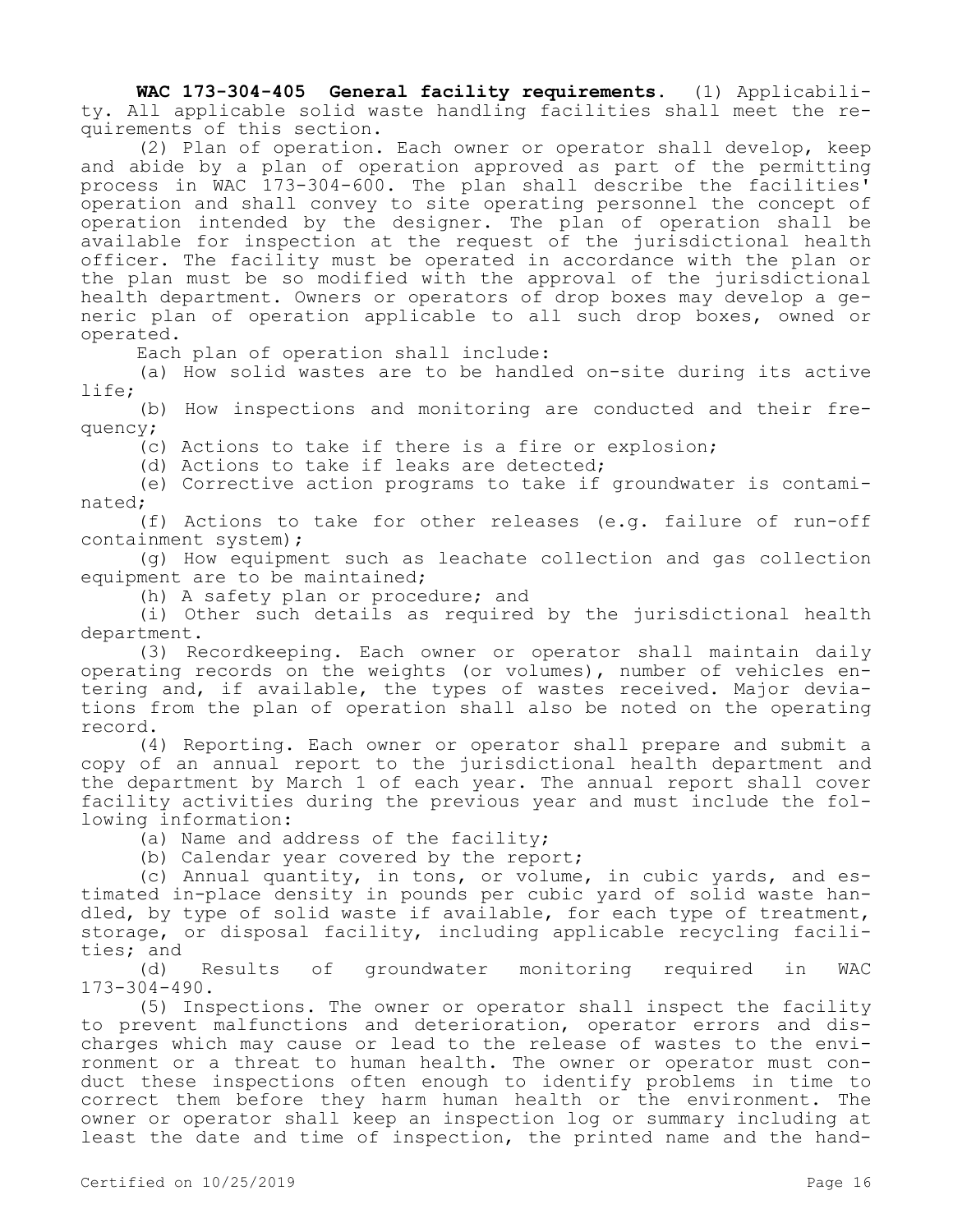written signature of the inspector, a notation of observations made and the date and nature of any repairs or corrective action. The log or summary must be kept at the facility or other convenient location if permanent office facilities are not on-site, for at least three years from the date of inspection. Inspection records shall be available to the jurisdictional health department upon request.

(6) Recording with county auditor. Maps and a statement of fact concerning the location of the disposal site shall be recorded as part of the deed with the county auditor not later than three months after closure. Records and plans specifying solid waste amounts, location and periods of operation shall be submitted to the local zoning authority or the authority with jurisdiction over land use and be made available for inspection.

(7) State and local requirements. All solid waste disposal facilities shall comply with all state and local requirements such as zoning land use, fire protection, water pollution prevention, air pollution prevention, nuisance and aesthetics.

[Statutory Authority: RCW 70.95.215. WSR 88-20-066 (Order 88-28), § 173-304-405, filed 10/4/88. Statutory Authority: Chapter 43.21A RCW. WSR 85-22-013 (Order 85-18), § 173-304-405, filed 10/28/85.]

**WAC 173-304-407 General closure and post-closure requirements.**  (1) Applicability. The requirements of subsections  $(2)$ ,  $(3)$ ,  $(4)$ , and (5) of this section apply to all solid waste handling facilities. The requirements of subsections  $(6)$ ,  $(7)$ , and  $(8)$  of this section apply to:

(a) Landfills subject to WAC 173-304-460 including limited purpose landfills under WAC 173-304-460(5);

(b) Surface impoundments under WAC 173-304-430 (2)(g) closed with waste remaining in place;

(c) Woodwaste landfills under WAC 173-304-462; and

(d) Landspreading disposal facilities under WAC 173-304-450(2).

(2) Effective dates. Existing facilities subject to the requirements of this section shall meet the applicable facility standards of this section within twelve months of the effective date of this regulation. All new or expanded facilities subject to the requirements of this section shall meet the applicable facility standards on the effective date of this regulation.

(3) Closure performance standard. Each owner or operator shall close their facility in a manner that:

(a) Minimizes the need for further maintenance;

(b) Controls, minimizes, or eliminates threats to human health and the environment from post-closure escape of solid waste constituents, leachate, landfill gases, contaminated rainfall or waste decomposition products to the ground, groundwater, surface water, and the atmosphere; and

(c) Prepares the facility for the post-closure period.

(4) Closure plan and amendment(s). Closure as defined in WAC 173-304-100(11), includes but is not limited to grading, seeding, landscaping, contouring, and/or screening. For interim solid waste handling sites, closure includes waste removal and decontamination of the site.

(a) Each owner or operator shall develop, keep and abide by a plan of closure approved by the jurisdictional health department as part of the permitting process in WAC 173-304-600.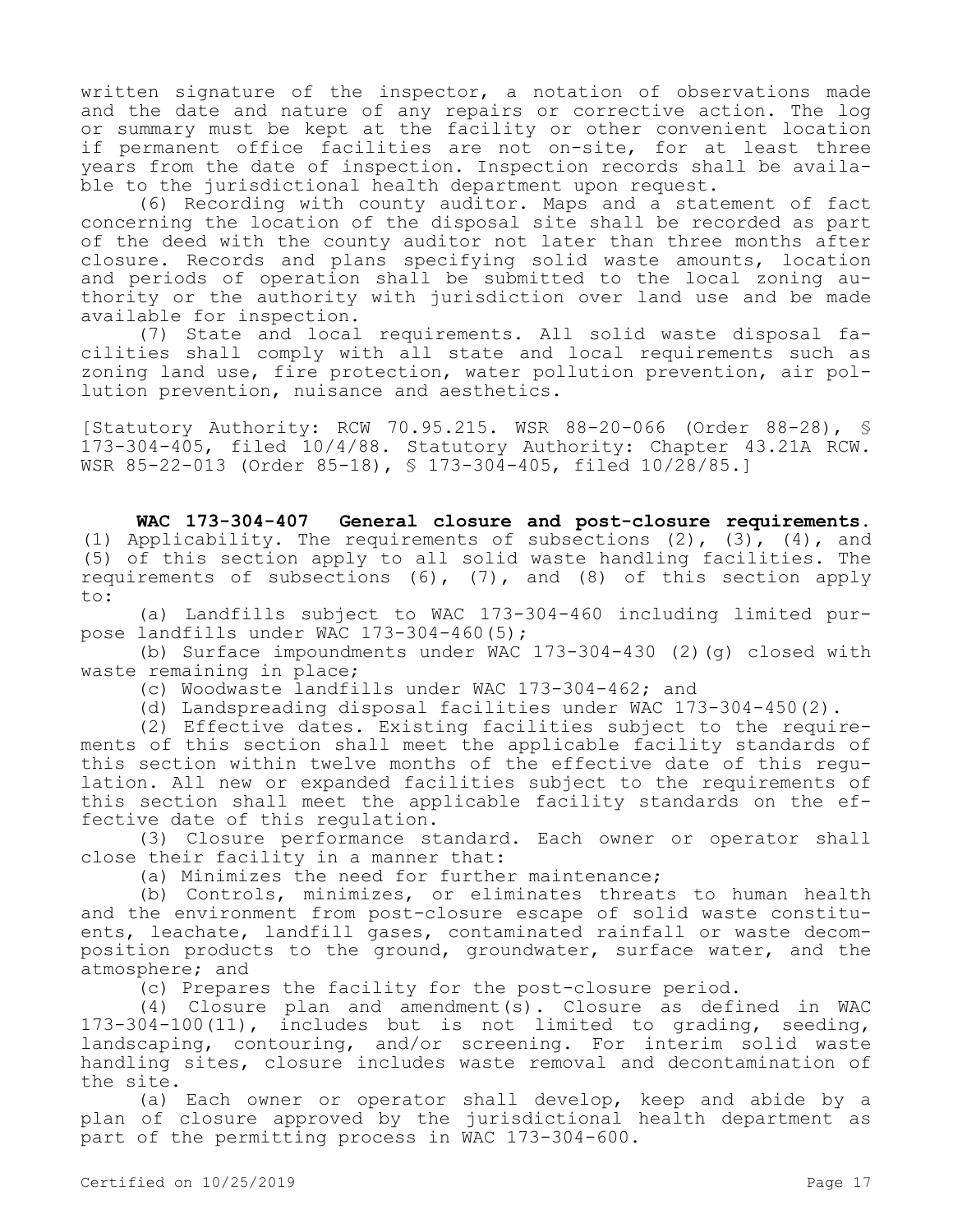(b) The closure plan shall project time intervals at which sequential partial closure is to be implemented, and identify closure cost estimates and projected fund withdrawal intervals for the associated closure costs, from the approved financial assurance instrument.

(c) Each owner or operator shall not commence disposal operations in any part of a facility until a closure plan for the entire facility has been approved by the jurisdictional health department, and until a financial assurance instrument has been provided, as required by applicable laws and regulations.

(d) The jurisdictional health department shall approve, disapprove, or require amendment of the closure plan as part of the permitting process of WAC 173-304-600 in accordance with applicable laws and regulations.

(e) Each owner and operator shall close the facility in accordance with the approved closure plan and all approved amendments.

(5) Closure procedures.

(a) Each owner and operator shall notify the jurisdictional health department and where applicable, the financial assurance instrument trustee, of the intent to implement the closure plan in part or whole, no later than one hundred eighty days prior to the projected final receipt of waste at the entire facility unless otherwise specified in the closure plan.

(b) The owner or operator shall commence implementation of the closure plan in part or whole within thirty days after receipt of the final volume of waste and/or attaining the final landfill elevation at part of or at the entire facility as identified in the approved facility closure plan unless otherwise specified in the closure plan.

(c) Waste shall not be accepted for disposal or for use in closure except as identified in the closure plan approved by the jurisdictional health department, as required in subsection (3)(a) of this section.

(d) When facility closure is completed in part or whole, each owner and operator shall submit the following to the jurisdictional health department:

(i) Facility closure plan sheets signed by a professional engineer registered in the state of Washington and modified as necessary to represent as-built changes to final closure construction as approved in the closure plan;

(ii) Certification by the owner or operator, and a professional engineer registered in the state of Washington that the site has been closed in accordance with the approved closure plan.

(e) The jurisdictional health department shall notify the owner or operator and the department of ecology of the date when the facility post-closure period has begun, which period shall commence when the jurisdictional health department has verified the facility has been closed in accordance with the specifications of the approved closure plan and the closure requirements of this section.

(6) Post-closure performance standard. Each owner or operator shall provide post-closure activities to allow for continued facility maintenance and monitoring of air, land, and water as long as necessary for the facility to stabilize and to protect human health and the environment.

(7) Post-closure plan and amendment. For disposal facilities; post-closure includes groundwater monitoring; surface water monitoring; gas monitoring; and maintenance of the facility, facility structures, and monitoring systems for their intended use for a period of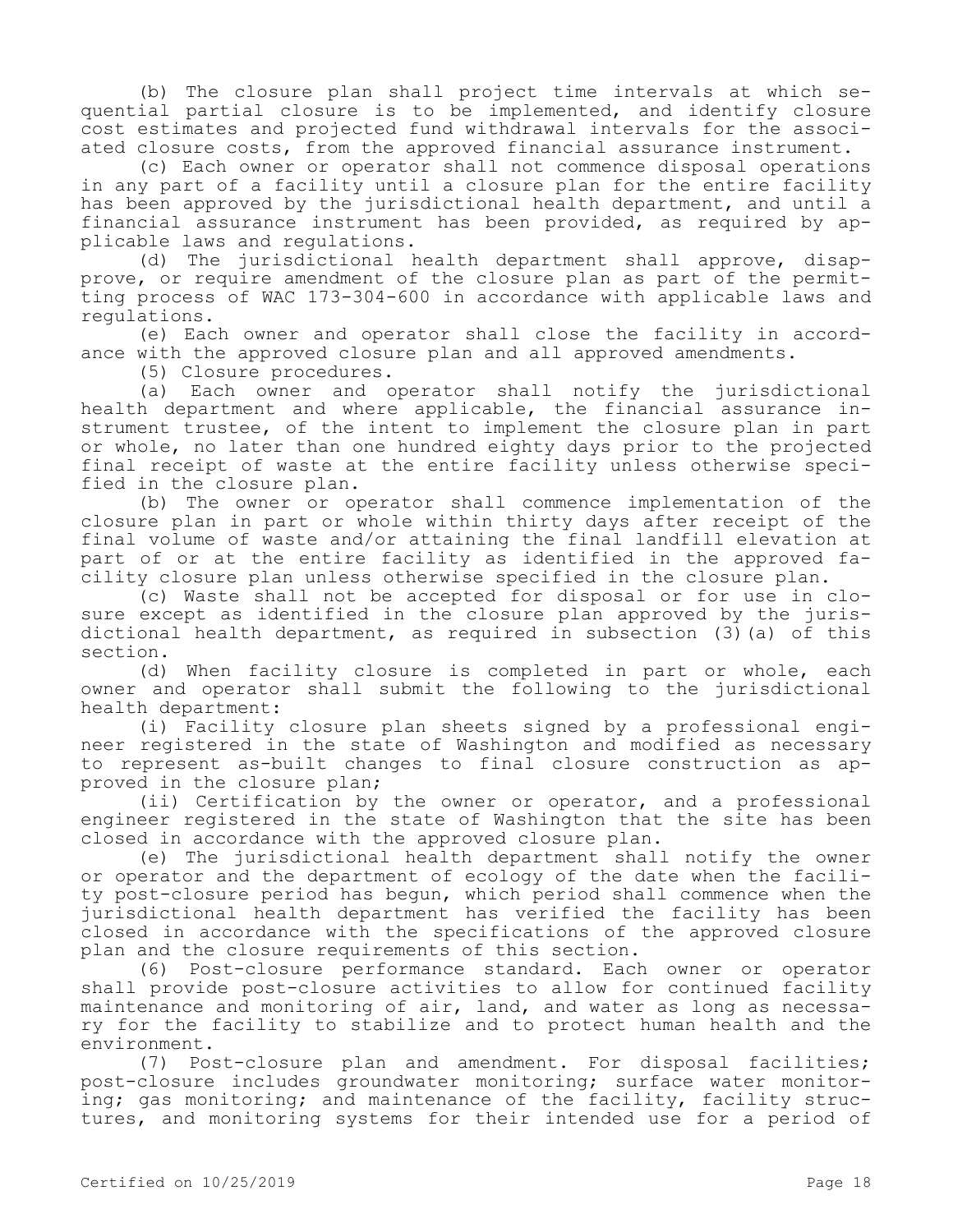twenty years and any other activities deemed appropriate by the jurisdictional health department.

(a) Each owner or operator shall develop, keep and abide by a post-closure plan approved as a part of the permitting process in WAC 173-304-600. The post-closure plan shall address facility maintenance and monitoring activities for at least a twenty-year period or until the site becomes stabilized (i.e., little or no settlement, gas production or leachate generation), and monitoring of groundwater, surface water, and gases can be safely discontinued.

(b) The post-closure plan shall project time intervals at which post-closure activities are to be implemented, and identify post-closure cost estimates and projected fund withdrawal intervals from the selected financial assurance instrument, where applicable, for the associated post-closure costs.

(c) Each owner or operator shall not commence disposal operations in any part of a facility until a post-closure plan for the entire facility has been approved by the jurisdictional health department, and until a financial assurance instrument has been provided where applicable, as required by WAC 173-304-467.

(d) Each owner or operator shall complete the post-closure activities in accordance with the approved post-closure plan and schedule. Facility post-closure activities shall be completed in accordance with the approved post-closure plan or the plan shall be so amended with the approval of the jurisdictional health department.

(e) The jurisdictional health department may determine that a facility post-closure plan is invalid and require an owner or operator to amend the facility post-closure plan.

(i) The health department may direct facility post-closure activities, in part or whole, to cease until the post-closure plan amendment has received written approval by the health department.

(ii) When the health department determines a facility post-closure amendment is required, the health department shall, after consultation with the owner/operator, designate a compliance schedule for submittal of the amendment and its review and approval by the department.

(8) Post-closure procedures.

(a) Each owner or operator shall commence post-closure activities after completion of closure activities outlined in subsection (5)(d)(i) and (ii) of this section. The jurisdictional health department may direct that post-closure activities cease until the owner or operator receives a notice to proceed with post-closure activities.

(b) When post-closure activities are complete, the owner or operator shall certify to the jurisdictional health department, signed by the owner or operator, and a professional engineer registered in the state of Washington stating why post-closure activities are no longer necessary (i.e., little or no settlement, gas production, or leachate generation).

(c) If the jurisdictional health department finds that post-closure monitoring has established that the facility is stabilized (i.e., little or no settlement, gas production, or leachate generation), the health department may authorize the owner or operator to discontinue post-closure maintenance and monitoring activities.

[Statutory Authority: RCW 70.95.215. WSR 88-20-066 (Order 88-28), § 173-304-407, filed 10/4/88.]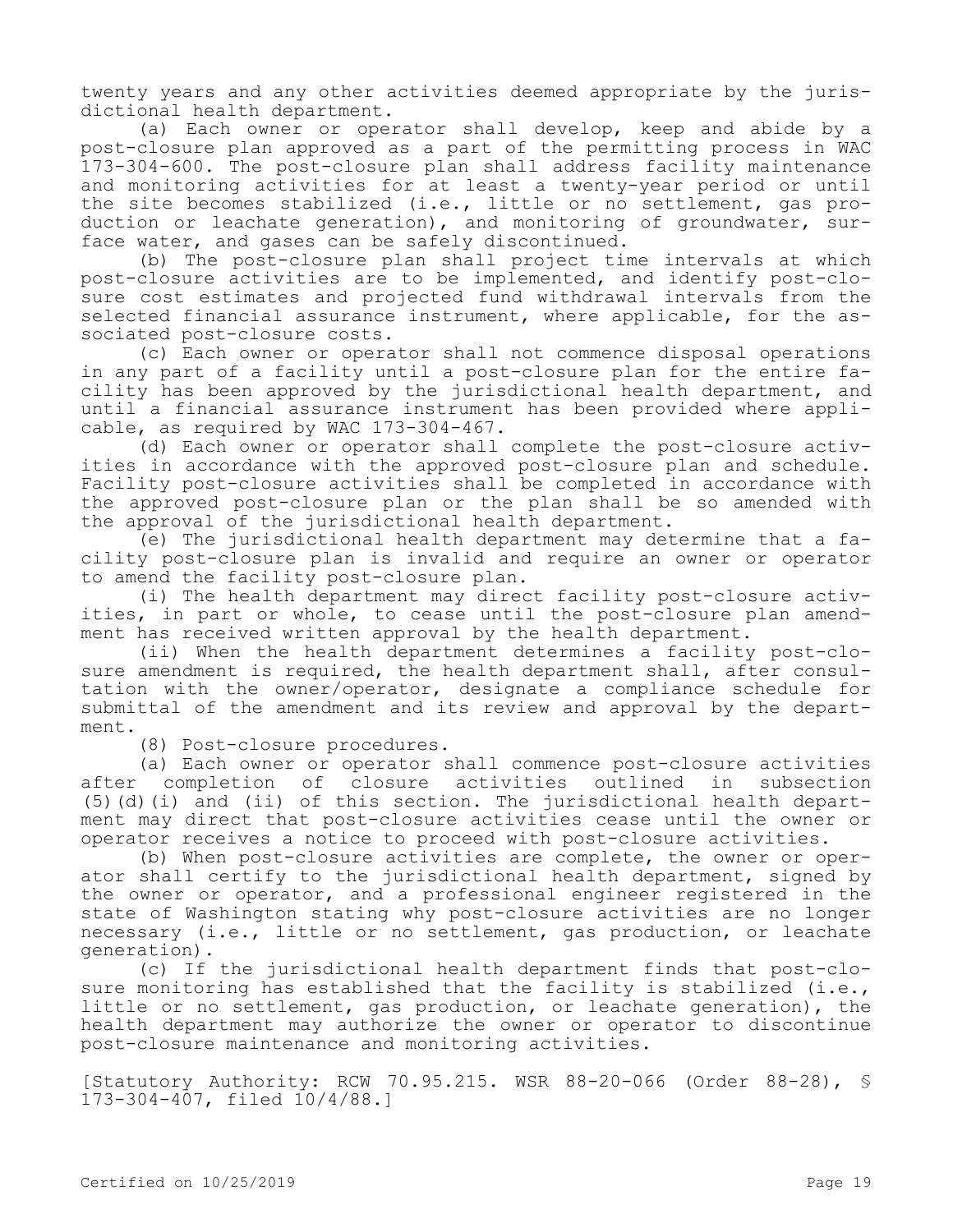**WAC 173-304-410 Transfer stations, baling and compaction systems, and drop box facilities.** (1) Applicability. All transfer stations, baling and compaction systems and drop boxes receiving solid waste from offsite shall meet the requirements of this section. Facilities receiving solid waste from on-site shall meet the requirements of WAC 173-304-200.

(2) Transfer stations, baling and compacting systems standards. Transfer stations, baling and compaction systems shall be designed, constructed, and operated so as to:

(a) Be surrounded by a fence, trees, shrubbery, or natural features so as to control access and be screened from the view of immediately adjacent neighbors, unless the tipping floor is fully enclosed by a building;

(b) Be sturdy and constructed of easily cleanable materials;

(c) Be free of potential rat harborages, and provide effective means to control rodents, insects, birds and other vermin;

(d) Be adequately screened to prevent blowing of litter and to provide effective means to control litter;

(e) Provide protection of the tipping floor from wind, rain or snow other than below grade bins or detachable containers;

(f) Have an adequate buffer zone around the operating area to minimize noise and dust nuisances, and for transfer stations, baling, or compaction systems, a buffer zone of fifty feet from the active area to the nearest property line in areas zoned residential;

(g) Comply with local zoning and building codes including approved local variances and waivers;

(h) Provide pollution control measures to protect surface and groundwaters, including runoff collection and discharge designed and operated to handle a twenty-four hour, twenty-five year storm and equipment cleaning and washdown water;

(i) Provide all-weather approach roads, exit roads, and all other vehicular areas;

(j) Provide pollution control measures to protect air quality including a prohibition against all burning and the development of odor and dust control plans to be made a part of the plan of operation in WAC 173-304-405(2);

(k) Prohibit scavenging;

(l) Provide attendant(s) on-site during hours of operation;

(m) Have a sign that identifies the facility and shows at least the name of the site, and, if applicable, hours during which the site is open for public use, what constitutes materials not to be accepted and other necessary information posted at the site entrance;

(n) Have communication capabilities to immediately summon fire, police, or emergency service personnel in the event of an emergency; and

(o) Remove all wastes at closure, as defined in WAC 173-304-100, from the facility to a permitted facility.

(3) Drop box facility standards. Drop box facilities, as defined in WAC 173-304-100, shall:

(a) Be constructed of durable water tight materials with a lid or screen on top that prevents the loss of materials during transport and access by rats and other vermin;

(b) Be located in an easily identifiable place accessible by allweather roads;

(c) Be designed and serviced as often as necessary to ensure adequate dumping capacity at all times. Storage of solid waste outside the drop boxes is prohibited;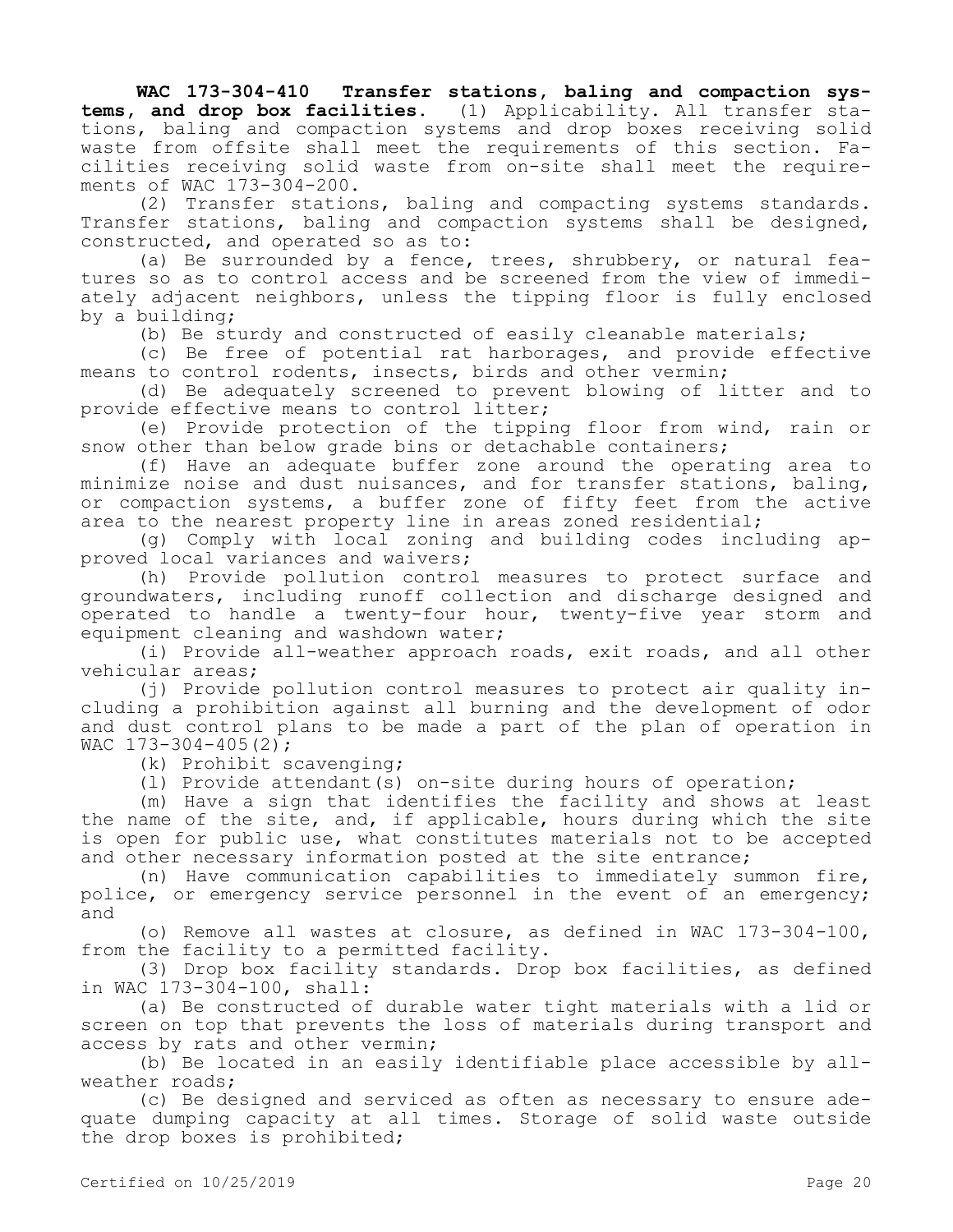(d) Comply with subsection (2)(m) of this section, signs; and (e) Remove all remaining wastes at closure, as defined in WAC 173-304-100, to a permitted facility, and remove the drop box from the facility.

[Statutory Authority: Chapter 43.21A RCW. WSR 85-22-013 (Order 85-18), § 173-304-410, filed 10/28/85.]

## **WAC 173-304-420 Piles used for storage and treatment—Facility standards.** (1) Applicability.

(a) This section is applicable to solid wastes stored or treated in piles as defined in WAC 173-304-100 where putrescible wastes (other than garbage) are in place for more than three weeks, other wastes not intended for recycling are in place for more than three months, and garbage is in place for more than three days. These standards are also applicable to composting or storing of garbage and sludge in piles, and to tire piles where more than eight hundred tires are stored at one facility.

(b) Other solid wastes stored or treated in piles prior to waste recycling including compost piles of vegetative waste, piles of woodwaste used for fuel or raw materials are subject to WAC 173-304-300.

(c) Waste piles stored in fully enclosed buildings are not subject to these standards, provided that no liquids or sludges with free liquids are added to the pile.

(d) Inert wastes and demolition wastes are not subject to these standards.

(2) Requirements. All owners and operators shall:

(a) Comply with the requirements of the General facility requirements, WAC 173-304-405;

(b) Design piles located in a one hundred-year flood plain to:

(i) Comply with local flood plain management ordinances and chapter 508-60 WAC, Administration of flood control zones; and

(ii) To avoid washout or restriction of flow; and

(c) Remove all solid wastes from the pile at closure to another permitted facility.

(3) Requirements for putrescible wastes or wastes likely to produce leachate.

(a) Waste piles shall be placed upon a surface such as sealed concrete, asphalt, clay or an artificial liner underlying the pile, to prevent subsurface soil and potential groundwater contamination and to allow collection of runoff and leachate. The liner shall be designed of sufficient thickness and strength to withstand stresses imposed by pile handling vehicles and the pile itself;

(b) Runoff systems shall be installed, designed and maintained to handle a twenty-four hour, twenty-five year storm event;

(c) Waste piles having a capacity of greater than ten thousand cubic yards shall have either:

(i) A groundwater monitoring system that complies with WAC 173-304-490; or

(ii) A leachate detection, collection and treatment system.

For purposes of this subsection, capacity refers to the total capacity of all putrescible or leachate-generating piles at one facility (i.e., two, five thousand cubic yard piles will subject the facility to the requirements of this subsection).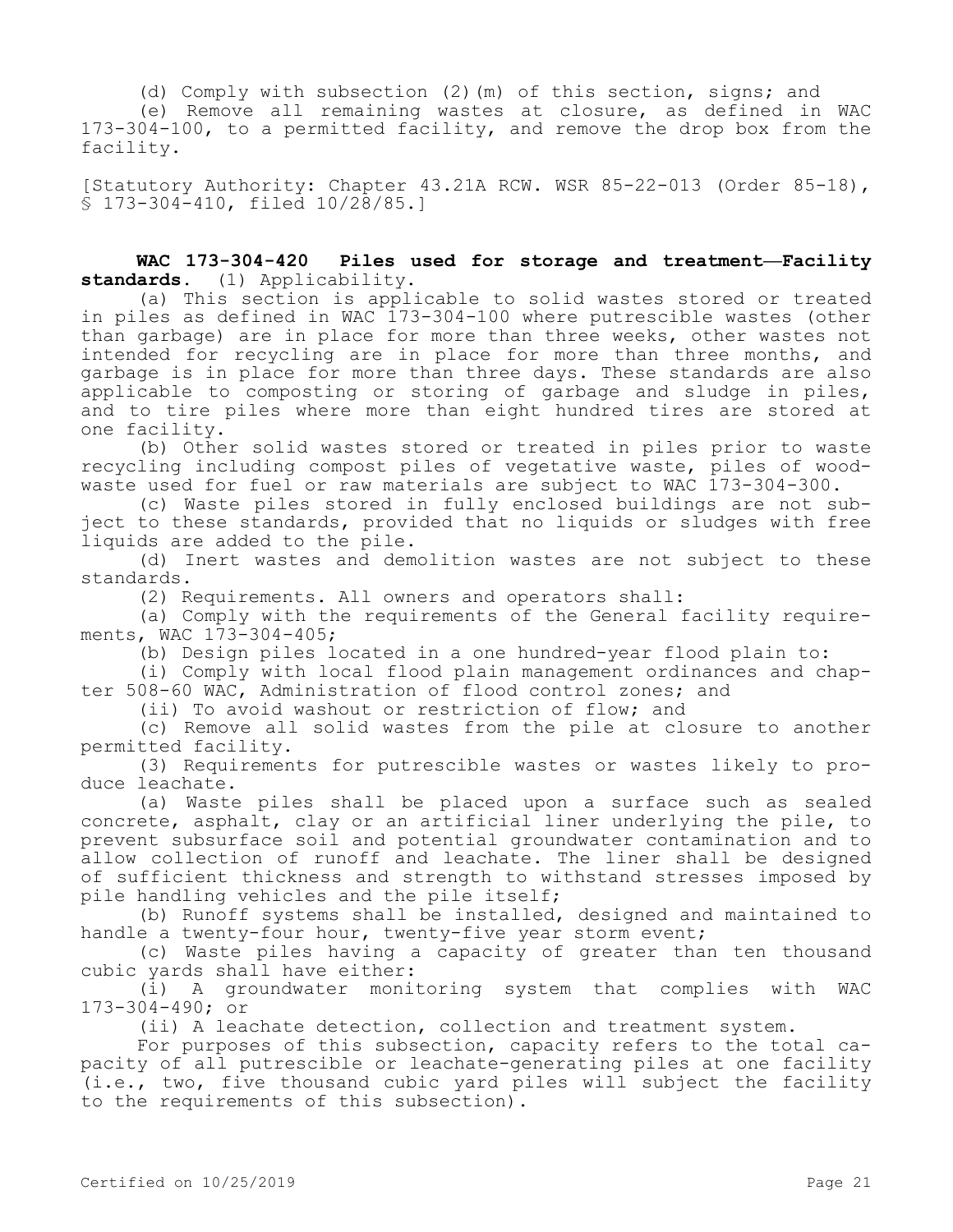(d) Run-on prevention systems shall be designed and maintained to handle the maximum flow from a twenty-five year storm event; and

(e) A jurisdictional health department may require that the entire base or liner shall be inspected for wear and integrity and repaired or replaced by removing stored wastes or otherwise providing inspection access to the base or liner; the request shall be in writing and cite the reasons including valid groundwater monitoring or leachate detection data leading the jurisdictional health department to request such an inspection, repair or replacement.

- (4) Requirements for tire piles. Owners or operators shall:
- (a) Control access to the tire pile by fencing;
- (b) Limit the tire pile to a maximum of one-half acre in size;
- (c) Limit the height of the tire pile to twenty feet;
- (d) Provide for a thirty foot fire lane between tire piles; and
- (e) Provide on-site fire control equipment.

[Statutory Authority: Chapter 43.21A RCW. WSR 85-22-013 (Order 85-18), § 173-304-420, filed 10/28/85.]

**WAC 173-304-430 Surface impoundment standards.** (1) Applicability.

(a) These standards are applicable to solid wastes that are liquids or sludges containing free liquids as defined in WAC 173-304-100 and applicable under WAC 173-304-015(2) and are stored or treated in surface impoundments;

(b) These standards are also applicable to sludges and septage stored or treated in surface impoundments; and

(c) These standards are not applicable to:

(i) Surface impoundments whose facilities and discharges are otherwise regulated under federal, state, or local water pollution permits; and

(ii) Retention or detention basins used to collect and store stormwater runoff.

(2) Requirements. All surface impoundments must be designed, constructed, and operated so as to:

(a) Meet the performance standards of WAC 173-304-460(2);

(b) Have an inplace or imported soil liner of at least two feet of 1 x  $10^{-7}$  cm/sec permeability or an equivalent combination of any thickness greater than two feet and a greater permeability to protect the underlying aquifers or a thirty mil reinforced artificial liner placed on top of a structurally stable foundation to support the liners and solid waste and to prevent settlement that would destroy the liner; natural soils shall be recompacted to achieve an equivalent permeability. Owners or operators shall be allowed to use alternative designs, operating practices and locational characteristics which prevent migration of solid waste constituents or leachate into the ground or surface waters at least as effectively as the liners described in this subsection;

(c) Avoid washout including the use of an extended liner or dikes or restriction of flow in the one hundred year flood plain and to comply with local flood plain management ordinances and chapter 508-60 WAC, Administration of flood control zones;

(d) Have dikes designed with slopes so as to maintain the structural integrity under conditions of a leaking liner and capable of withstanding erosion from wave action;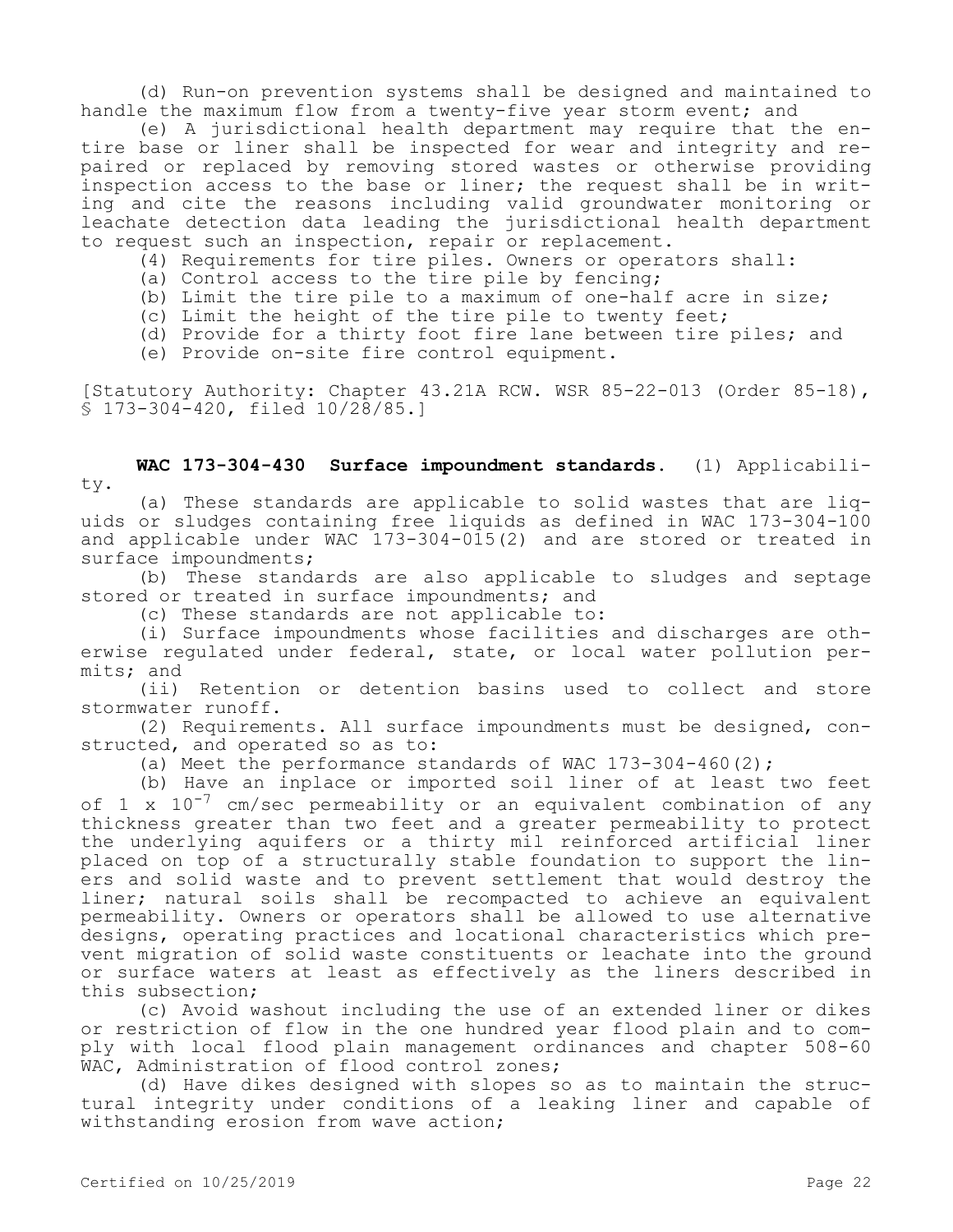(e) Have the freeboard equal to or greater than eighteen inches to avoid overtopping from wave action, overfilling, or precipitation;

(f) Have either a groundwater monitoring system, or a leachate detection, collection and treatment system, for surface impoundments having a capacity of more than two million gallons unless the jurisdictional health department and the department require either for smaller surface impoundments. For purposes of this subsection, capacity refers to the total capacity of all surface impoundments on-site (i.e., two, one million gallon surface impoundments on one site will trigger these monitoring requirements);

(g) Be closed in a manner which removes all solid wastes including liners, etc. to another permitted facility and the site returned to its original or acceptable topography except that surface impoundments closed with the waste remaining in place shall meet the requirements of WAC 173-304-407 and 173-304-130;

(h) A jurisdictional health department may require that the liner be inspected for wear and integrity and repaired or replaced by removing stored solid wastes or otherwise inspecting the liner or base at any time. The request shall be in writing and cite the reasons including valid groundwater monitoring or leachate detection data leading to such an inspection and repair;

(i) Surface impoundments containing septage will also be subject to the department's "criteria for sewage works design" used to review plans for septage surface impoundments; and

(j) Surface impoundments that have the potential to impound more than ten acre-feet of waste measured from the top of the dike and which would be released by a failure of the containment dike shall be reviewed and approved by the dam safety section of the department.

[Statutory Authority: RCW 70.95.215. WSR 88-20-066 (Order 88-28), § 173-304-430, filed 10/4/88. Statutory Authority: Chapter 43.21A RCW. WSR 85-22-013 (Order 85-18), § 173-304-430, filed 10/28/85.]

**WAC 173-304-440 Energy recovery and incinerator standards.** (1) Applicability. These standards apply to all facilities designed to burn more than twelve tons of solid waste per day, except for facilities burning woodwaste or gases recovered at a landfill.

(2) Requirements for energy recovery facilities and incinerators.

(a) Incinerators and energy recovery facilities storing putrescible wastes shall be confined to storage compartments specifically designed to store wastes temporarily in piles, surface impoundments, tanks or containers. The storage facilities shall meet the facility standards of WAC 173-304-400. Storage of wastes other than in the specifically designed storage compartments is prohibited. Equipment and space shall be provided in the storage and charging areas, and elsewhere as needed, to allow periodic cleaning as may be required in order to maintain the plant in a sanitary and clean condition;

(b) All residues from energy recovery facilities or incinerator facilities shall be used, handled or disposed of as solid or dangerous wastes according to these standards or the standards of the dangerous waste regulation, chapter 173-303 WAC;

(c) Each owner or operator of an energy recovery facility or incinerator facility shall comply with WAC 173-304-405. The plan of operation shall address alternative storage, and/or disposal plans for all breakdowns that would result in overfilling of the storage facility;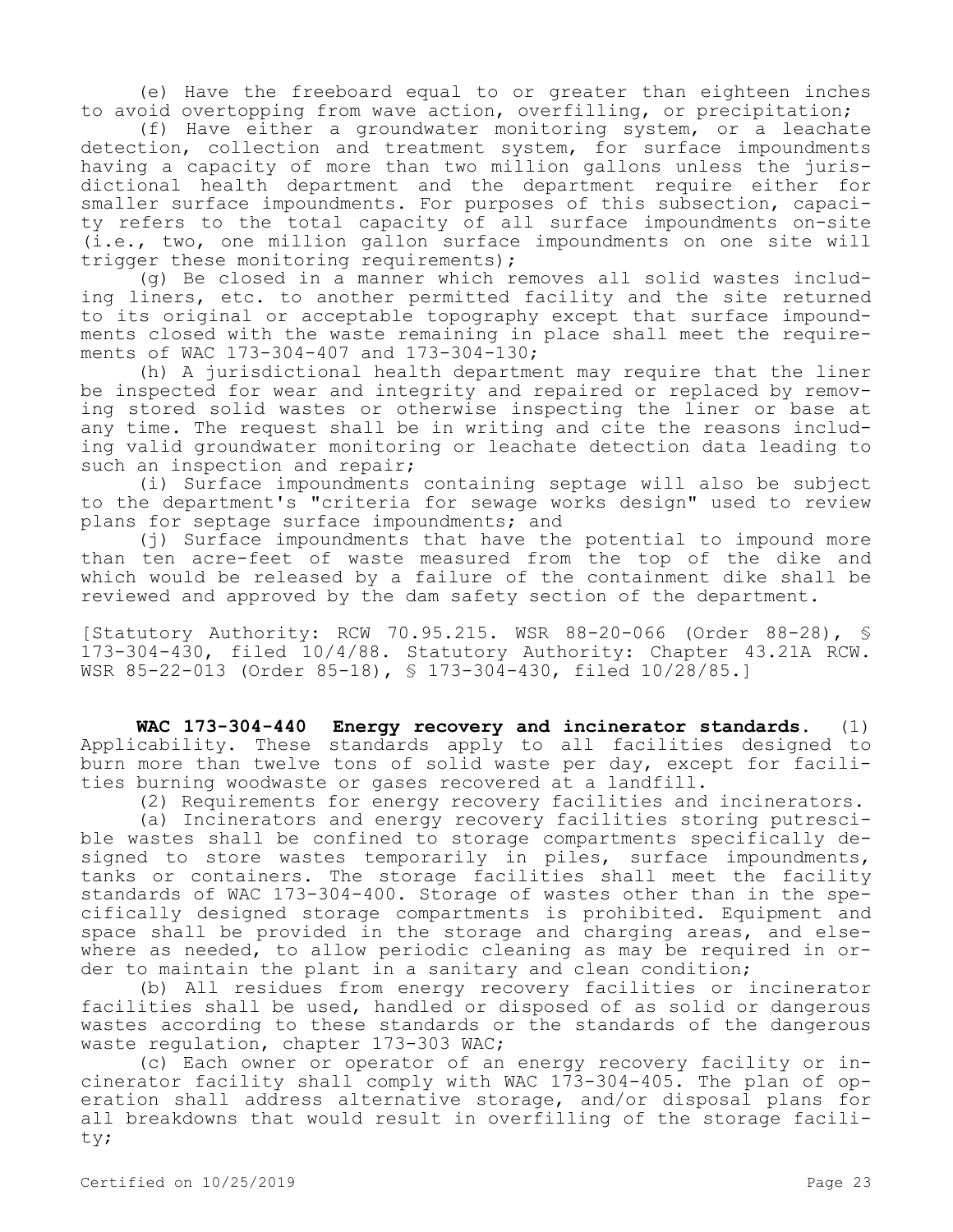(d) Energy recovery facilities and incinerators must be designed, constructed and operated in a manner to comply with appropriate state and local air pollution control authority emission and operating requirements;

(e) Each owner or operator shall close their energy recovery facility or incinerator by removing all ash, solid wastes and other residues to a permitted facility;

(f) Each owner or operator of an energy recovery facility or incinerator shall be required to provide recycling facilities in a manner equivalent to WAC  $173-304-460$  (4)(f); and

(g) Owners or operators of energy recovery facilities or incinerators shall not knowingly dispose of, treat, store or otherwise handle dangerous waste unless the requirements of chapter 173-303 WAC are met.

[Statutory Authority: Chapter 43.21A RCW. WSR 85-22-013 (Order 85-18), § 173-304-440, filed 10/28/85.]

**WAC 173-304-450 Landspreading disposal standards.** (1) Applicability. These standards apply to facilities that engage in landspreading disposal of solid wastes. These standards do not apply to:

(a) Facilities utilizing sludge, woodwaste or other primarily organic sludges according to the *Municipal and Domestic Sludge Utilization Guidelines* WDOE 82-11, specified in WAC 173-304-300 (4) and (5);

(b) Agricultural solid wastes resulting from the operation of a farm including farm animal manure and agricultural residues; and

(c) Inert wastes and demolition wastes.

(2) Owners or operators of landspreading disposal facilities shall meet the minimum functional standards for performance of WAC<br>173-304-460(2) and the general facilities standards of WAC qeneral facilities standards of WAC 173-304-405.

(3) Owners or operators of landspreading disposal facilities shall meet the locational standards of WAC 173-304-130.

(4) Minimum functional standard for design. Owners or operators of landspreading disposal facilities shall design landspreading facilities so as to:

(a) Provide interim waste storage facilities that meet the requirements of WAC 173-304-400 standards (i.e., for piles, surface impoundments, etc.);

(b) Collect and treat all runoff from a twenty-four hour, twentyfive year storm, and divert all run-on for the maximum flow of a maximum twenty-five year storm around the active area;

(c) Avoid standing water anywhere on the active area;

(d) Avoid slopes and other features that will lead to soil and waste erosion, unless contour plowing or other measures are taken to avoid erosion;

(e) Monitor groundwater according to WAC 173-304-490; and

(f) Control access to site by fencing or other means and erect signs.

(5) Minimum functional standards for maintenance and operation. Owners or operators of landspreading disposal facilities shall maintain and operate the facilities so as to:

(a) Avoid any landspreading disposal of garbage or medical waste;

(b) Analyze solid wastes according to the requirements spelled out in the *Municipal and Domestic Sludge Utilization Guidelines* WDOE  $82 - 11;$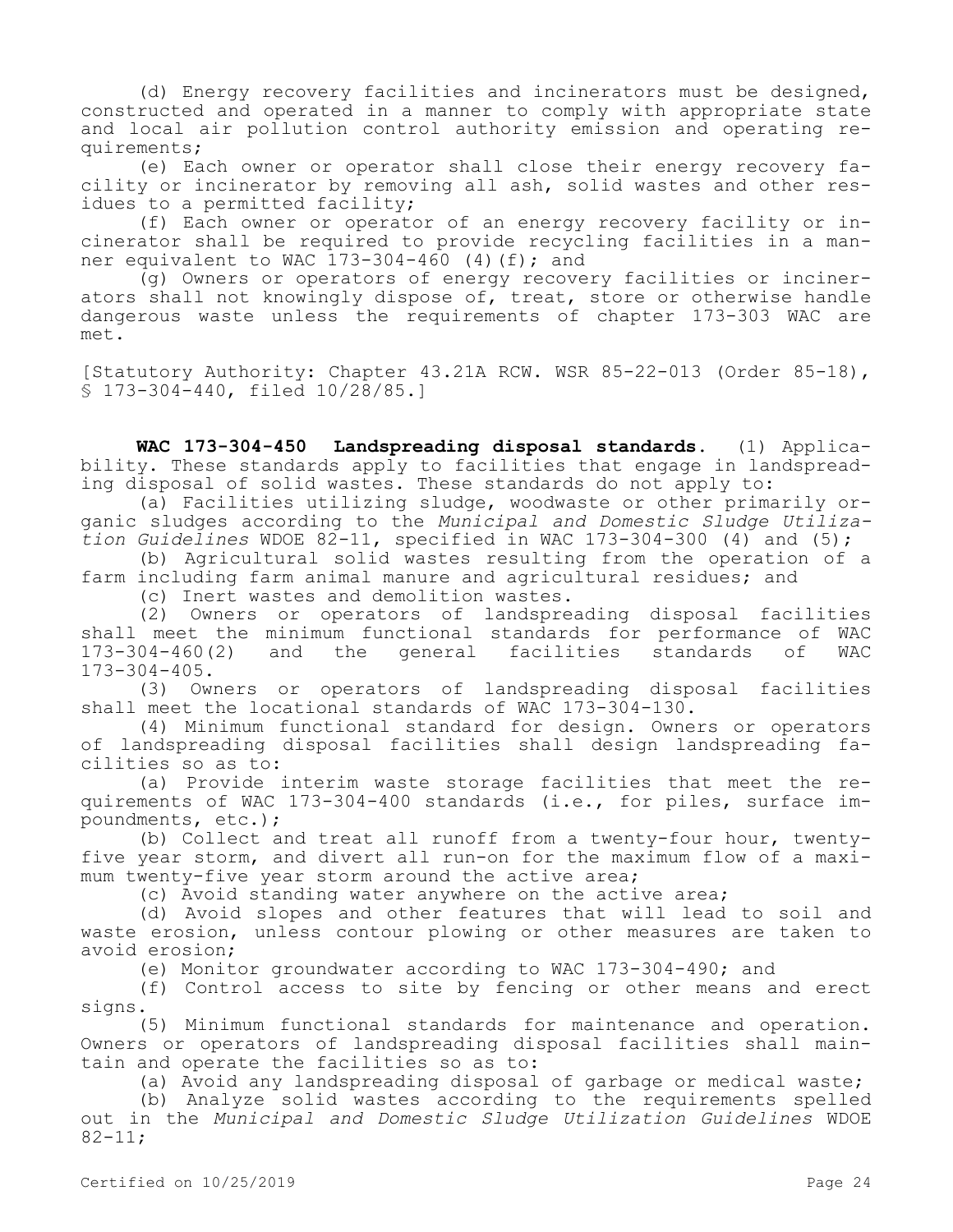(c) Avoid applying wastes at rates greater than ten times agronomic rates using the proposed cover crop, or depths greater than would allow for discing the soil by tracked vehicles;

(d) Provide discing of soils during the growing season and after each application of waste to maintain aerobic soil conditions, minimize odors and lessen runoff;

(e) Avoid applying waste to any active area having standing water;

(f) Conform to the operating plan and the requirements of WAC 173-304-405;

(g) Avoid food chain crops during the active life of the facility and until demonstrated to be safe, after closure, according to the closure and post-closure plans filed with the plan of operation. Specific approval in writing from the jurisdictional health department is required for any landspreading disposal facility that is used to raise food crops after closure. Any new owner or operator of a closed landspreading disposal facility shall notify the jurisdictional health department within sixty days of the purchase; and

(h) Provide for a written contract between landowners, waste generators, waste haulers and waste operators requiring compliance with rules as a condition of the contract.

(6) Minimum functional standards for closure.

(a) All owners or operators of landspreading disposal facilities shall close in such a manner as to comply with WAC 173-304-407;

(b) Financial assurance. All owners or operators of landspreading disposal facilities shall have a written estimate, in current dollars, of the cost of closing the facility. The closure cost estimate must equal the cost of closure at the point in the operating life of the facility when the extent and manner of operation would make closure the most expensive, as indicated by the closure plan.

In addition, all facilities shall have a written post-closure estimate, in current dollars, the cost of post-closure monitoring and maintenance during the post-closure period.

[Statutory Authority: RCW 70.95.215. WSR 88-20-066 (Order 88-28), § 173-304-450, filed 10/4/88. Statutory Authority: Chapter 43.21A RCW. WSR 85-22-013 (Order 85-18), § 173-304-450, filed 10/28/85.]

**WAC 173-304-460 Landfilling standards.** (1) Applicability. These standards apply to facilities that dispose of solid waste in landfills except for:

(a) Inert wastes and demolition wastes landfills, that must meet WAC 173-304-461 standards; and

(b) Woodwaste landfills that must meet WAC 173-304-462 standards.

(2) Minimum functional standards for performance.

(a) Groundwater. An owner or operator of a landfill shall not contaminate the groundwater underlying the landfill, beyond the point of compliance. Contamination and point of compliance are defined in WAC 173-304-100.

(b) Air quality and toxic air emissions.

(i) An owner or operator of a landfill shall not allow explosive gases generated by the facility whose concentration exceeds:

(A) Twenty-five percent of the lower explosive limit for the gases in facility structures (excluding gas control or recovery system components);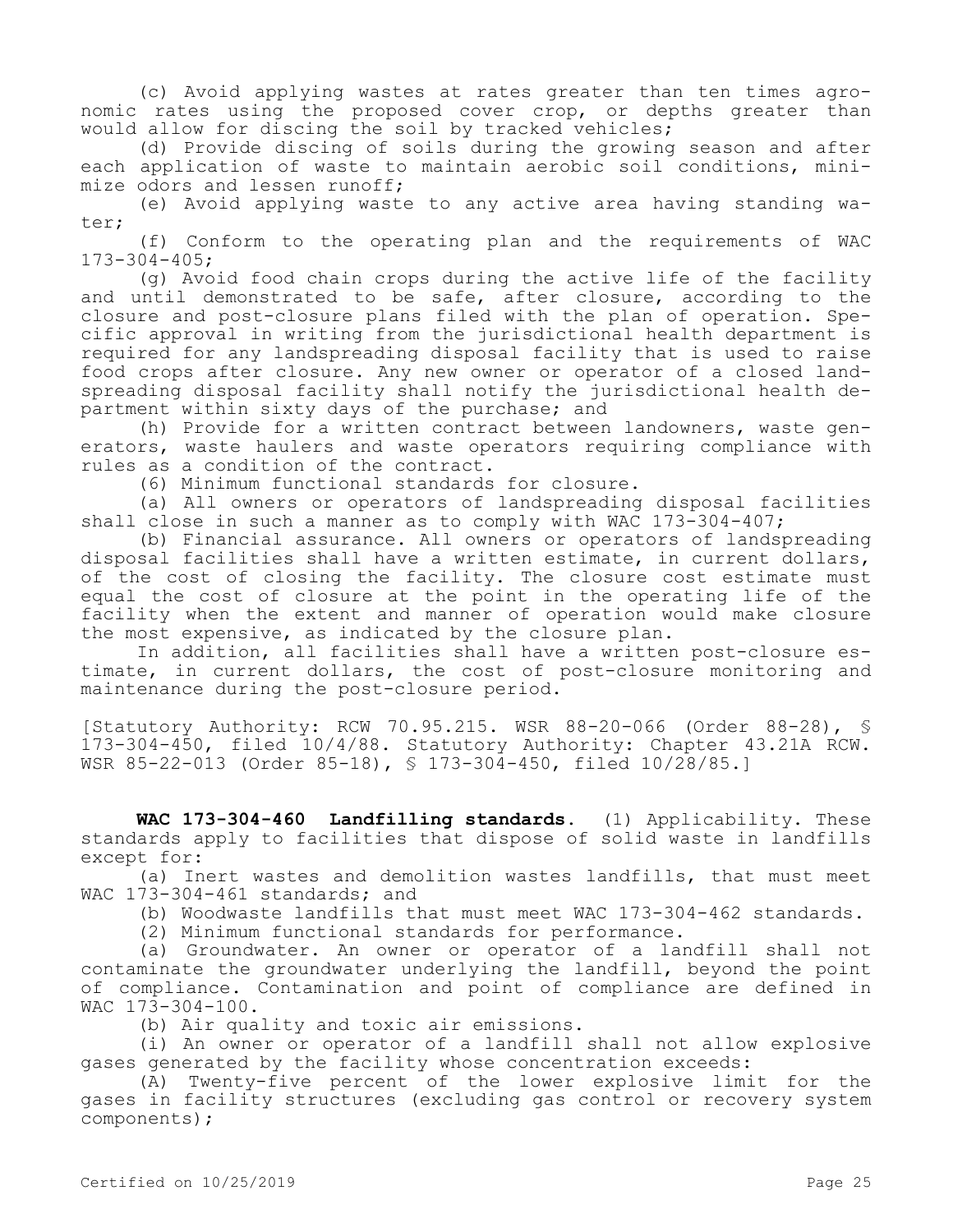(B) The lower explosive limit for the gases at the property boundary or beyond; and

(C) One hundred parts per million by volume of hydrocarbons (expressed as methane) in offsite structures.

(ii) An owner or operator of a landfill shall not cause a violation of any ambient air quality standard at the property boundary or emission standard from any emission of landfill gases, combustion or any other emission associated with a landfill.

(c) Surface waters. An owner or operator of a landfill shall not cause a violation of any receiving water quality standard or violate chapter 90.48 RCW from discharges of surface runoff, leachate or any other liquid associated with a landfill.

(3) Minimum functional standards for design.

(a) Minimizing liquids. All owners or operators of landfills shall minimize liquids admitted to active areas of landfills by:

(i) Covering according to WAC  $173-304-460$  (4)(d);

(ii) Prohibiting the disposal of noncontainerized liquids or sludges containing free liquids in landfills unless approved by the jurisdictional health department;

(iii) Designing the landfill to prevent all the run-on of surface waters and other liquids resulting from a maximum flow of a twentyfive year storm into the active area of the landfill;

(iv) Designing the landfill to collect the runoff of surface waters and other liquids resulting from a twenty-four hour, twenty-five year storm from the active area and the closed portions of a landfill;

(b) Leachate systems. All owners or operators of landfills shall:

(i) Install a leachate collection system sized according to water balance calculations or using other accepted engineering methods either of which shall be approved by the jurisdictional health department;

(ii) Install a leachate collection system so as to prevent no more than two feet of leachate developing at the topographical low point of the active area; and

(iii) Install a leachate treatment, or a pretreatment system if necessary in the case of discharge to a municipal waste water treatment plant, to meet the requirements for permitted discharge under chapter 90.48 RCW and the Federal Clean Water Act (PL 95-217).

(c) Liner designs. All owners or operators of landfills shall use liners of one of the following designs:

(i) Standard design. The liner shall be constructed of at least a four feet thick layer of recompacted clay or other material with a permeability of no more than  $1 \times 10^{-7}$  cm/sec and sloped no less than two percent; or

(ii) Alternative design. The design shall have two liners:

(A) An upper liner of at least fifty mils thickness made of synthetic material; and

(B) A lower liner of at least two feet thickness of recompacted clay or other material with a permeability of no more than  $1 \times 10^{-6}$ cm/sec and sloped no less than two percent; or

(iii) Equivalent design. The design shall use alternative methods, operating practices and locational characteristics which will minimize the migration of solid waste constituents or leachate into the ground or surface water at least as effectively as the liners of (c)(i) and (ii) of this subsection; or

(iv) Arid design. This design will apply to locations having less than twelve inches of precipitation annually, and, in lieu of  $(c)$  (i),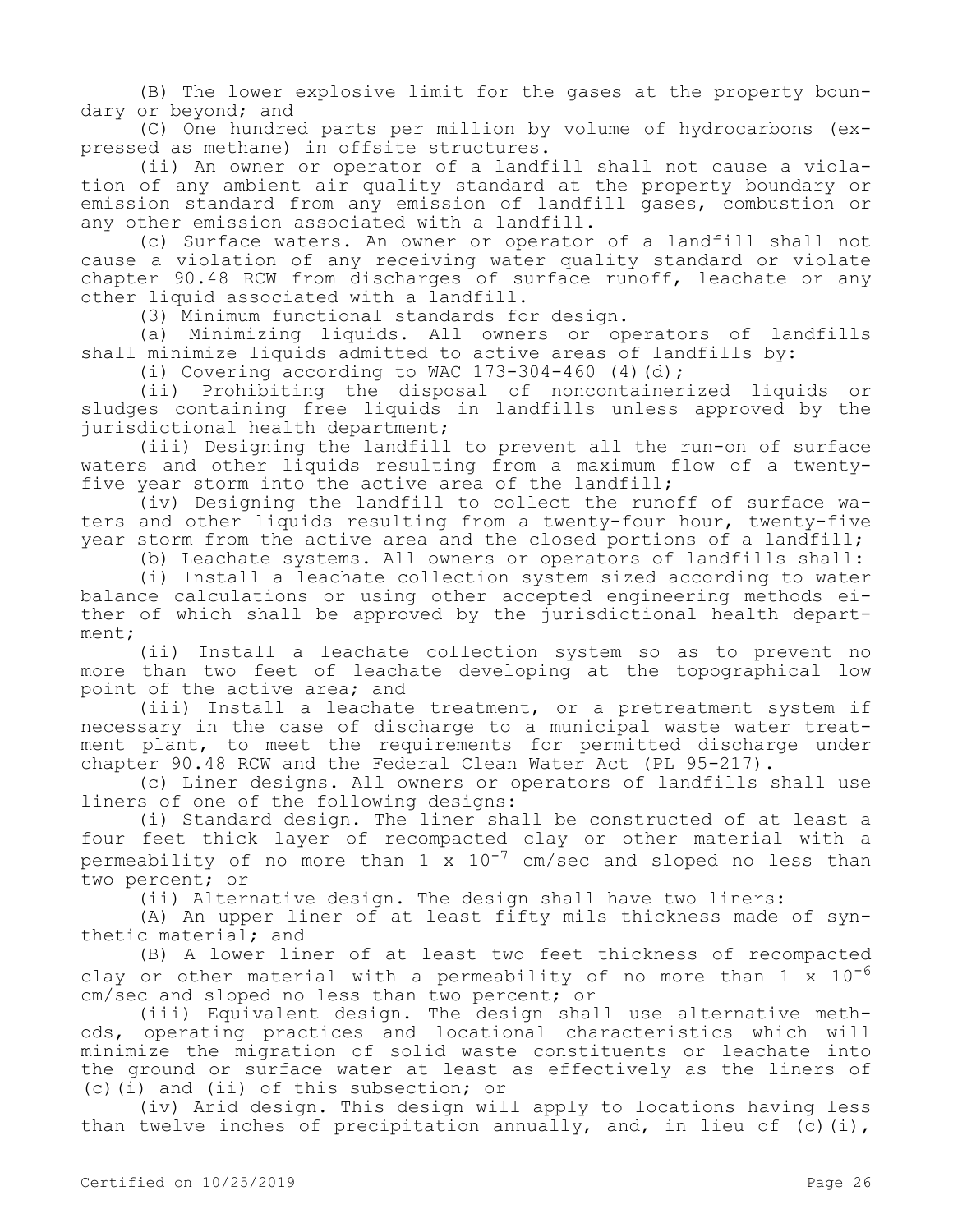(ii), and (iii) of this subsection, shall consist of vadose zone moisture monitoring, provided that:

(A) Waste material is no less than ten feet above the seasonal high level of groundwater in the uppermost aquifer; and

(B) Any evidence of leachate or waste constituents detected in the vadose zone that violates or could be expected to violate the performance standard of WAC 173-304-460(2) shall cause the owner or operator to:

(I) Take corrective action, and either

(II) Close the facility according to these rules, or

(III) For all future expansions at that facility, meet the liner requirement of (c)(i) or (ii) of this subsection.

(v) Small landfill designs. For a landfill whose design and permit allow a total capacity at closure of two hundred thousand cubic yards or less, the need for a liner and leachate collection system shall be determined on a case-by-case basis by the jurisdictional health department in consultation with the department.

(d) Flood plains. All owners or operators of landfills that are located in a one hundred-year flood plain shall:

(i) Comply with local flood plain management ordinances and chapter 508-60 WAC, Administration of flood control zones; and

(ii) Design the landfill so that the landfill entrance or exit roads or practices shall not restrict the flow of the base flood, reduce the temporary water storage capacity of the flood plain or result in washout of solid waste, so as to pose a hazard to human life, wildlife, land or water resources.

(e) Closure. All owners and operators shall design landfills so that at closure:

(i) At least two feet of 1 x  $10^{-6}$  cm/sec or lower permeability soil or equivalent shall be placed upon the final lifts unless the landfill is located in an area having mean annual precipitation of less than twelve inches in which case at least two feet of  $1 \times 10^{-5}$ cm/sec or lower permeability soil or equivalent shall be placed upon the final lifts. Artificial liners may replace soil covers provided that a minimum of fifty mils thickness is used;

(ii) The grade of surface slopes shall not be less than two percent, nor the grade of side slopes more than thirty-three percent; and

(iii) Final cover of at least six inches of topsoil be placed over the soil cover and seeded with grass, other shallow rooted vegetation or other native vegetation.

(f) Gas control.

(i) All owners and operators shall design landfills, having a permitted capacity of greater than ten thousand cubic yards per year, so that methane and other gases are continuously collected, and

(A) Purified for sale;

(B) Flared; or

(C) Utilized for its energy value.

(ii) Collection and handling of landfill gases shall not be required if it can be shown that little or no landfill gases will be produced or that landfill gases will not support combustion; in such cases installation of vents shall be required.

(g) Other requirements. All owners and operators of landfills shall design landfills to:

(i) Be fenced at the property boundary or use other means to impede entry by the public and animals. A locale gate shall be required at the entry to the landfill;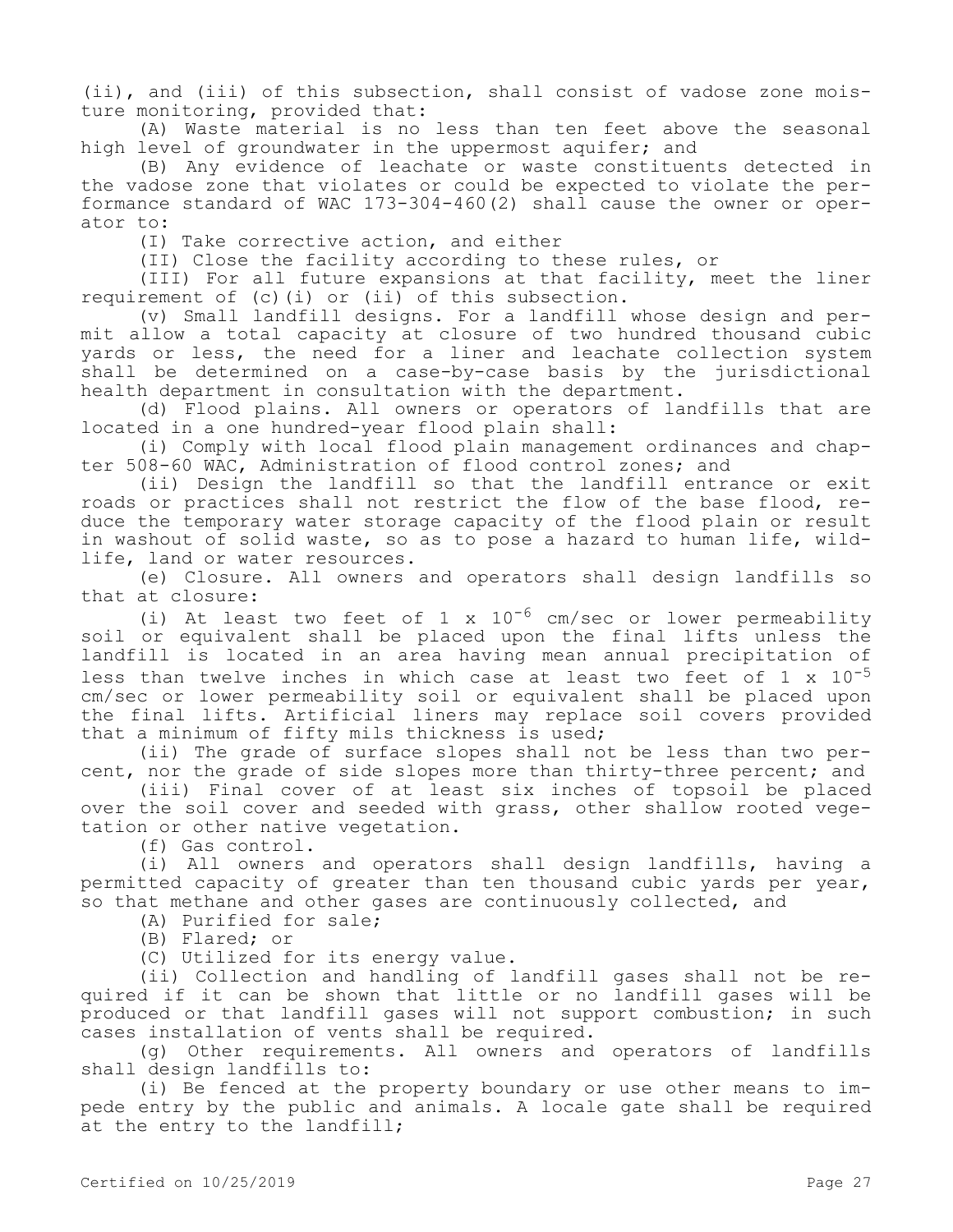(ii) Monitor groundwater according to WAC 173-304-490 using a design approved by the local jurisdictional health department with the guidance of the department. The jurisdictional health department may also require monitoring of:

(A) Surface waters, including runoff;

(B) Leachate;

(C) Subsurface landfill gas movement and ambient air; and

(D) Noise.

(iii) Weigh all incoming waste on scales for landfills having a permitted capacity of greater than ten thousand cubic yards per year or provide an equivalent method of measuring waste tonnage capable of estimating total annual solid waste tonnage to within plus or minus five percent;

(iv) Provide for employee facilities including shelter, toilets, hand washing facilities and potable drinking water for landfills having the equivalent of three or more full-time employees;

(v) Erect a sign at the site entrance that identifies at least the name of site, if applicable, the hours during which the site is open for public use, unacceptable materials and an emergency telephone number. Other pertinent information may be required by the jurisdictional health department;

(vi) Provide on-site fire protection as determined by the local and state fire control jurisdiction;

(vii) Prevent potential rat and other vectors (such as insects, birds, and burrowing animals) harborage in buildings, facilities, and active areas;

(viii) Provide the unloading area(s) to be as small as possible, consistent with good traffic patterns and safe operation;

(ix) Provide approach and exit roads to be of all-weather construction, with traffic separation and traffic control on-site, and at the site entrance; and

(x) Provide communication between employees working at the landfill and management offices on-site and offsite (such as telephones) to handle emergencies.

(4) Minimum functional standards for maintenance and operation.

(a) Operating plans. All owners or operators of landfills shall maintain and operate the facility so as to conform to the approved plan of operation.

(b) Operating details. All owners or operators of landfills shall operate the facility so as to:

(i) Control road dust;

(ii) Perform no open burning unless permitted by the jurisdictional air pollution control agency or the department under the Washington Clean Air Act, chapter 70.94 RCW. Garbage shall not be open burned.

(iii) Collect scattered litter as necessary to avoid a fire hazard or an aesthetic nuisance;

(iv) Prohibit scavenging;

(v) Conduct on-site reclamation in an orderly sanitary manner, and in a way that does not interfere with the disposal site operation;

(vi) Insure that at least two landfill personnel are on-site with one person at the active face when the site is open to the public for landfills with a permitted capacity of greater than fifty thousand cubic yards per year;

(vii) Control insects, rodents and other vectors; and

(viii) Insure that reserve operational equipment shall be available to maintain and meet these standards.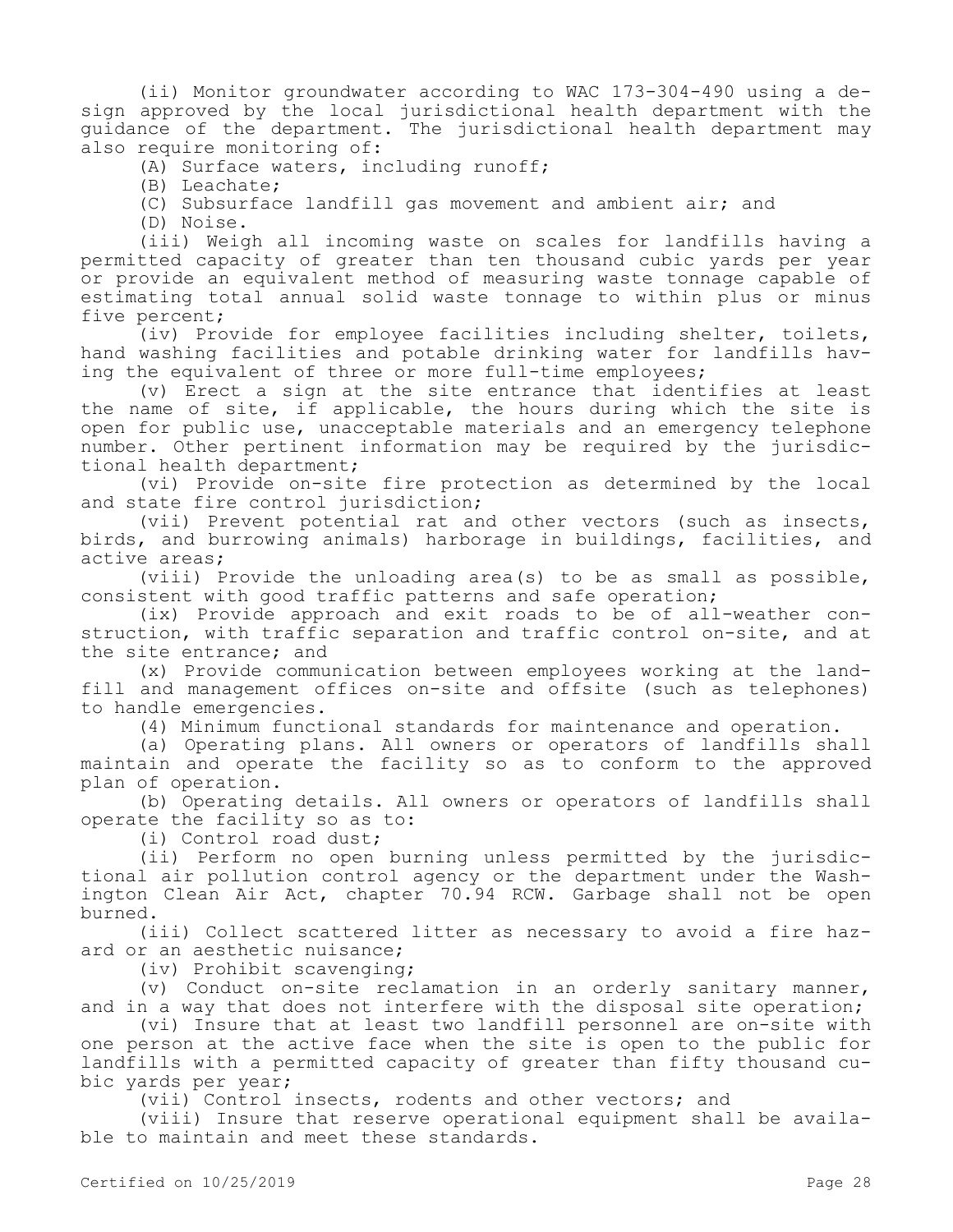(c) Boundary posts. All owners or operators of landfills shall clearly mark the active area boundaries authorized in the permit, with permanent posts or using equivalent method clearly visible for inspection purposes.

(d) Compaction and daily cover. All owners or operators of landfills shall:

(i) Thoroughly compact the solid waste before succeeding layers are added; and

(ii) Cover compacted waste containing garbage fully with at least six inches of compacted cover material after each day of operation. The jurisdictional health department may allow less frequent covering by considering:

(A) The characteristics of the solid waste;

(B) The climatic and geologic setting;

(C) The size of the facility; and

(D) The potential for nuisance conditions.

(e) Monitoring systems. All owners and operators of landfills shall maintain the monitoring system required in subsection  $(3)(q)(ii)$ of this section.

(f) Recycling required.

(i) All owners or operators of landfills at which the general public delivers household solid waste shall provide the opportunity for the general public to recycle cans, bottles, paper and other material for which a market exists and brought to the landfill site:

(A) During the normal hours of operation;

(B) In facilities convenient to the public (i.e., near entrance to the gate).

(ii) Owners or operators may demonstrate alternative means to providing an opportunity to the general public to recycle household solid waste.

(g) Disposal of dangerous waste prohibited. Owners or operators of landfills shall not knowingly dispose, treat, store, or otherwise handle dangerous waste unless the requirements of the dangerous waste regulation, chapter 173-303 WAC are met.

(5) Limited purpose landfill standards.

(a) Limited purpose landfills shall meet the following requirements:

(i) The general facility standards of WAC 173-304-405;

(ii) The general closure and post-closure standards of WAC 173-304-407;

(iii) The performance standards of WAC 173-304-460(2);

(iv) The financial assurance standards of WAC 173-304-467 and 173-304-468; and

(v) The groundwater monitoring standards of WAC 173-304-490.

(b) In addition, limited purpose landfills must meet all other standards of WAC 173-304-130 and 173-304-460 unless the owner or operator applies for relief from each of these requirements as part of his permit application and includes evidence or reasons why the nature of the waste, the disposal site and other factors can protect the environment and the public health.

[Statutory Authority: RCW 70.95.215. WSR 88-20-066 (Order 88-28), § 173-304-460, filed 10/4/88. Statutory Authority: Chapter 43.21A RCW. WSR 85-22-013 (Order 85-18), § 173-304-460, filed 10/28/85.]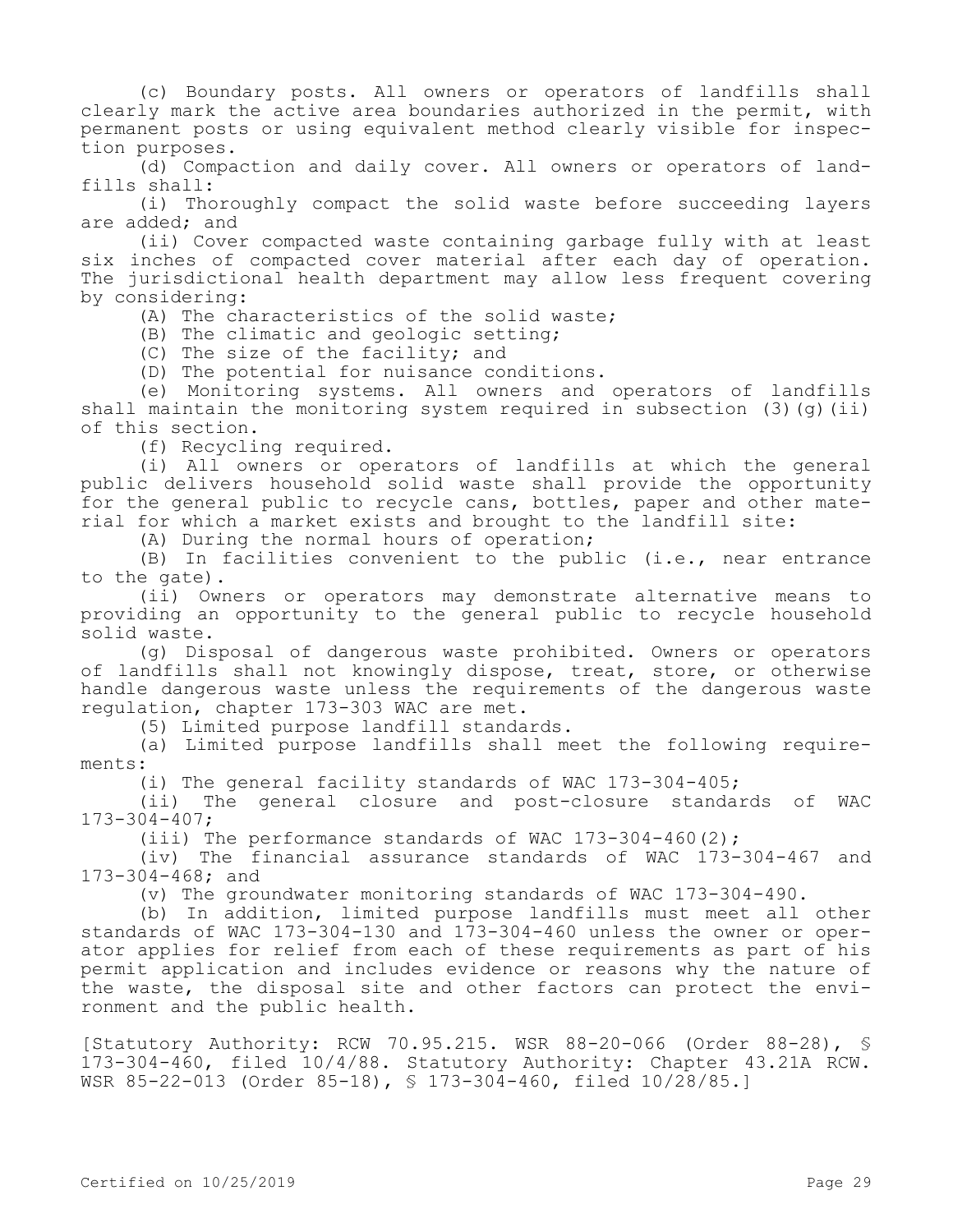### **WAC 173-304-461 Inert waste and demolition waste landfilling fa-**

**cility requirements.** (1) Applicability. These standards apply to facilities that landfill more than two thousand cubic yards of inert wastes and demolition wastes, as defined in WAC 173-304-100, including facilities that use inert waste and demolition waste as a component of fill. Inert wastes and demolition wastes used as road building materials are excluded from this section. These standards do not apply to asbestos containing waste regulated under the federal 40 C.F.R. Part

61 rules and the dangerous waste regulation, chapter 173-303 WAC. Inert wastes and demolition waste landfilling facilities shall not be subject to the Locational standards for disposal sites, WAC 173-304-130 except for WAC 173-304-130 (2)(f), slope.

(3) Owners or operators of inert waste and demolition waste landfill shall maintain a record of the weights or volumes and types of waste disposed of at each site.

(4) Owners or operators of inert wastes and demolition landfills shall employ measures to prevent emission of fugitive dusts, when weather conditions or climate indicate that transport of dust offsite is liable to create a nuisance. Preventative measures include watering of roads and covering.

(5) Timbers, wood and other combustible waste shall be covered as needed during the summer months to avoid a fire hazard.

(6) Owners or operators of inert wastes and demolition landfills shall close the facility by leveling the wastes to the extent practicable and shall fill any voids posing a physical hazard for persons after closure and to maintain an aesthetic appearance. A minimum of one foot of soil cover shall be used to close landfills.

(7) Owners or operators of inert waste and demolition waste landfills shall obtain a permit, as set forth in WAC 173-304-600 from the jurisdictional health department.

(8) Owners or operators of inert wastes and demolition landfills shall meet the requirements of WAC 173-304-405(7), recording with the county auditor.

(9) Owners or operators of inert waste or demolition waste landfills shall not accept any other form of waste except inert waste and demolition waste.

(10) Owners or operators of inert waste and demolition waste landfills shall prevent unauthorized disposal during off-hours by controlling entry (i.e., lockable gate or barrier) when the facility is not being used.

[Statutory Authority: Chapter 43.21A RCW. WSR 85-22-013 (Order 85-18), § 173-304-461, filed 10/28/85.]

**WAC 173-304-462 Woodwaste landfilling facility requirements.**  (1) Applicability. These requirements apply to facilities that landfill more than two thousand cubic yards of woodwaste including facilities that use woodwaste as a component of fill. Woodwaste is defined in WAC 173-304-100. These standards are not applicable to woodwaste landfills on forest lands regulated under the Forest Practices Act, chapter 76.09 RCW.

(2) Minimum functional standards.

(a) Woodwaste landfills are not subject to WAC 173-304-130 standards, Locational standards for disposal sites, except for WAC 173-304-130 (2)(e) surface water locational standards and WAC 173-304-130 (2)(b)(iii) down gradient drinking water supply wells.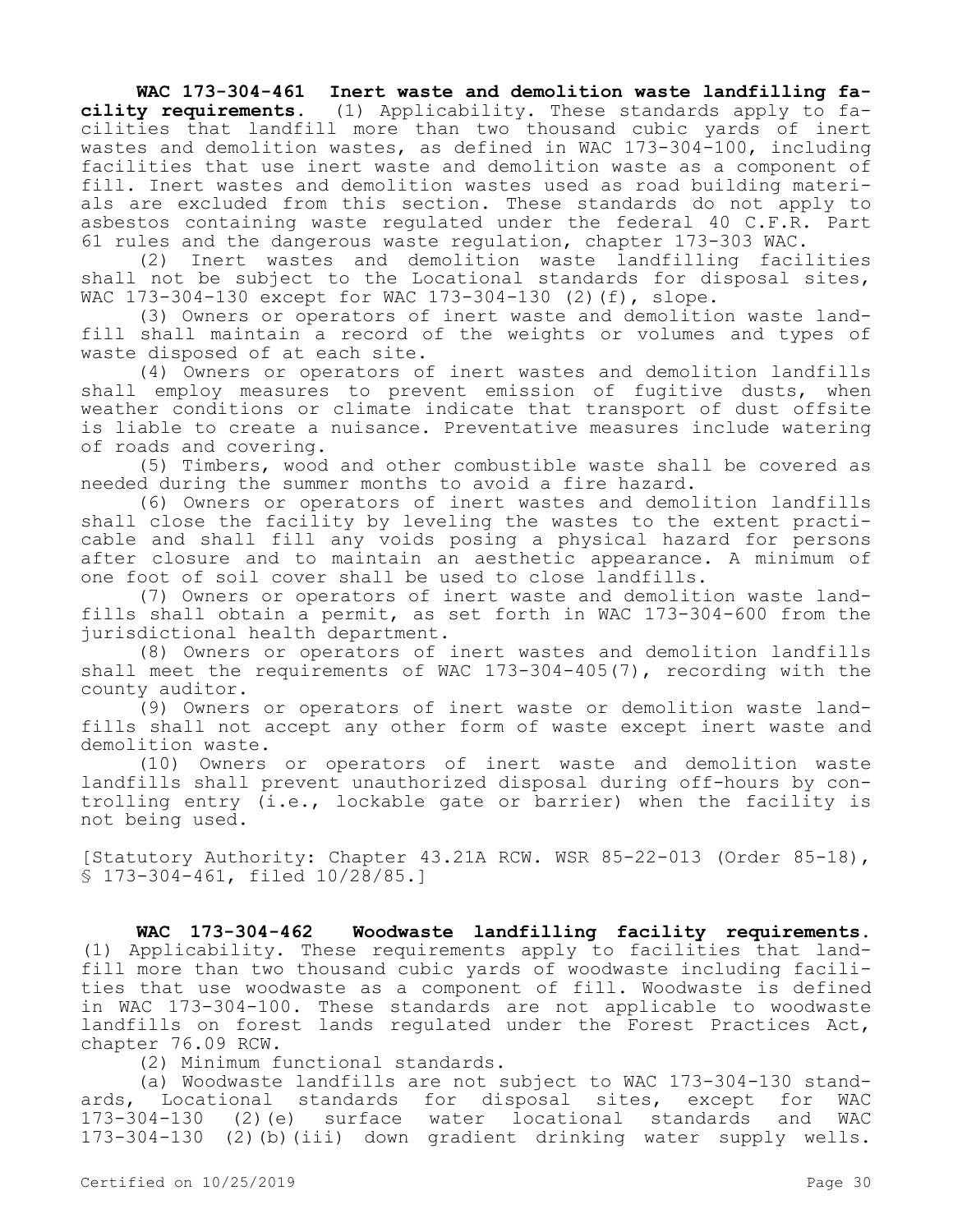Woodwastes may be used as a component of fill within a shoreline and associated wetlands only if a demonstrated and proven technology to prevent ground and surface water contamination is used.

(b) Owners or operators of woodwaste landfills shall maintain a record of the weights or volumes of waste disposed of at each facility.

(c) Owners or operators of woodwaste landfills shall not accept any other wastes except woodwaste.

(d) Owners or operators of woodwaste landfills shall prevent runon from a maximum twenty-five year storm.

(e) All wood waste landfills having a capacity of greater than ten thousand cubic yards at closure shall either:

(i) Have a groundwater monitoring system that complies with WAC 173-304-490 and the woodwaste landfill meet the performance standards of WAC 173-304-460(2); or

(ii) Have a leachate collection and treatment system.

(f) Owners or operators of woodwaste landfills shall not deposit woodwaste in lifts to a height of more than ten feet per lift with at least one foot of cover material between lifts to avoid hot spots and fires in the summer and to avoid excessive build-up of leachate in the winter, and shall compact woodwaste as necessary to prevent voids.

(g) Owners or operators of woodwaste landfills shall prevent unauthorized disposal during off-hours by controlling entry (i.e., lockable gate or barrier), when the facility is not being used.

(h) Owners or operators of woodwaste landfills shall close the facility by leveling and compacting the wastes and applying a compacted soil cover of at least two feet thickness.

(i) Owners or operators of woodwaste landfills shall obtain a permit as set forth in WAC 173-304-600 from the jurisdictional health department.

[Statutory Authority: Chapter 43.21A RCW. WSR 85-22-013 (Order 85-18), § 173-304-462, filed 10/28/85.]

### **WAC 173-304-463 Problem waste landfills. (Reserved.)**

[Statutory Authority: Chapter 43.21A RCW. WSR 85-22-013 (Order 85-18), § 173-304-463, filed 10/28/85.]

**WAC 173-304-467 Financial assurance for public facilities.** (1) Applicability.

(a) These standards apply to all new and expanded landfill disposal facilities, and to existing landfill disposal facilities that have not been closed on or before November 27, 1989. Landfill disposal facilities include:

(i) All solid waste facilities operated as landfills under WAC<br>173-304-460, including limited purpose landfills under WAC including limited purpose landfills under WAC  $173 - 304 - 460(5)$ ;

(ii) Facilities operated as surface impoundments under WAC 173-304-430 that are closed with the waste remaining in place and therefore required to meet the requirements of WAC  $173-304-407$ ; and

(iii) Woodwaste landfills operated under WAC 173-304-462;

(b) For the purposes of this section, landfill disposal facilities are divided into the following ownership/use categories: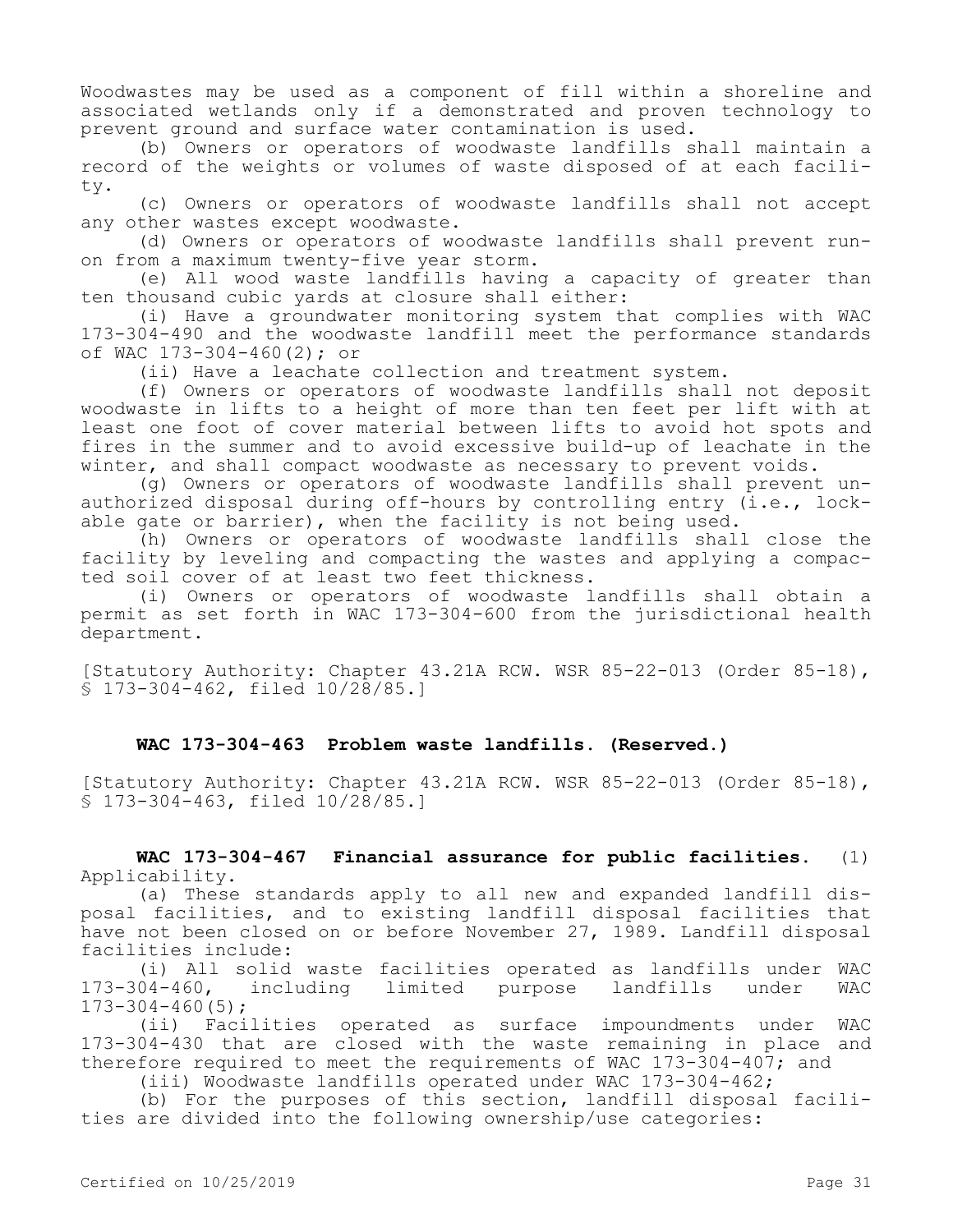(i) A privately owned facility that accepts waste from the general public;

(ii) A publicly owned facility that accepts waste from the general public.

(c) For the purposes of this section, publicly owned or operated facilities may set up one account for both closure and post-closure care of each facility.

(2) Cost estimate for closure.

(a) Each owner or operator shall prepare a written closure cost estimate as part of the facility closure plan. The closure cost estimate shall be in current dollars and represent the cost of closing the facility in accordance with the closure requirements in WAC 173-304-407.

(i) The cost estimate shall be based on a reasonable cost estimate for completing design, purchase, construction, and other activities as identified in the facility closure plan as required under WAC 173-304-407;

(ii) The closure plan shall project intervals for withdrawal of closure funds from the closure financial assurance instrument to complete the activities identified in the approved closure plan;

(iii) The closure cost estimate shall not be reduced by allowance for salvage value of equipment, waste, or the resale value of property or land;

(b) Each owner or operator shall prepare a new closure cost estimate in accordance with (a) and (c) of this subsection whenever:

(i) Changes in operating plans or facility design affect the closure plan;

(ii) There is a change in the expected year of closure that affects the closure plan; or

(iii) The jurisdictional health department directs the owner or operator to revise the closure plan or closure cost estimate.

(c) Each owner or operator shall review the closure cost estimate annually thirty days prior to the anniversary date of the first closure cost estimate. The review will examine all factors, including inflation, involved in estimating the closure cost. Any cost changes must be factored into a revised closure cost estimate and submit the revised cost estimate to the jurisdictional health department for review and approval.

(d) During the operating life of the facility, the owner or operator shall make the latest closure cost estimate prepared in accordance with (a) and (b) of this subsection, and when this estimate has been adjusted in accordance with (c) of this subsection, made available for review.

(3) Financial assurance account for closure. Each owner or operator of an applicable landfill disposal facility shall establish a financial assurance account in an amount that, over the life of the facility, will accumulate funds to be equal to the closure cost estimate prepared in accordance with subsection (2) of this section unless otherwise specified.

(a) Landfill disposal facilities that accept waste from the general public shall choose from the following options or combination of options for accounting for the financial assurance account:

(i) For landfill disposal facilities owned or operated by municipal corporations, the closure and post-closure reserve account shall be handled in one of the following ways: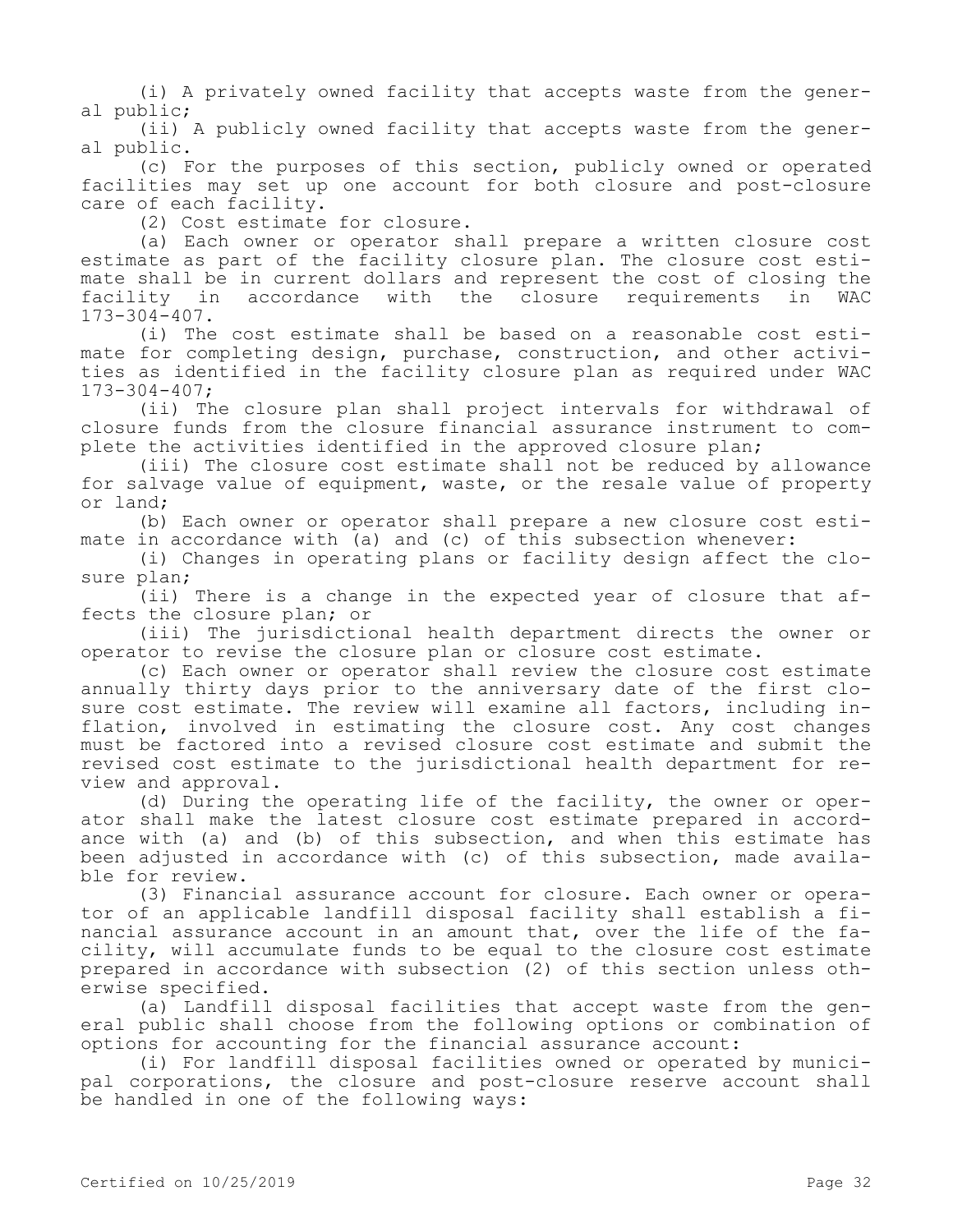(A) Cash and investments accumulated and restricted for closure with an equivalent amount of fund balance reserved in the fund accounting for solid waste activity; or

(B) The cash and investments held in a nonexpendable trust fund.

(C) Other approved method.

(ii) Closure trust fund established with an entity which has the authority to act as a trustee and whose trust operations are regulated and examined by a federal or state agency. The wording of the trust agreement must be acceptable to the local health department. The purpose of the closure trust fund is to receive and manage any funds paid by the owner or operator and to disburse those funds only for closure activities as identified in the approved closure plan.

(b) For private disposal facilities that accept public waste, established closure financial assurance accounts shall not constitute an asset of the facility owner or operator.

(c) During the operating life of the facility, the owner or operator must review the closure cost estimate thirty days before each anniversary of the date on which the first closure cost estimate was prepared. The review shall examine all factors, including inflation, involved in estimating the closure cost estimate. Any changes in costs shall be factored into a revised closure cost estimate. The new estimate shall be submitted to the jurisdictional health department for review and approval.

(d) For disposal facilities of this section, any income in excess of the closure cost estimate accruing to the established closure financial assurance account will be at the owner's discretion as to the use of said funds.

(e) Excess moneys remaining in the closure financial assurance account after the completion of all identified closure activities will be released to the facility owner or operator.

(4) Cost estimate for post-closure.

(a) Each owner or operator shall prepare a written post-closure cost estimate as part of the facility post-closure plan. The post-closure cost estimate shall be in current dollars and represent the total cost of completing post-closure activities for the facility for at least a twenty-year post-closure period in accordance with the postclosure requirements in WAC 173-304-407.

(i) The post-closure cost estimate shall be based on a reasonable cost estimate for completing post-closure monitoring, maintenance, and other activities identified in the approved facility post-closure plan as required under WAC 173-304-407;

(ii) The post-closure plan shall project annual or other intervals for withdrawal of post-closure funds from the post-closure financial assurance instrument to complete the activities identified in the approved post-closure plan;

(iii) The post-closure cost estimate shall not be reduced by allowance for salvage, value of equipment, waste, or resale value of property or land.

(b) Each owner or operator shall prepare a new post-closure cost estimate for the remainder of the post-closure care twenty-year period in accordance with (a) and (c) of this subsection, whenever:

(i) Change in the post-closure plan increases or decreases the cost of post-closure care; or

(ii) The jurisdictional health department directs the owner or operator to revise the post-closure plan or post-closure cost estimate.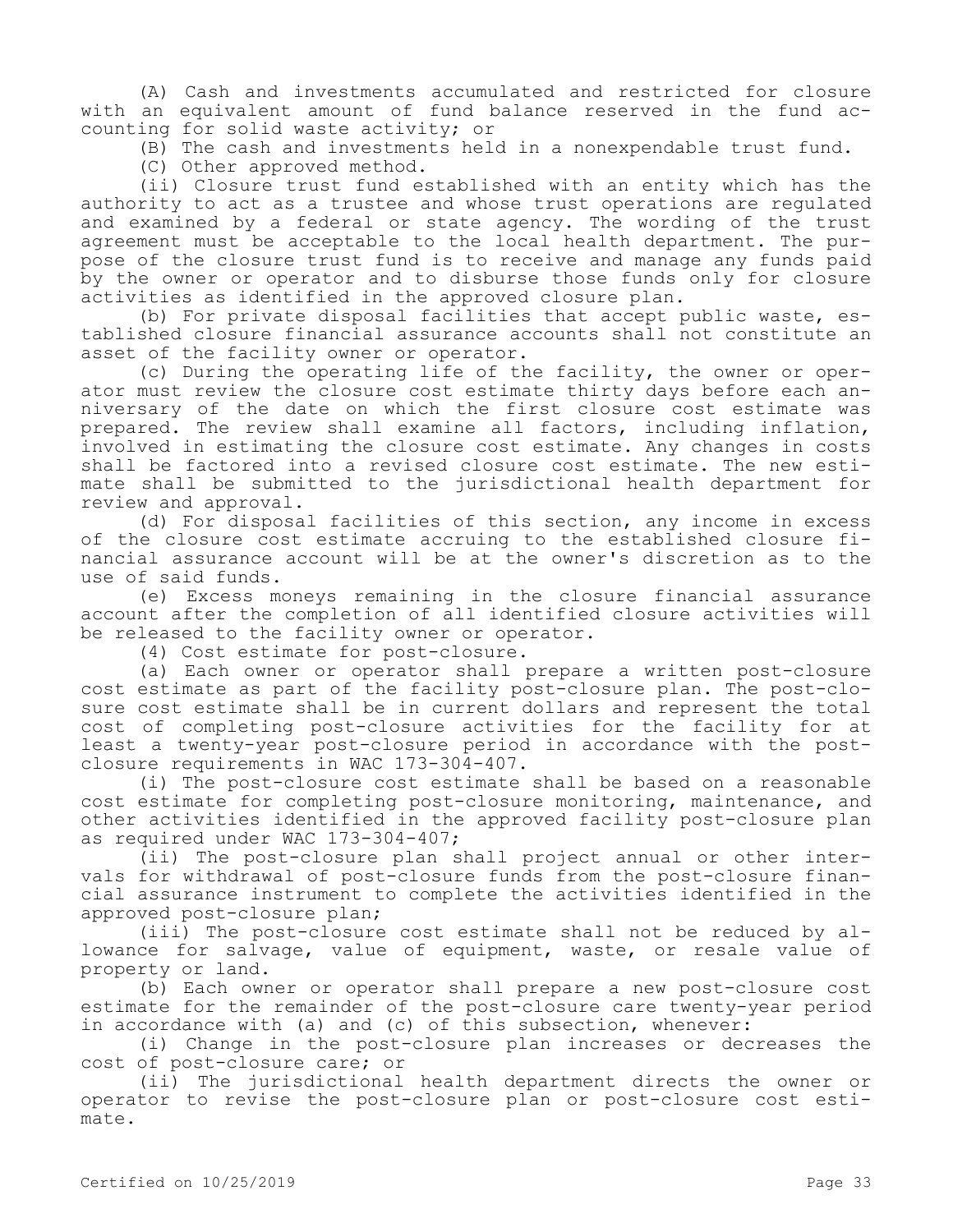(c) During the operating life of the facility, the owner or operator shall review the post-closure cost estimate thirty days prior to each anniversary of the date on which the first post-closure cost estimate was prepared. The review shall examine all factors, including inflation, involved in estimating the post-closure cost estimate. Any changes in costs must be factored into a revised post-closure cost estimate. The new estimate must be submitted to the jurisdictional health department for approval.

(d) During the operating life of the facility, the owner or operator shall keep the latest post-closure cost estimate prepared in accordance with (a) and (b) of this subsection, available for review.

(5) Financial assurance account for post-closure. Each owner or operator of a landfill disposal facility shall establish a financial assurance account in an amount equal to the post-closure cost estimate prepared in accordance with subsection (4) of this section.

(a) Applicable landfill disposal facilities that accept waste from the general public shall choose from the following options or combinations of options for accounting for the financial assurance account:

(i) For landfill disposal facilities owned or operated by municipal corporations, the post-closure reserve shall be handled in one of the following ways:

(A) Cash and investments accumulated and restricted for post-closure with an equivalent amount of fund balance reserved in the fund accounting for solid waste activity;

(B) Cash and investments held in a nonexpendable trust fund.

(C) Other approved method.

(ii) Post-closure trust fund established with an entity which has the authority to act as a trustee and whose trust operations are regulated and examined by a federal or state agency. The wording of the trust agreement must be acceptable to the department of ecology. The purpose of the post-closure trust fund is to receive and manage any funds paid by the owner or operator and to disburse those funds only for post-closure activities as identified in the approved post-closure plan.

(b) For disposal facilities as categorized in subsection (1)(b) of this section, established post-closure financial assurance accounts shall not constitute an asset of the facility owner or operator.

(c) For applicable disposal facilities of this section any income accruing to the established post-closure financial assurance account will be at the owner's discretion as to the use of said excess funds.

(d) Excess moneys remaining in the post-closure financial assurance account after the completion of all identified post-closure activities shall be released to the facility owner or operator.

(6) Closure/post-closure financial assurance account establishment and reporting.

(a) Closure and post-closure financial assurance funds shall be generated at each facility by transferring a percentage of the facility user fees to the selected financial assurance instrument at the schedule specified in the closure and post-closure plans, such that adequate closure and post-closure funds will be generated to ensure full implementation of the approved closure and post-closure plans.

(b) Each facility owner or operator must establish a procedure with the financial assurance instruments trustee for notification of nonpayment of funds to be sent to the jurisdictional health department and the department of ecology.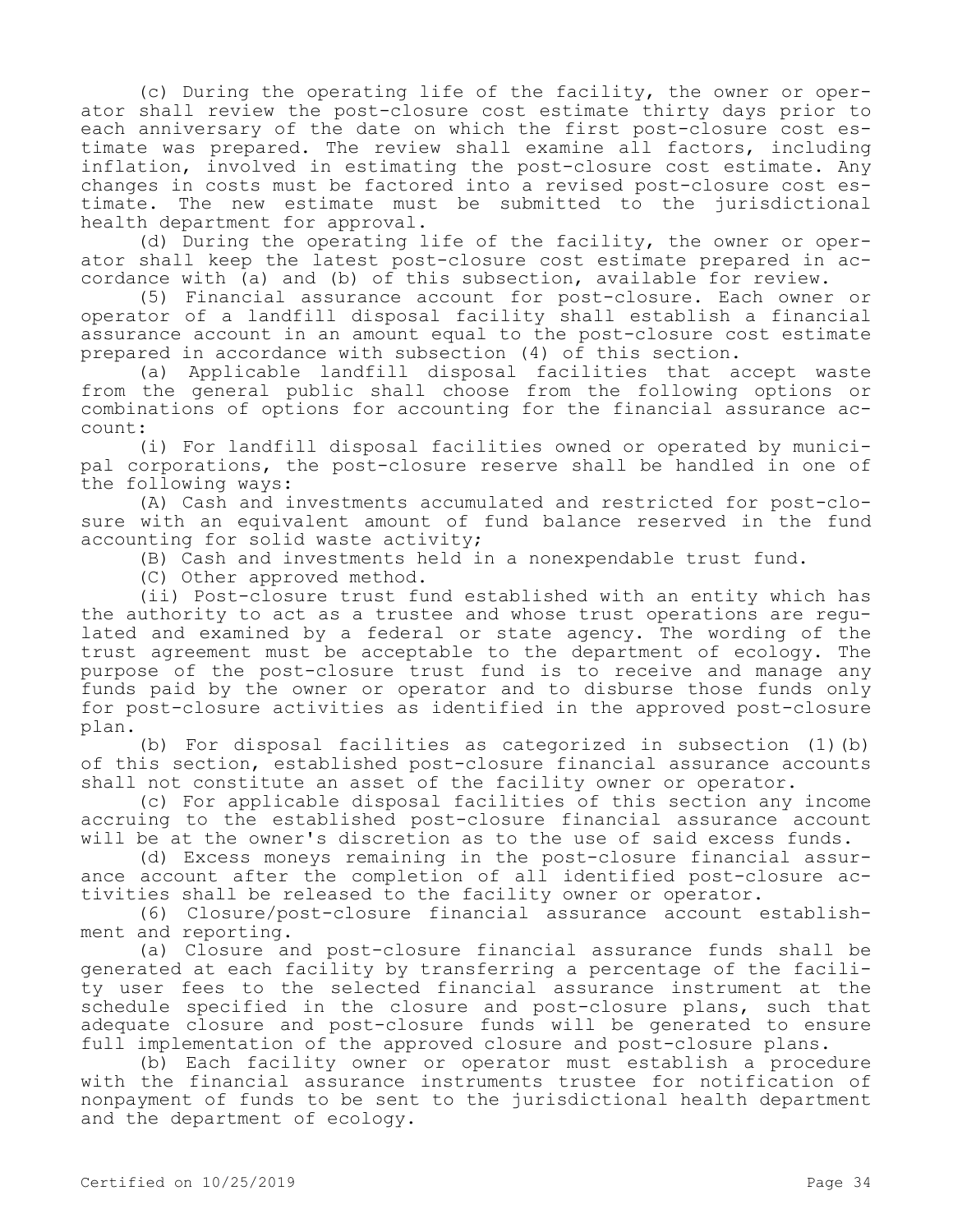(c) Each owner or operator shall file with the department of ecology an annual audit of the financial assurance accounts established for closure and post-closure activities, and a statement of the percentage of user fees, as applicable, diverted to the financial assurance instruments.

(i) For landfill disposal facilities owned and operated by municipal corporations, the closure reserve account shall be audited according to the audit schedule of the office of state auditor and shall be filed with the department of ecology, including each of the postclosure care years.

(ii) For landfill disposal facilities not owned or operated by municipal corporations:

(A) Annual audits shall be conducted by a certified public accountant licensed in the state of Washington, and shall be filed with the department of ecology no later than March 31 of each year for the previous calendar year, including each of the post-closure care years.

(B) The audit shall also include calculations demonstrating the proportion of closure completed during the preceding year as specified in the closure and post-closure plans.

(d) Existing landfill disposal facilities may submit a written request with their annual audit to the department of ecology requesting a waiver from utilizing user fees to generate the moneys necessary for the closure and/or post-closure financial assurance account.

(i) The waiver request should provide documentation to demonstrate the facility user fees are prohibitively high, and include alternate method(s) for funding the facility's closure and/or post-closure financial assurance account;

(ii) The waiver request review procedure will be according to WAC 173-304-700.

(7) Authorization for financial assurance account fund withdrawal for closure and post-closure activities.

(a) Each owner or operator will withdraw funds from the closure and/or post-closure financial assurance instrument as specified in the approved closure/post-closure plans;

(b) If the withdrawal of funds from the financial assurance instrument exceeds by more than five percent the withdrawal schedule stated in the approved closure and/or post-closure plan, the closure and/or post-closure plan shall be amended.

[Statutory Authority: RCW 70.95.215. WSR 88-20-066 (Order 88-28), § 173-304-467, filed 10/4/88.]

# **WAC 173-304-468 Financial assurance for private landfill disposal facilities.** (1) Applicability.

(a) For the purposes of this regulation private landfill disposal facilities are privately owned facilities that do not accept waste from the general public and dispose of only their own generated waste.

(b) These standards apply to all new and expanded landfill disposal facilities, and to existing landfill disposal facilities that have not been closed on or before November 27, 1989. Landfill disposal facilities include:

(i) Facilities operated as surface impoundments under WAC 173-304-430 that are closed with waste remaining in place and therefore required to meet the requirements of WAC 173-304-407; and

(ii) Woodwaste landfills operated under WAC 173-304-462.

(2) Cost estimates for closure and post-closure.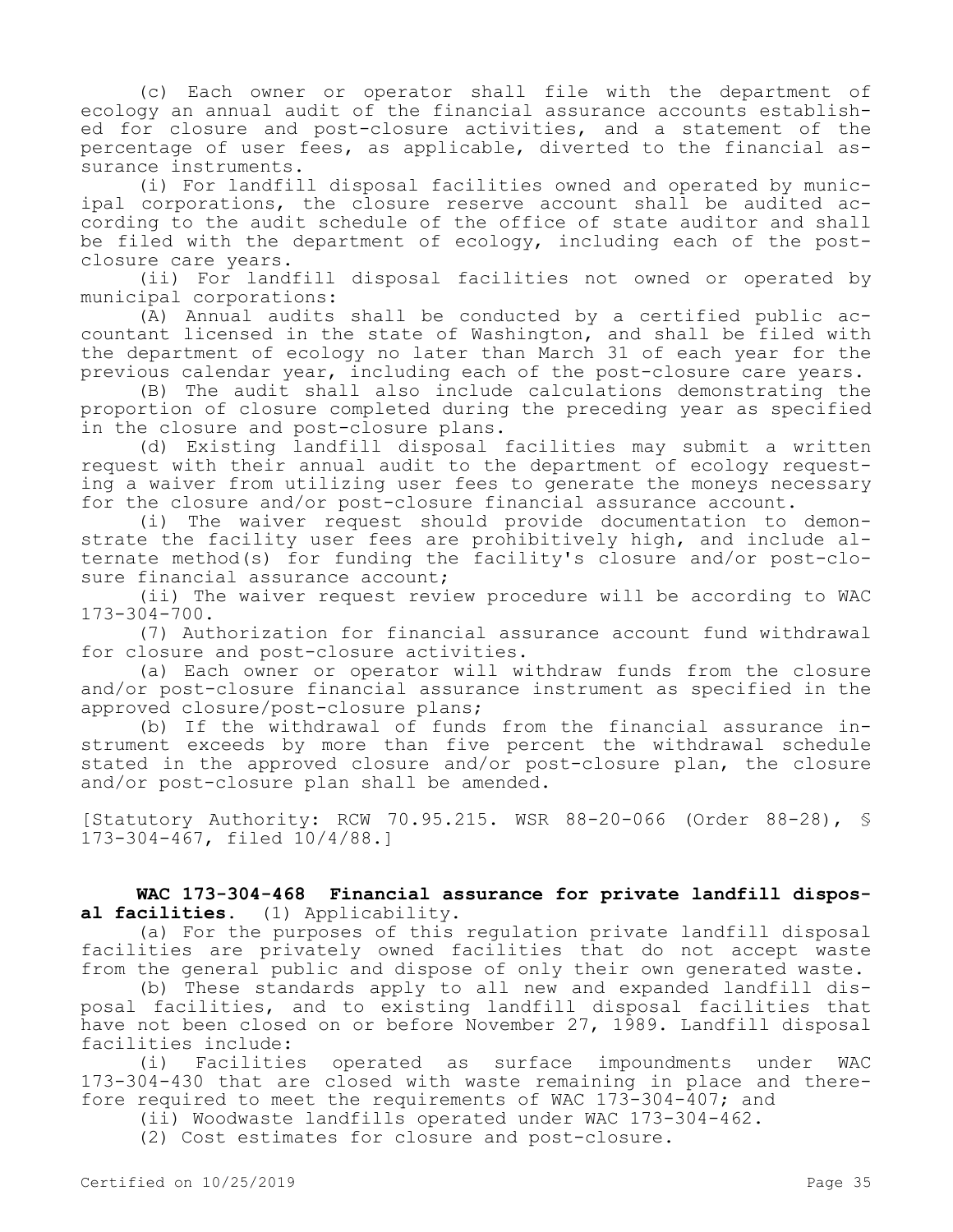(a) Each owner or operator shall prepare separate written closure and post-closure cost estimates as part of the facility closure and post-closure plans. The cost estimates shall be in current dollars and represent the cost of closing or post-closure care of the facility for a period of twenty years in accordance with the closure requirements in WAC 173-304-407.

(i) The cost estimate shall be based on a reasonable cost estimate for completing design, purchase, construction, and other activities as identified in the facility closure or post-closure plan as required under WAC 173-304-407;

(ii) The closure and post-closure plans shall project intervals for withdrawal of funds from the closure or post-closure financial assurance instrument to complete the activities identified in the approved closure or post-closure plan;

(iii) The closure and post-closure cost estimate shall not be reduced by allowance for salvage value of equipment, waste, or the resale value of property or land.

(b) Each owner or operator shall prepare a new closure or postclosure cost estimate in accordance with (a) and (c) of this subsection whenever:

(i) Changes in operating plans or facility design affect the closure or post-closure plans;

(ii) There is a change in the expected year of closure that affects the closure plan; or

(iii) The jurisdictional health department directs the owner or operator to revise the closure or post-closure plan or closure or post-closure cost estimate.

(c) Each owner or operator shall review the closure and post-closure cost estimate thirty days prior to the anniversary date of the date on which the first closure and post-closure cost estimate was prepared. The review shall examine all factors, including inflation, involved in estimating the closure and post-closure cost. Any cost changes shall be factored into a revised closure or post-closure cost estimate and submit the revised cost estimate to the jurisdictional health department and the department of ecology.

(d) During the operating life of the facility, the owner or operator must keep the latest closure and post-closure cost estimate prepared in accordance with (a) and (b) of this subsection, and when this estimate has been adjusted in accordance with (c) of this subsection, available for review.

(e) The department of ecology will evaluate each cost estimate for completeness, and may accept, or require a revision of the cost estimate in accordance with its evaluation.

(3) Financial assurance mechanism for closure and post-closure. Each owner or operator of an applicable landfill disposal facility shall establish financial assurance mechanisms in an amount equal to the closure cost estimate and post-closure cost estimate prepared in accordance with subsection (2) of this section.

(a) Applicable landfill disposal facilities shall provide one or more of the following financial assurance instruments:

(i) Closure and post-closure trust funds established with an entity which has authority to act as a trustee and whose trust operations are regulated and examined by a federal or state agency. The wording of the trust agreement must be acceptable to the department of ecology. The purpose of the closure and post-closure trust funds is to receive and manage any funds paid by the owner or operator and to dis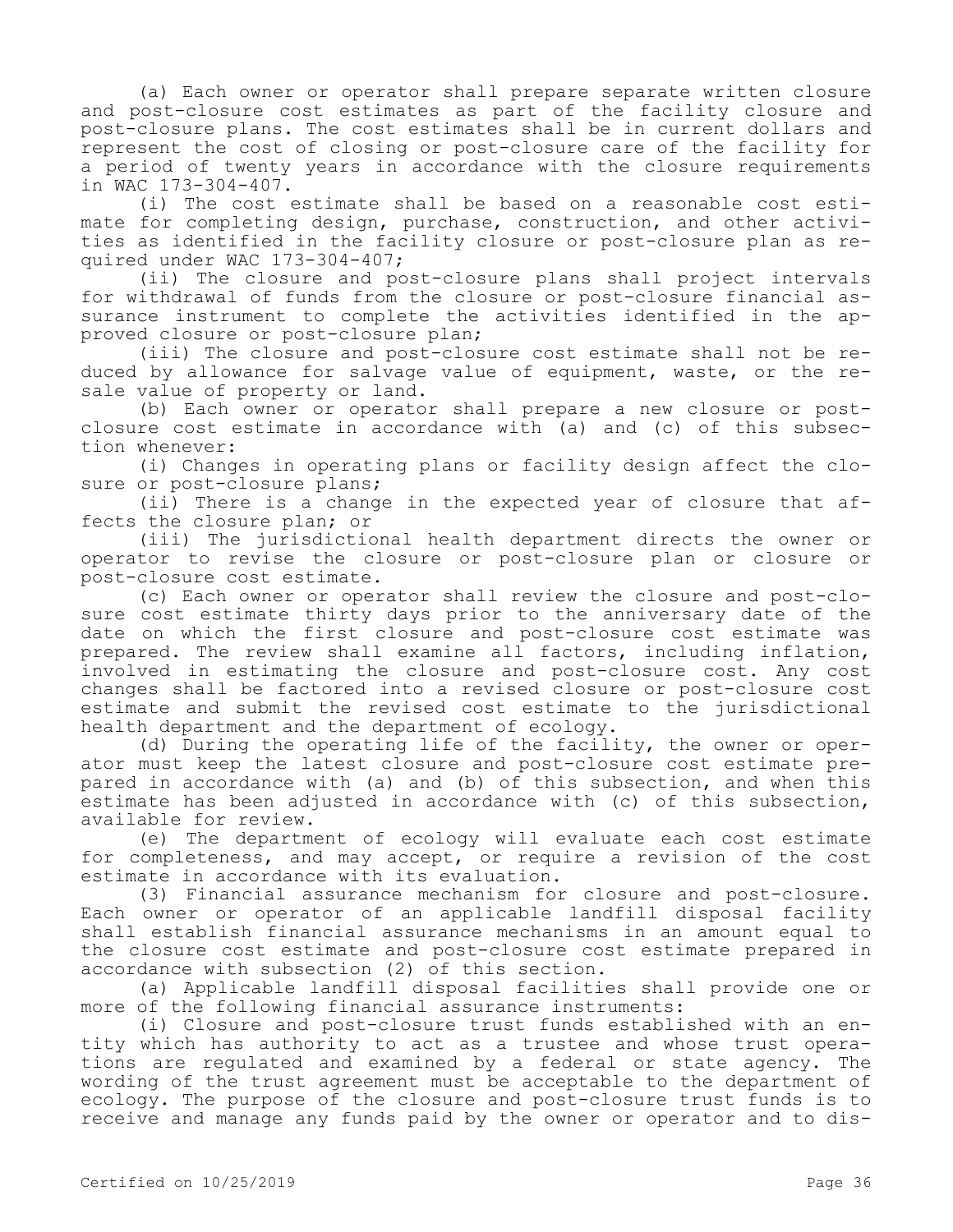burse those funds only for closure or post-closure activities as identified in the approved closure and post-closure plan;

(ii) Surety bond guaranteeing payment into a closure and postclosure trust fund issued by a surety company listed as acceptable in Circular 570 of the United States Treasury Department or as hereafter amended. The wording of the surety bond(s) must be acceptable to the department. A standby closure and post-closure trust fund must also be established by the permittee. The purpose of the standby closure or post-closure trust fund is to receive any funds that may be paid by the operator or surety company. The bond must guarantee that the permittee will either fund the standby closure or post-closure trust in an amount equal to the penal sum of the bond before the site stops receiving waste. The surety shall become liable on the bond obligation if the permittee fails to perform as guaranteed by the bond. The surety may not cancel the bond until at least one hundred twenty days after the notice of cancellation has been received by both the permittee and the local health department. If the permittee has not provided alternate financial assurance acceptable under this section within ninety days of the cancellation notice, the surety must pay the amount of the bond into the standby closure or post-closure trust account;

(iii) Surety bond guaranteeing performance of closure or postclosure issued by a surety company listed as acceptable in Circular 570 of the United States Treasury Department or as hereafter amended. The wording of the surety bond must be acceptable to the department of ecology. A standby closure and post-closure trust fund must also be established by the permittee. The purpose of the standby closure or post-closure trust fund is to receive any funds that may be paid by the surety company. The bond must guarantee that the permittee will perform final closure or post-closure activities. The surety shall become liable on the bond obligation if the permittee fails to perform as guaranteed by the bond. The surety may not cancel the bond until at least one hundred twenty days after the notice of cancellation has been received by the permittee and the local health department. If the permittee has not provided alternative financial assurance acceptable under this section within ninety days of the cancellation notice, the surety must pay the amount of the bond into the standby closure or post-closure trust account;

(iv) Closure or post-closure irrevocable letter of credit issued by an entity which has the authority to issue letters of credit and whose letter-of-credit operations are regulated and examined by a federal or state agency. The wording of the letter of credit must be acceptable to the department. Standby closure and post-closure trust funds must also be established by the permittee. The purpose of the standby trust funds is to receive any funds deposited by the issuing institution resulting from a draw on the letter of credit. The letter of credit must be irrevocable and issued for a period of at least one year unless the issuing institution notifies both the permittee and the local health department at least one hundred twenty days before the current expiration date. If the permittee fails to perform closure and post-closure activities according to the closure or post-closure plan and permit requirements, or if the permittee fails to provide alternate financial assurance acceptable to the department within ninety days after notification that the letter of credit will not be extended, the local health department may draw from the letter of credit;

(v) Closure and post-closure insurance policies issued by an insurer who is licensed to transact the business of insurance or is eligible as an excess or surplus lines insurer in one or more states. The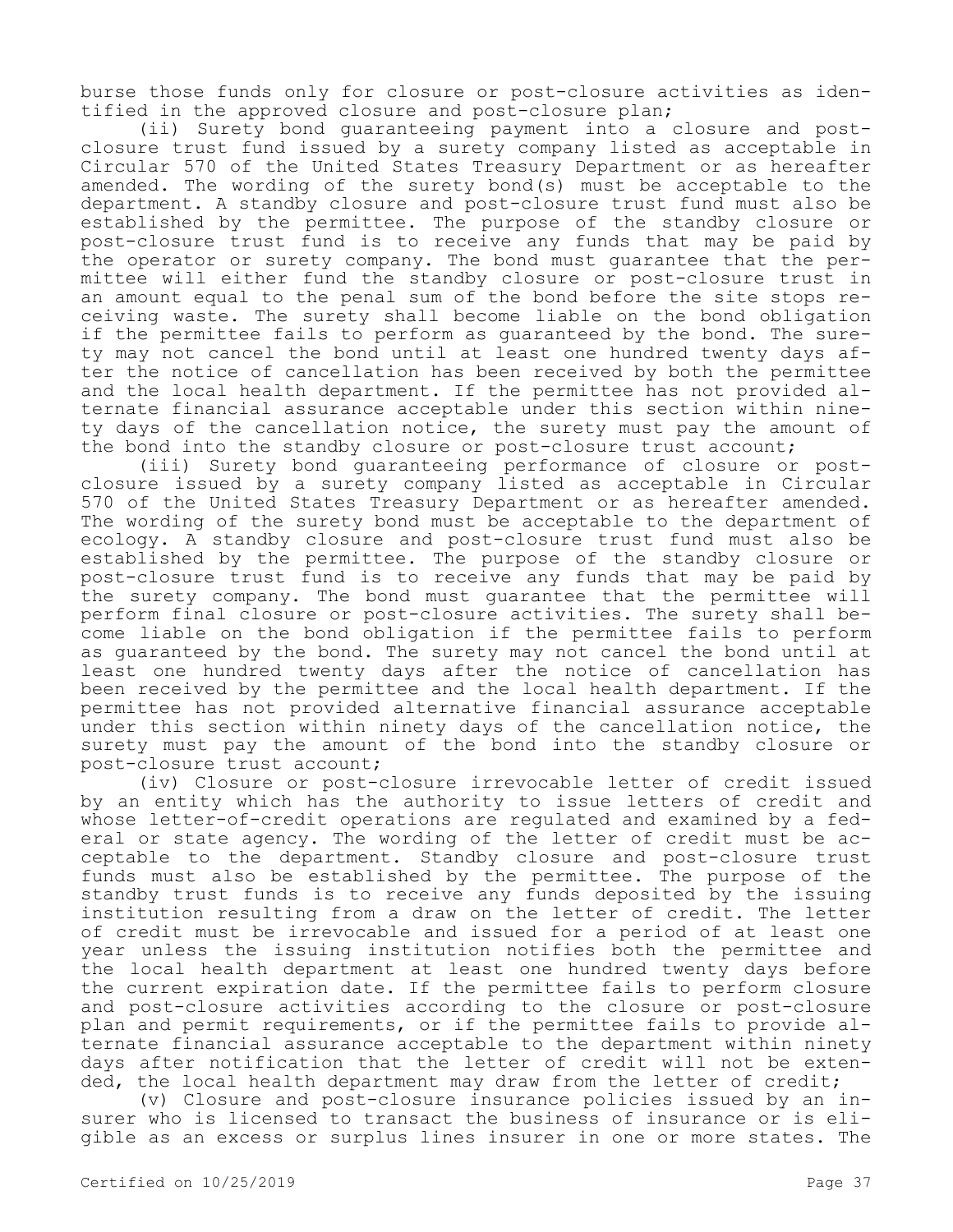working of the certificate of insurance must be acceptable to the department. Each insurance policy must guarantee that the funds will be available to complete those activities identified in the approved closure and post-closure plans. The policy must also guarantee that the insurer will be responsible for paying out funds for activities identified in either the closure or post-closure plan. The policy must provide that the insurance is automatically renewable and that the insurer may not cancel, terminate, or fail to renew the policy except for failure to pay the premium. If there is a failure to pay the premium, the insurer may not terminate the policy until at least one hundred twenty days after the notice of cancellation has been received by both the permittee and the local health department. Termination of the policy may not occur and the policy must remain in full force and effect if: The local health department determines the facility has been abandoned; or closure has been ordered by the local health department or a court of competent jurisdiction, or the permittee has been named as debtor in a voluntary or involuntary proceeding under Title 11 U.S.C. (Bankruptcy); or the premium due is paid. The permittee is required to maintain the policy in full force and until an alternative financial assurance guarantee is provided or when the permit is terminated.

(vi) Financial test and corporate guarantee for closure and postclosure. A private corporation meeting the financial test may provide a corporate guarantee that closure and post-closure activities will be completed according to the approved closure and post-closure plans and permit requirements. To qualify, a private corporation must meet the criteria of either (a)(vi)(A) or (B) of this subsection:

(A) Financial test. To pass the financial test the permit must have:

(I) Two of the following three ratios: A ratio of total liabilities to net worth less than 2.0; a ratio of the sum of net income plus depreciation, depletion, and amortization to total liabilities greater than 0.1; or a ratio of current assets to current liabilities greater than 1.5;

(II) Net working capital and tangible net worth each at least six times the sum of the current closure and post-closure cost estimates;

(III) Tangible net worth of at least ten million dollars; and

(IV) Assets in the United States amounting to at least ninety percent of its total assets or at least six times the sum of the current closure and post-closure cost estimates.

(B) Alternative financial test. To pass the alternative financial test, the permittee must have:

(I) A current rating of AAA, AA, A, or BBB as issued by *Standard and Poor's* or Aaa, Aa, A, or Bbb as issued by *Moody's*;

(II) Tangible net worth at least six times the sum of the current closure and post-closure cost estimates;

(III) Tangible net worth of at least ten million dollars; and

(IV) Assets in the United States amounting to at least ninety percent of its total assets or at least six times the sum of the current closure and post-closure cost estimates.

(C) The permittee shall demonstrate that it passes the financial test at the time the closure plan is filed and reconfirm that annually ninety days after the end of the corporation's fiscal year by submitting the following items to the department of ecology:

(I) A letter signed by the permittee's chief financial officer that provides the information necessary to document that the permittee passes the financial test; that guarantees that the funds to finance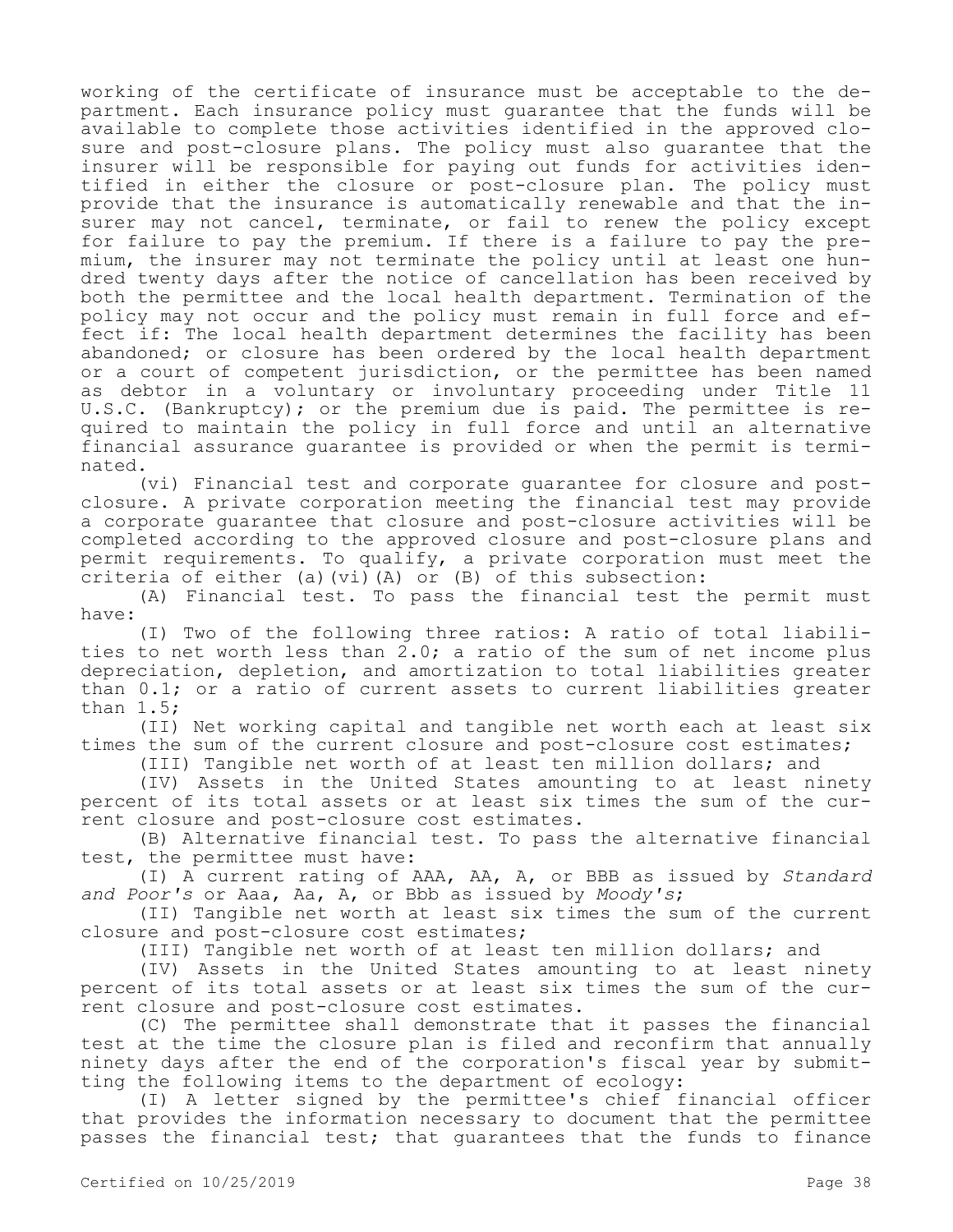closure and post-closure activities according to the closure or postclosure plan and permit requirements are available; that guarantees that the closure and post-closure will be completed according to the closure or post-closure plan and permit requirements; that guarantees that within thirty days after written notification from the jurisdictional health department that the permittee no longer meets the criteria of the financial test the permittee shall provide an alternative form of financial assurance consistent with the requirements of this section; that guarantees that the permittee's chief financial officer will notify the jurisdictional health department within fifteen days any time that the permittee no longer meets the criteria of the financial test or is named as debtor in a voluntary or involuntary proceeding under Title 11 U.S.C. (Bankruptcy); and that acknowledges that the corporate guarantee is a binding obligation on the corporation and that the chief financial officer has the authority to bind the corporation to the guarantee;

(II) A copy of the independent certified public accountant's report on examination of the permittee's financial statements for the latest completed fiscal year;

(III) A special report from the permittee's independent certified public accountant (CPA) stating that the CPA has compared the data which the letter from the permittee's chief financial officer specifies as having been derived from the independently audited year end financial statements for the latest fiscal year with the amounts in such financial statement and that no matters came to the CPA's attention which caused the CPA to believe that the specified data should be adjusted;

(IV) The jurisdictional health department may, based on a reasonable belief that the permittee no longer meets the criteria of the financial test, require reports of the financial condition at any time from the permittee in addition to the annual report. If the jurisdictional health department finds, on the basis of such reports or other information that the permittee no longer meets the criteria of the financial test, the permittee shall provide an alternative form of financial assurance consistent with the requirements of this section, within thirty days after notification by the jurisdictional health department.

(b) For applicable disposal facilities of this section, any income in excess of the cost estimate(s) accruing to the established closure or post-closure financial assurance account will be at the owner's discretion as to the use of said surplus funds.

(c) A permittee may meet the requirements of this section by obtaining a written guarantee from the parent corporation of the permittee. The guarantor must meet one of the financial tests described in (a)(vi)(A) or (B) of this subsection, and must provide the documentation required by (a)(vi)(C) of this subsection. The terms of the guarantee must provide that:

(i) If the permittee fails to perform final closure and, where required, provide post-closure care of a facility covered by the guarantee in accordance with the approved closure and post-closure plans, the guarantor will do so or establish a trust fund as specified in (a)(i) of this subsection in the name of the permittee.

(ii) The guarantee will remain in force unless the guarantor sends notice of cancellation by certified mail to the permittee, to the jurisdictional health department and to the department of ecology. Cancellation may not occur, however, during the one hundred twenty days beginning on the date of receipt of the notice of cancellation by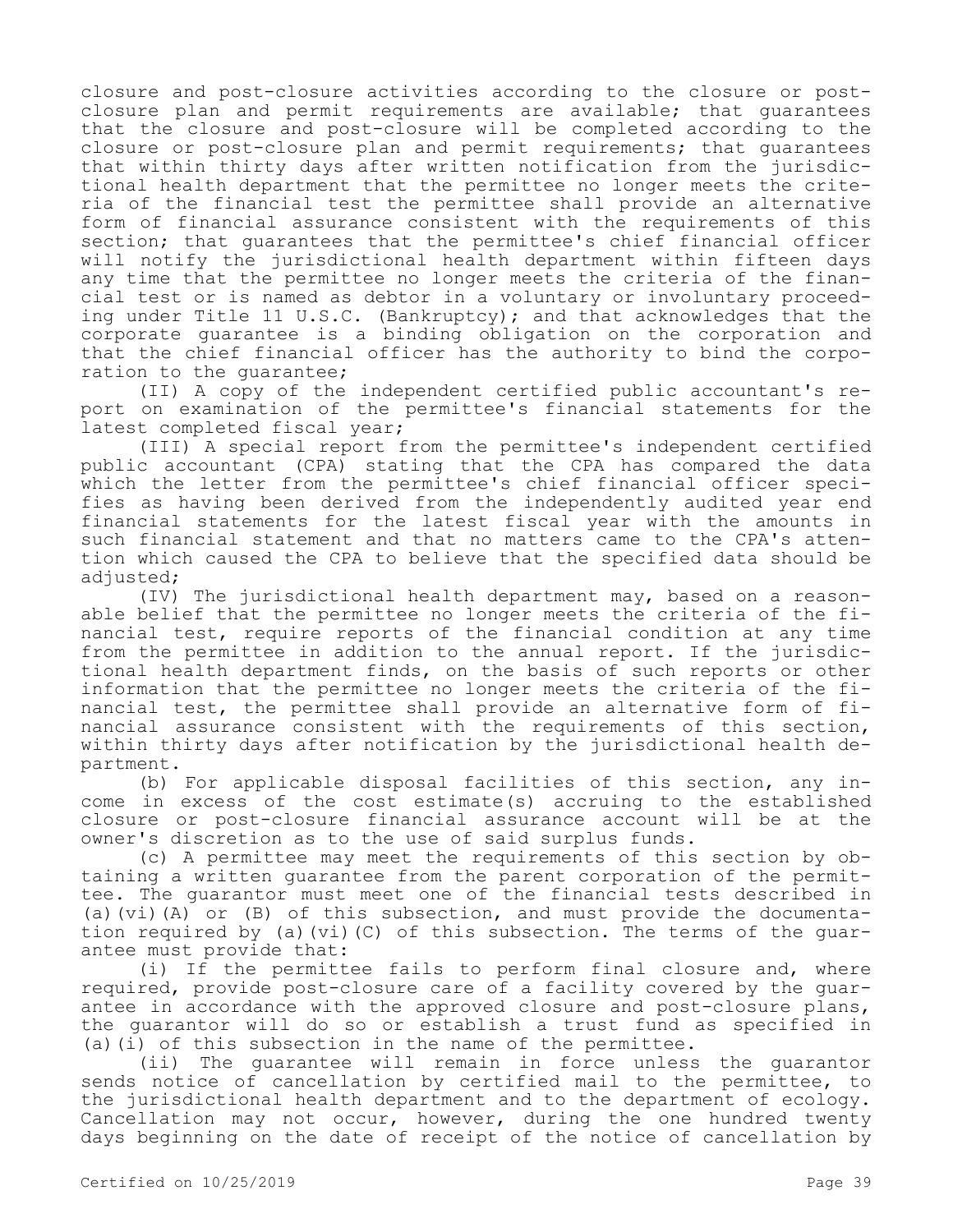both the permittee and the department of ecology, as evidenced by the return receipts.

(iii) If the permittee fails to provide alternate financial assurance as specified in this section and obtain the written approval of such alternate assurance from the jurisdictional health department or the department of ecology within ninety days after receipt by both the permittee, the jurisdictional health department, and the department of ecology of a notice of cancellation of the guarantee from the guarantor, the guarantor will provide such alternative financial assurance in the name of the permittee.

(4) Closure/post-closure trust fund account establishment and reporting.

(a) Each owner or operator shall file with the local health department an annual audit of the financial assurance accounts established for closure and post-closure activities.

(b) Annual audits shall be conducted by a certified public accountant licensed in the state of Washington, and shall be filed with the department of ecology no later than March 31 of each year for the previous calendar year, including each of the post-closure care years.

(c) The audit shall also include calculations demonstrating the proportion of closure completed during the preceding year as specified in the closure and post-closure plans.

(5) Authorization for financial assurance account fund withdrawal for closure and post-closure activities.

(a) Each owner or operator shall withdraw funds from the closure and/or post-closure financial assurance instrument as specified in the approved closure/post-closure plans;

(b) If the withdrawal of funds from the financial assurance instrument exceeds by more than five percent the withdrawal schedule stated in the approved closure and/or post-closure plan the closure and/or post-closure plan shall be amended.

[Statutory Authority: RCW 70.95.215. WSR 88-20-066 (Order 88-28), § 173-304-468, filed 10/4/88.]

**WAC 173-304-470 Other methods of solid waste handling.** (1) Applicability. This section applies to other methods of solid waste handling such as a material resource recovery system for municipal waste not specifically identified elsewhere in this regulation, nor excluded from this regulation.

(2) Requirements. Owners and operators of other methods of solid waste handling shall:

(a) Comply with the requirements in WAC 173-304-405;

(b) Obtain a permit under WAC 173-304-600 from the jurisdictional health department, by submitting an application containing information required in WAC 173-304-600 (3)(a), and such other information as may be required by the jurisdictional health department and the department, including:

(i) Preliminary engineering reports and plans and specifications; and

(ii) A closure plan.

[Statutory Authority: Chapter 43.21A RCW. WSR 85-22-013 (Order 85-18), § 173-304-470, filed 10/28/85.]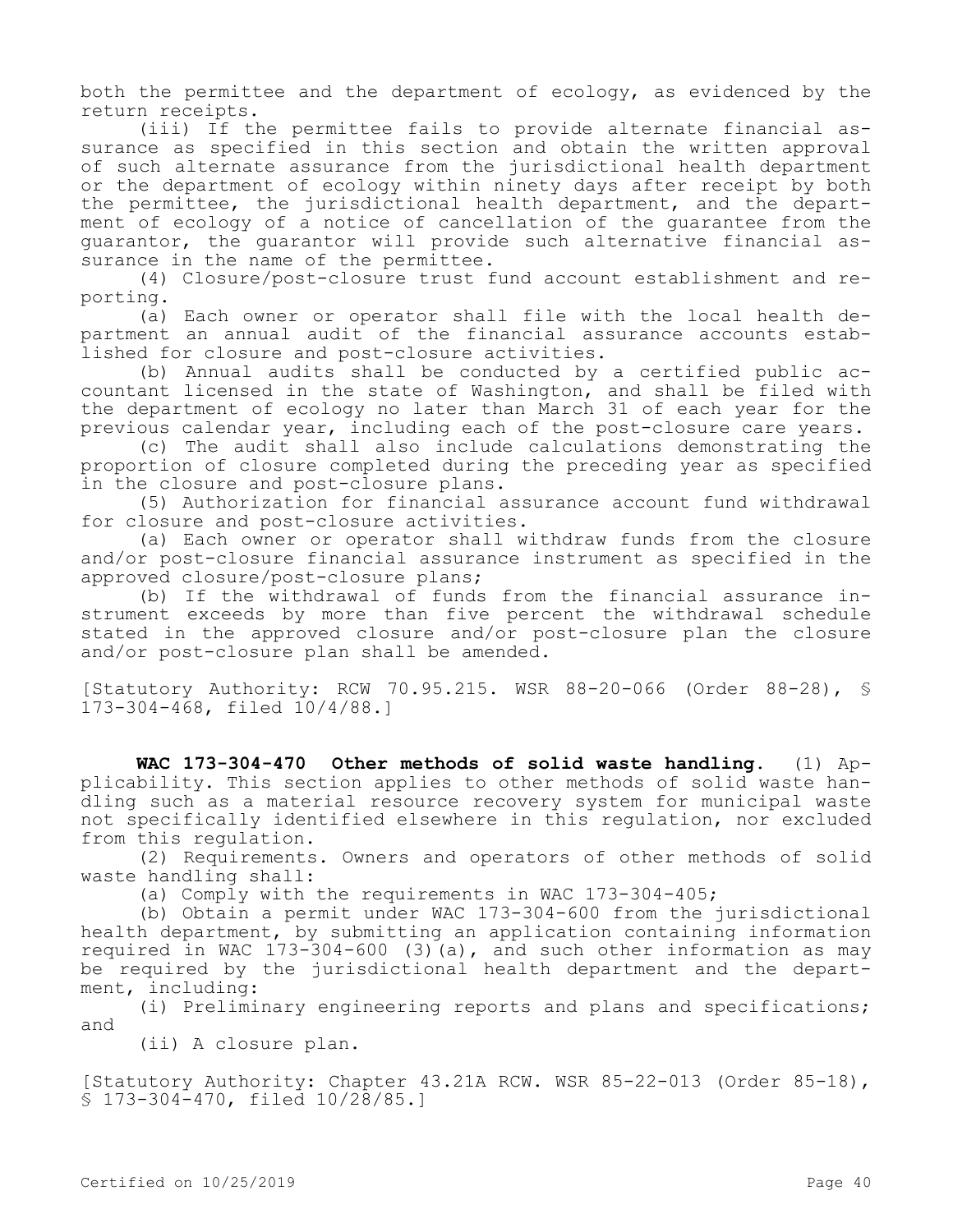**WAC 173-304-490 Groundwater monitoring requirements.** (1) Applicability. These requirements apply to owners and operators of landfills, piles, landspreading disposal facilities, and surface impoundments that are required to perform groundwater monitoring under WAC 173-304-400.

(2) Groundwater monitoring requirements.

(a) The groundwater monitoring system must consist of at least one background or upgradient well and three down gradient wells, installed at appropriate locations and depths to yield groundwater samples from the upper most aquifer and all hydraulically connected aquifers below the active portion of the facility.

(i) Represent the quality of background water that has not been affected by leakage from the active area; and

(ii) Represent the quality of groundwater passing the point of compliance. Additional wells may be required by the jurisdictional health department in complicated hydrogeological settings or to define the extent of contamination detected.

(b) All monitoring wells must be cased in a manner that maintains the integrity of the monitoring well bore hole. This casing must allow collection of representative groundwater samples. Wells must be constructed in such a manner as to prevent contamination of the samples, the sampled strata, and between aquifers and water bearing strata and in accordance with chapter 173-160 WAC, Minimum standards for construction and maintenance of water wells.

(c) The groundwater monitoring program must include at a minimum, procedures and techniques for:

(i) Decontamination of drilling and sampling equipment;

(ii) Sample collection;

(iii) Sample preservation and shipment;

(iv) Analytical procedures and quality assurance;

(v) Chain of custody control; and

(vi) Procedures to ensure employee health and safety during well installation and monitoring.

(d) Sample constituents.

- (i) All facilities shall test for the following parameters:
- (A) Temperature;
- (B) Conductivity;
- $(C)$  pH;
- (D) Chloride;
- (E) Nitrate, nitrite, and ammonia as nitrogen;
- (F) Sulfate;
- (G) Dissolved iron;
- (H) Dissolved zinc and manganese;
- (I) Chemical oxygen demand;
- (J) Total organic carbon; and
- (K) Total coliform.

(ii) The jurisdictional health department in consultation with the department may specify additional or fewer constituents depending upon the nature of the waste; and

(iii) Test methods used to detect the parameters of (d)(i) of this subsection shall be EPA Publication Number SW-846, *Test Methods for Evaluating Solid Waste - Physical/Chemical Methods* except for total coliform which shall use the latest edition of *Standard Methods for the Examination of Water and Wastewater.*

(e) The groundwater monitoring program must include a determination of the groundwater surface elevation each time groundwater is sampled.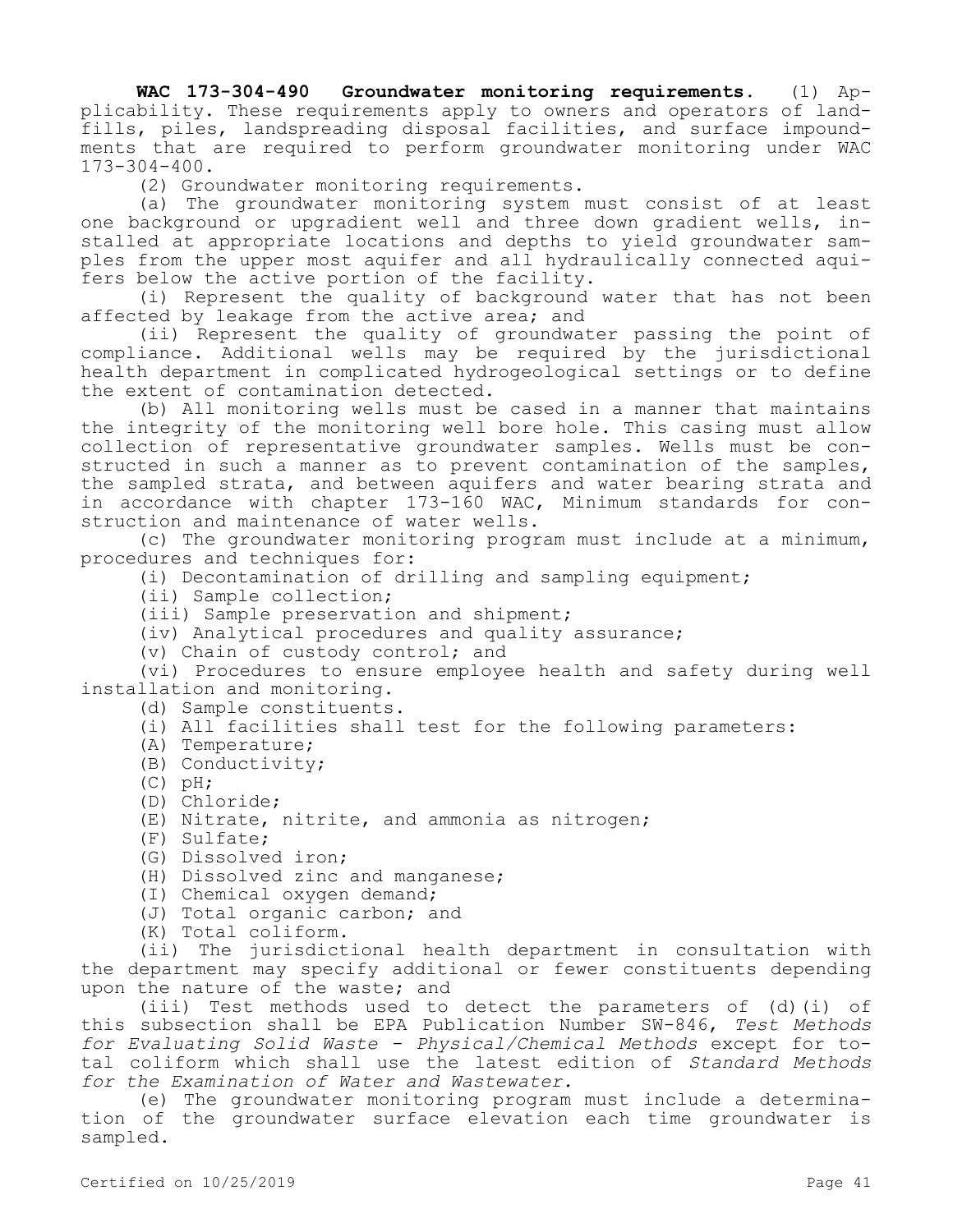(f) The owner or operator shall use a statistical procedure for determining whether a significant change over background has occurred. The jurisdictional health department will approve such a procedure with the guidance of the department.

(g) The owner or operator must determine groundwater quality at each monitoring well at the compliance point at least quarterly during the life of an active area (including the closure period) and the post-closure care period. The owner or operator must express the groundwater quality at each monitoring well in a form necessary for the determination of statistically significant increases.

(h) The owner or operator must determine and report the groundwater flow rate and direction in the uppermost aquifer at least annually.

(i) If the owner or operator determines that there is a statistically significant increase for parameters or constituents at any monitoring well at the compliance point, the owner or operator must:

(i) Notify the jurisdictional health department of this finding in writing within seven days of receipt of the sampling data. The notification must indicate what parameters or constituents have shown statistically significant increases;

(ii) Immediately resample the groundwater in all monitoring wells and determine the concentration of all constituents listed in the definition of contamination in WAC 173-304-100 including additional constituents identified in the permit and whether there is a statistically significant increase such that the groundwater performance standard has been exceeded, and notify the jurisdictional health department within fourteen days of receipt of the sampling data.

(j) The jurisdictional health department may require corrective action programs including facility closure if the performance standard of WAC  $173-304-460$  (2)(a) is exceeded and, in addition, may revoke any permit and require reapplication under WAC 173-304-600.

(3) Corrective action program. An owner or operator required to establish a corrective action program under this section must, at a minimum with the approval of the jurisdictional health officer:

(a) Implement a corrective action program that reduces contamination and if possible prevents constituents from exceeding their respective concentration limits at the compliance point by removing the constituents, treating them in place, or other remedial measures;

(b) Begin corrective action according to a written schedule after the groundwater performance standard is exceeded;

(c) Terminate corrective action measures once the concentrations of constituents are reduced to levels below the limits under WAC  $173-304-460$  (2)(a).

[Statutory Authority: Chapter 43.21A RCW. WSR 85-22-013 (Order 85-18), § 173-304-490, filed 10/28/85.]

**WAC 173-304-600 Permit requirements for solid waste facilities.**  (1) Applicability.

(a) All facilities which are subject to the standards of WAC 173-304-130, 173-304-300, and 173-304-400 are required to obtain permits. Permits are not required for single family residences and single family farms dumping or depositing solid waste resulting from their own activities on to or under the surface of land owned or leased by them when such action does not create a nuisance, violate statutes, ordinances, or regulations, including this regulation.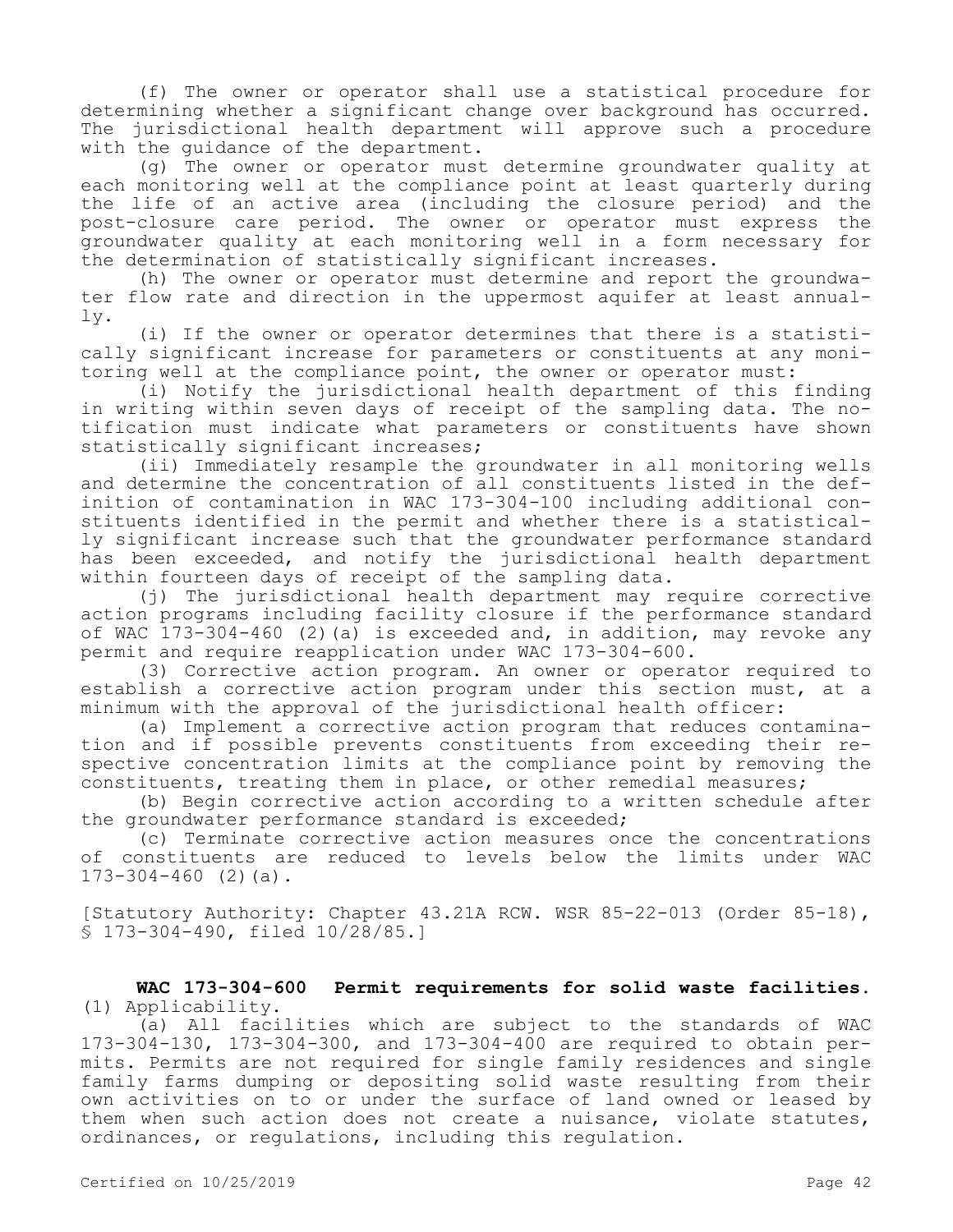(b) Permits are not required for corrective actions at solid waste handling facilities performed by the state and/or in conjunction with the United States Environmental Protection Agency to implement the Comprehensive Environmental Response Compensation and Liability Act of 1980 (CERCLA), or corrective actions taken by others to comply with a state and/or federal cleanup order provided that:

(i) The action results in an overall improvement of the environmental impact of the site;

(ii) The action does not require or result in additional waste being delivered to the site or increase the amount of waste or contamination present at the site;

(iii) The facility standards of WAC 173-304-400 are met; and

(iv) The jurisdictional health department is informed of the actions to be taken and is given the opportunity to review and comment upon the proposed corrective action plans.

(c) Effective dates. The effective dates are as follows:

(i) The permit requirements of this section apply to all existing waste handling facilities eighteen months after the effective date of this regulation.

(ii) Between the effective date of this regulation and eighteen months thereafter, existing facilities will operate under the terms and conditions of existing permits valid on the effective date of this regulation. Jurisdictional health departments shall incorporate compliance schedules into valid existing permits; such compliance schedules shall insure that existing facilities meet the effective dates of WAC 173-304-400(3).

(iii) New and expanded waste handling facilities shall meet the requirements of this section on the effective date of this regulation.

(2) Procedures for permits.

(a) Any owner or operator subject to the permit requirements who intends to operate a facility must apply for a permit with the jurisdictional health department. Filing shall not be complete until two copies of the application have been signed by the owner and operator and received by the jurisdictional health department, and the applicant has filed an environmental checklist required under the State Environmental Policy Act rules, chapter 197-11 WAC.

(b) Applications for a permit must contain the information set forth in subsection (3) of this section.

(c) Once the jurisdictional health department determines that an application for a permit is factually complete, it shall refer one copy to the appropriate regional office of the department for review and comment.

(d) The jurisdictional health department shall investigate every application to determine whether the facilities meet all applicable laws and regulations, conforms with the approved comprehensive solid waste handling plan and complies with all zoning requirements.

(e) The jurisdictional health department may establish reasonable fees for permits and renewal of permits. All permit fees collected by the health department shall be deposited in the county treasury in the account from which the health department's operating expenses are paid.

(f) The department shall report to the jurisdictional health department its findings on each permit application within forty-five days of receipt of a complete application or inform the jurisdictional health department as to the status of the application. Additionally, the department shall recommend for or against the issuance of each permit by the jurisdictional health department.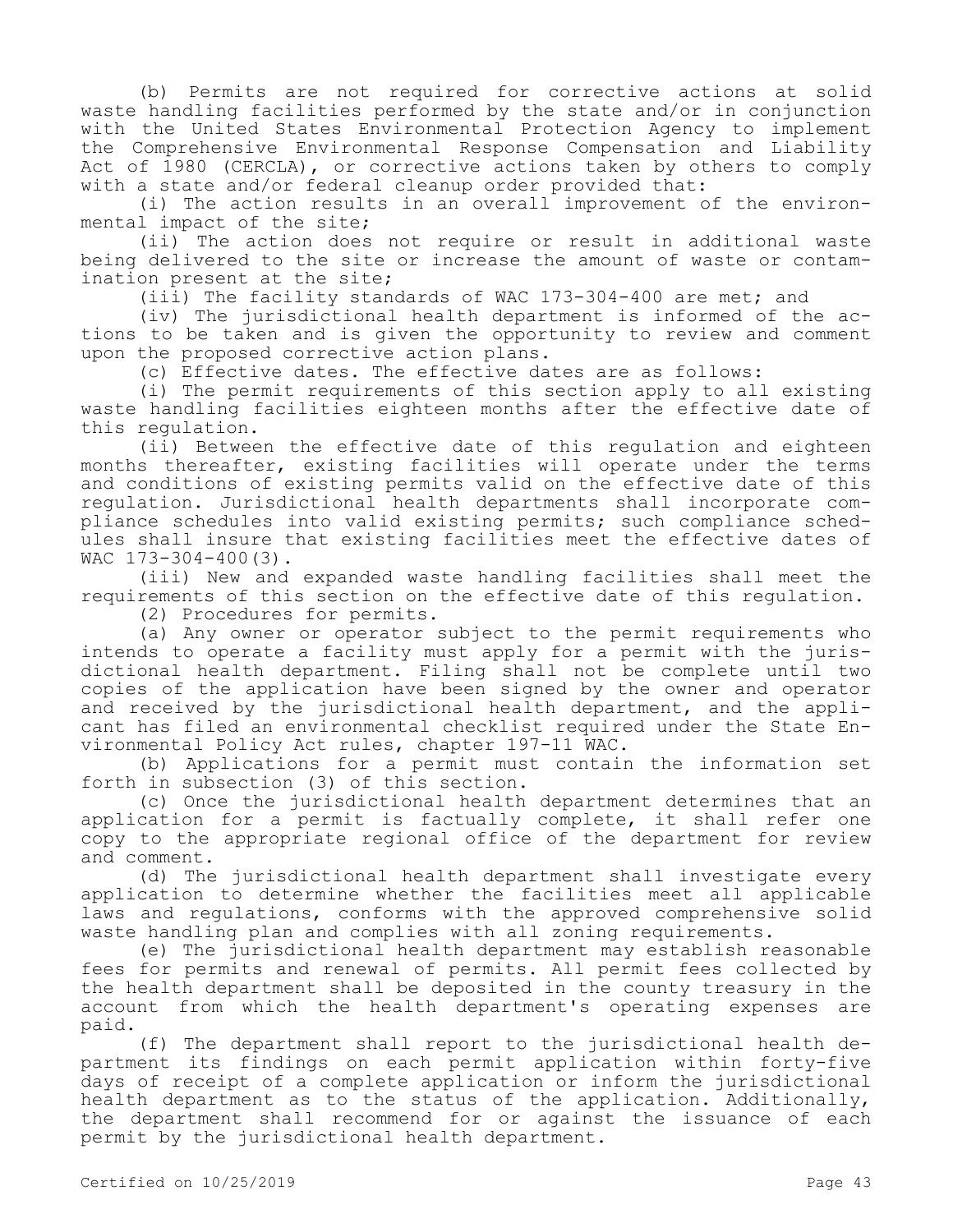(g) When the jurisdictional health department has evaluated all pertinent information, it may issue a permit. Every completed solid waste permit application shall be approved or disapproved within ninety days after its receipt by the jurisdictional health department or the applicant shall be informed as to the status of the application.

(h) Except for applications specified in subsection (3)(h) of this section every permit issued by a jurisdictional health department shall be on a format prescribed by the department and shall contain specific requirements necessary for the proper operation of the permitted site or facility including the requirement that final engineering plans and specifications be submitted for approval to the jurisdictional health department.

(i) All issued permits must be filed with the department no more than seven days after the date of issuance.

(j) The owner or operator of a facility shall apply for renewal of the facility's permit annually. The jurisdictional health department shall annually:

(i) Review the original application for compliance with these regulations and submit such additional information as spelled out in subsection (4) of this section;

(ii) Review information collected from inspections, complaints, or known changes in the operations;

(iii) Collect the renewal fee;

(iv) Renew the permit; and

(v) File the renewed permit with the department no more than seven days after the date of issuance. The department shall review and may appeal the renewal as set forth in RCW 70.95.185 and 70.95.190.

(3) Application contents for permits for new or expanded facilities.

(a) All permit applications except for inert waste, demolition waste, special purpose landfills, woodwaste landfill and recycling facilities applications, which are specified in (h) of this subsection, shall contain the following:

(i) A general description of the facility;

(ii) The types of waste to be handled at the facility;

(iii) The plan of operation required by WAC 173-304-405(2);

(iv) The form used to record weights or volumes required by WAC 173-304-405(3);

(v) An inspection schedule and inspection log required by WAC 173-304-405(5); and

(vi) Documentation to show that any domestic or industrial waste water treatment facility, such as a leachate treatment system, is being reviewed by the department under chapter 173-240 WAC.

(b) Application contents for permits for new or expanded landfill facilities. In addition to the requirements of (a) of this subsection, each landfill application for a permit must contain:

(i) A geohydrological assessment of the facility that addresses:

(A) Local/regional geology and hydrology, including faults, unstable slopes and subsidence areas on site;

(B) Evaluation of bedrock and soil types and properties;

- (C) Depths to groundwater and/or aquifer(s);
- (D) Direction and flow rate of local groundwater;
- (E) Direction of regional groundwater;

(F) Quantity, location and construction (where available) of private and public wells within a two thousand foot radius of site;

(G) Tabulation of all water rights for groundwater and surface water within a two thousand foot radius of the site;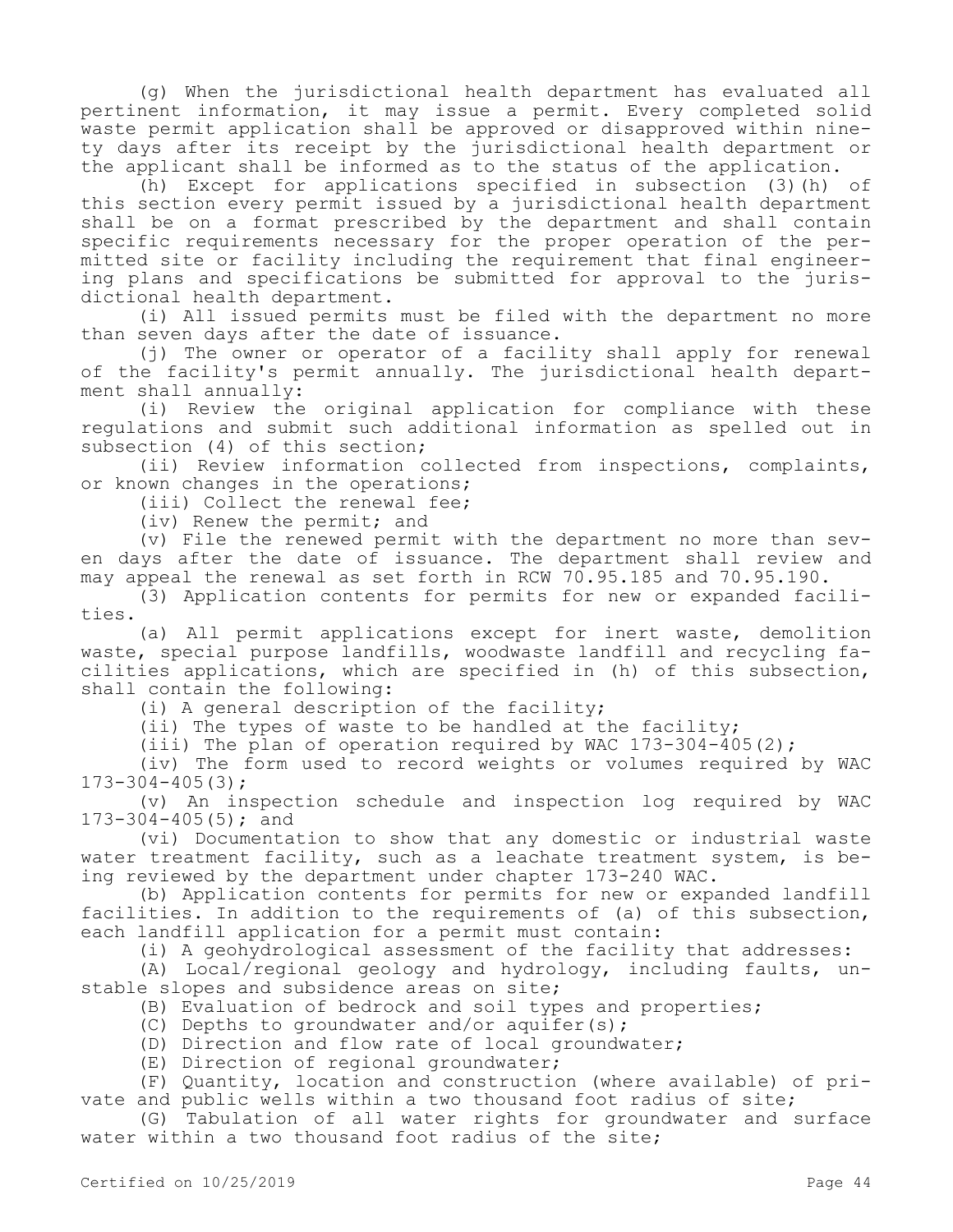(H) Identification and description of all surface waters within a one-mile radius of the site;

(I) Background ground and surface water quality assessment, and for expanded facilities, identification of impacts of existing facilities of the applicant to date upon ground and surface waters from landfill leachate discharges;

(J) Calculation of a site water balance;

(K) Conceptual design of a groundwater and surface water monitoring system, including proposed installation methods for these devices and where applicable a vadose zone monitoring plan;

(L) Land use in the area, including nearby residences; and

(M) Topography of the site and drainage patterns.

(ii) Preliminary engineering report/plans and specifications that address:

(A) How the facility will meet the locational standards of WAC 173-304-130;

(B) Relationship of facility to county solid waste comprehensive plan and the basis for calculating the facility's life;

(C) The design of bottom and side liners;

(D) Identification of borrow sources for daily and final cover, and soil liners;

(E) Interim/final leachate collection, treatment, and disposal;

(F) Landfill gas control and monitoring;

(G) Trench design, fill methods, elevation of final cover and bottom liner, and equipment requirements; and

(H) Closure/post-closure design, construction, maintenance, and land use.

(iii) An operation plan that addresses:

(A) Operation and maintenance of leachate collection, treatment, and disposal systems;

(B) Operation and maintenance of landfill gas control systems;

(C) Monitoring plans for groundwater, surface water, and landfill gases to include sampling technique, frequency, handling, and analyses requirements;

(D) Safety and emergency accident/fire plans;

(E) Routine filling, grading, cover, and housekeeping;

(F) Record system to address records on weights (or volumes), number of vehicles and the types of waste received;

(G) Vector control plans; and

(H) Noise control.

(iv) Closure plan to address:

(A) Estimate of closure season/year;

(B) Capacity of site in volume and tonnage;

(C) Maintenance of active fill versus completed, final covered acreage;

(D) Estimated closure construction timing and notification procedures;

(E) Inspection by regulatory agencies.

(v) Post-closure plan to address:

(A) Estimated time period for post-closure activities;

(B) Site monitoring of landfill gas, groundwater, and surface water;

(C) Deed clause changes, land use, and zoning restrictions;

(D) Maintenance activities to maintain cover and runoff systems; and

(E) Identification of final closure costs including cost calculations and the funding mechanism.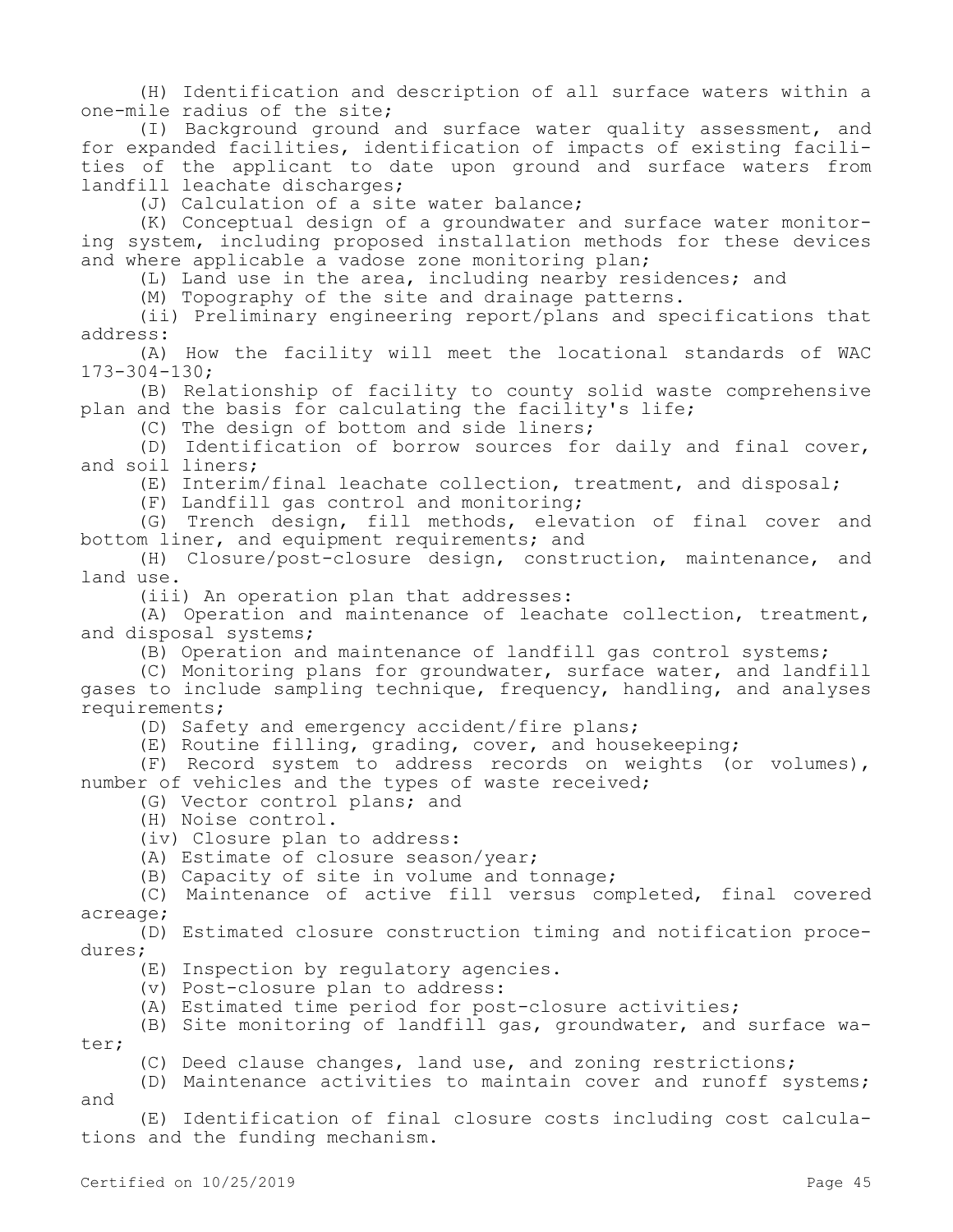(c) Application contents for new or expanded transfer stations, drop box facilities, and baling and compaction systems requiring a permit. In addition to the requirements of (a) of this subsection, .<br>each applicable application for a permit must contain preliminary engineering report/plans and specifications that address:

(i) The proposed facility's zoning status;

(ii) The relationship to the county solid waste comprehensive plan and the area to be served by the facility; and

(iii) The facility design to address how the facility shall meet requirements of WAC 173-304-410, including closure.

(d) Application contents for new or expanded surface impoundments requiring a permit. In addition to the requirements of (a) of this subsection, each applicable application for a permit must contain:

(i) A geohydrological assessment of the facility that addresses all of the factors of (b) (i) of this subsection;

(ii) Preliminary engineering report/plans and specifications that address, where applicable:

(A) How the proposed facility will meet the locational standards of WAC 173-304-130;

(B) The relationship of facility to the county solid waste comprehensive plan;

(C) The design of liners and foundation to be incorporated in the facilities design including the design leachate of collection and treatment systems;

(D) The design of groundwater monitoring;

(E) The design of dikes including calculations on dike stability analyses under conditions of liner failure;

(F) Other design details, including sludge cleanout and disposal, overfilling alarms and inlet design; and

(G) Closure/post-closure design, construction maintenance and land use.

(iii) An operation plan that addresses:

(A) Operation and maintenance of leachate collection system, or groundwater monitoring;

(B) Operation and maintenance of overfilling equipment or details of filling and emptying techniques;

(C) Inspection of dikes and liners for integrity; and

(D) Safety and emergency plans.

(iv) A closure plan to address:

(A) Estimate of closure year and cost;

(B) Methods of removing wastes, liners and any contaminated soils, and location of final disposal;

(C) Closure timing and notification procedures; and

(D) Final inspection by regulatory agencies.

(e) Application contents for new or expanded piles requiring a permit. In addition to the requirements of (a) of this subsection, each application for a permit must contain:

(i) Preliminary engineering reports/plans and specifications that address:

(A) How the proposed facility will meet the locational standards of WAC 173-304-130;

(B) The relationship of the facility to the county solid waste comprehensive plan and zoning;

(C) The design of the liner or sealed surface upon which the liner rests, including an analysis of the liners ability to withstand the stress;

(D) The design of the run-on and runoff system;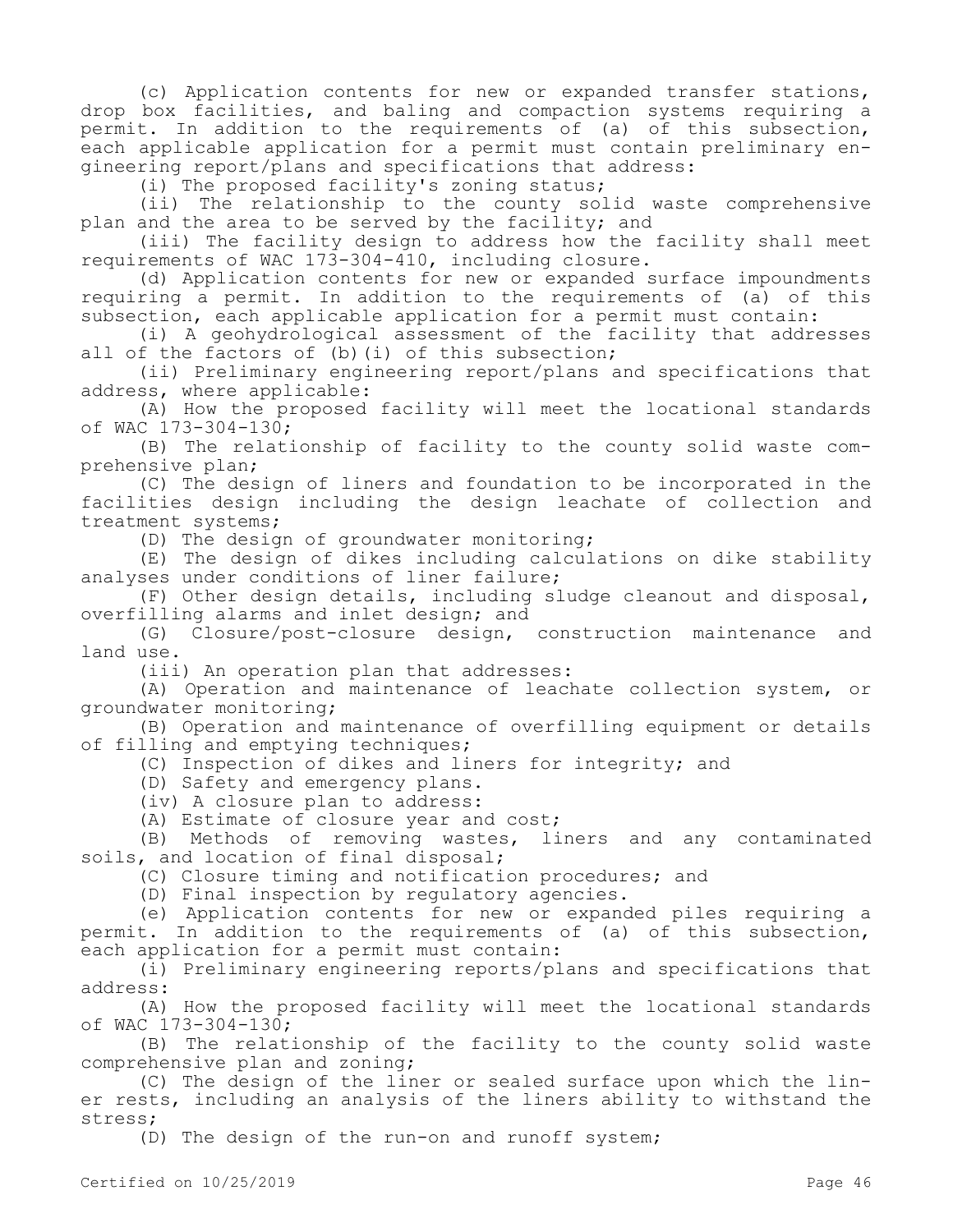(E) The design to avoid washout when the pile is located in a one hundred-year flood plain; and

(F) Maximum elevation and boundaries of the waste pile.

(ii) An operation plan that addresses:

(A) Methods of adding or removing wastes from the pile and equipment used;

(B) Inspection of the liner for integrity; and

(C) Safety and emergency plans.

(iii) A closure plan to address:

(A) Estimate of closure year and cost;

(B) Methods of removing wastes, liners and any contaminated soils, and location of final disposal;

(C) Closure timing and notification procedures; and

(D) Final inspection by regulatory agencies.

(f) Application contents for new or expanded energy recovery and incinerator facilities requiring a permit. In addition to the requirements of (a) of this subsection, each application for a permit must contain:

(i) Preliminary engineering reports/plans and specifications that address:

(A) The relationship of the facility to the county solid waste comprehensive plan and zoning;

(B) The design of the storage and handling facilities on-site for incoming waste as well as fly ash, bottom ash and any other wastes produced by air or water pollution controls; and

(C) The design of the incinerator or thermal treater, including changing or feeding systems, combustion air systems, combustion or reaction chambers, including heat recovery systems, ash handling systems, and air pollution and water pollution control systems. Instrumentation and monitoring systems design shall also be included.

(ii) An operation plan that addresses:

(A) Cleaning of storage areas as required by WAC 173-304-440  $(2)(a);$ 

(B) Alternative storage plans for breakdowns as required in WAC  $173-304-440$  (2)(c);

(C) Inspection to insure compliance with state and local air pollution laws and to comply with WAC 173-304-405(5). The inspection log or summary must be submitted with the application; and

(D) How and where the fly ash, bottom ash and other solid wastes will be disposed of.

(iii) A closure plan to address:

(A) Estimate of closure year and cost;

(B) Methods of closure and methods of removing wastes, equipment, and location of final disposal;

(C) Closure timing and notification procedures; and

(D) Final inspection by regulatory agencies.

(g) Application contents for new or expanded landspreading disposal facilities requiring a permit. In addition to the requirements of (a) of this subsection, each application for a permit must contain:

(i) A geohydrological assessment of the facility that addresses all of the factors of (b)(i) of this subsection;

(ii) Preliminary engineering reports/plans and specifications that address:

(A) How the proposed facility will meet the locational standards of WAC 173-304-130;

(B) The relationship of the facility to the county solid waste comprehensive plan and the basis for calculating the facility's life;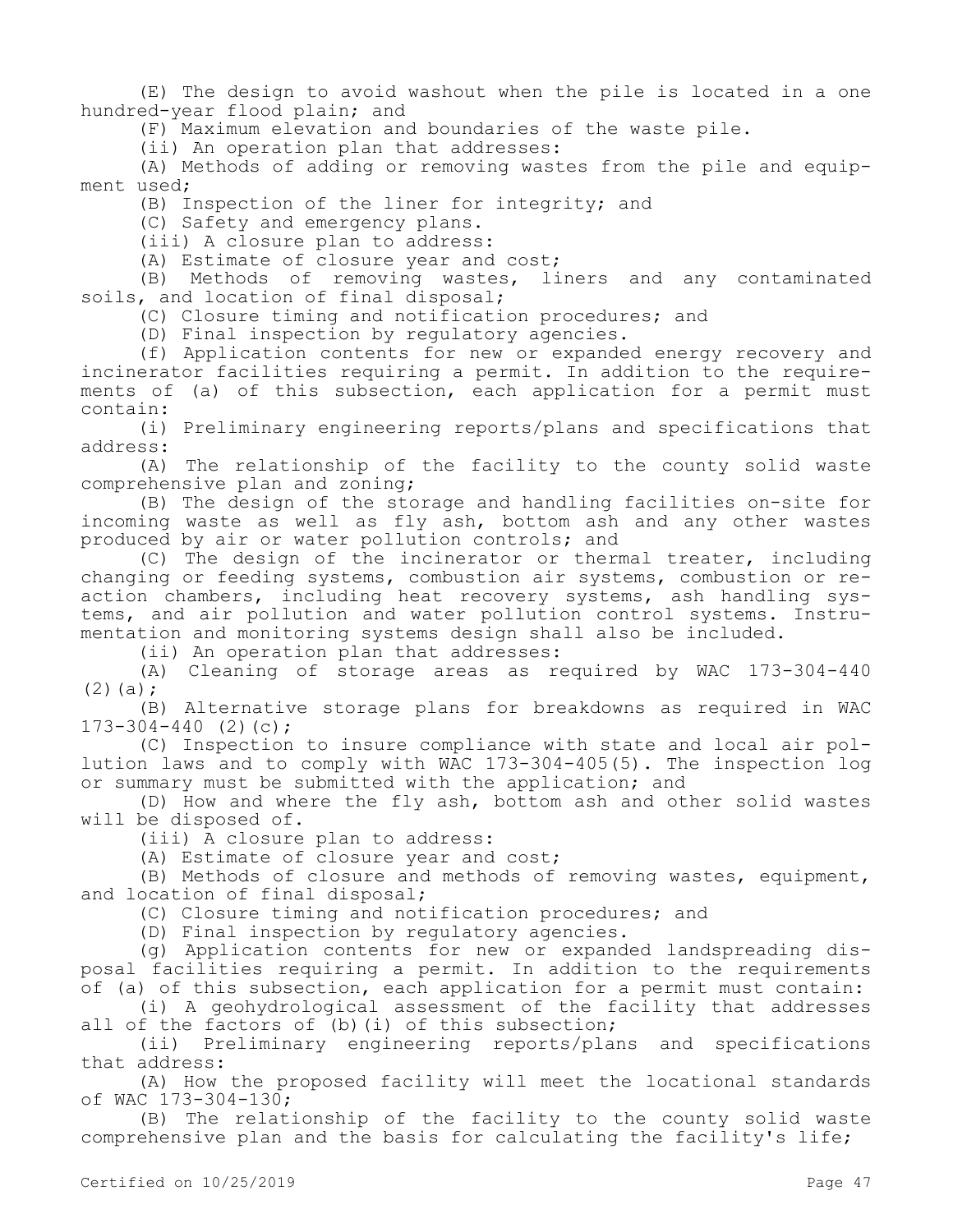(C) Waste analyses and methods to periodically sample and analyze solid waste;

(D) Design of interim waste storage facilities if such facilities are not otherwise permitted by the department;

(E) Design of run-on and runoff systems;

(F) A contour map of the active area showing contours to the nearest foot;

(G) A groundwater and surface water monitoring program; and

(H) Access barriers such as fences, and warning signs.

(iii) An operation plan that addresses:

(A) Operation and maintenance of runoff and run-on systems;

(B) Methods of taking groundwater samples and for maintaining groundwater monitoring systems;

(C) Methods of applying wastes to meet the requirements of WAC  $173-304-450$  (2)(d):

(I) Estimated multiples of agronomic rates;

(II) Frequency of discing; and

(III) Avoidance of standing water.

(D) The written contract required between landowners, waste generators and waste operators.

(iv) Closure plan to address:

(A) Estimate of closure season/year;

(B) Capacity of site in volume and tonnage;

(C) Year-to-year maintenance of the active area versus completed, final covered acreage;

(D) Closure construction timing and notification procedures; and

(E) Final inspection by regulatory agencies.

(v) Post-closure plan to address:

(A) Estimated time period for post-closure activities;

(B) Site monitoring of groundwater;

(C) Deed clause changes, land use, and zoning restrictions;

(D) Maintenance activities to maintain cover and runoff systems;

(E) Plans for food chain crops being grown on the active areas, after closure; and

(F) Identification of final closure costs including cost calculations and the funding mechanism.

(h) Application contents for new or expanded inert waste and demolition waste, special purpose landfill, woodwaste landfills, and recycling facilities.

Applications for permits subject to the standards of WAC 173-304-300, 173-304-460(5), 173-304-461, and 173-304-462 shall be on forms whose content shall be specified by the jurisdictional health department.

(4) Application contents for existing facilities renewing permits. All owners or operators of existing facilities shall renew permits or application forms specified in subsection (3) of this section. Previous information submitted to the jurisdictional health department may be referred to on the application forms. Changes in operating methods or other changes must be noted on the application in order to be authorized by permit.

(5) Inspections. As a minimum, annual inspections of all permitted solid waste facilities shall be performed by the jurisdictional health department. Any duly authorized officer, employee, or representative of the jurisdictional health officer or his designee having jurisdiction may enter and inspect any property, premises or place at any reasonable time for the purpose of determining compliance with this chapter, and relevant laws and regulations. Findings shall be no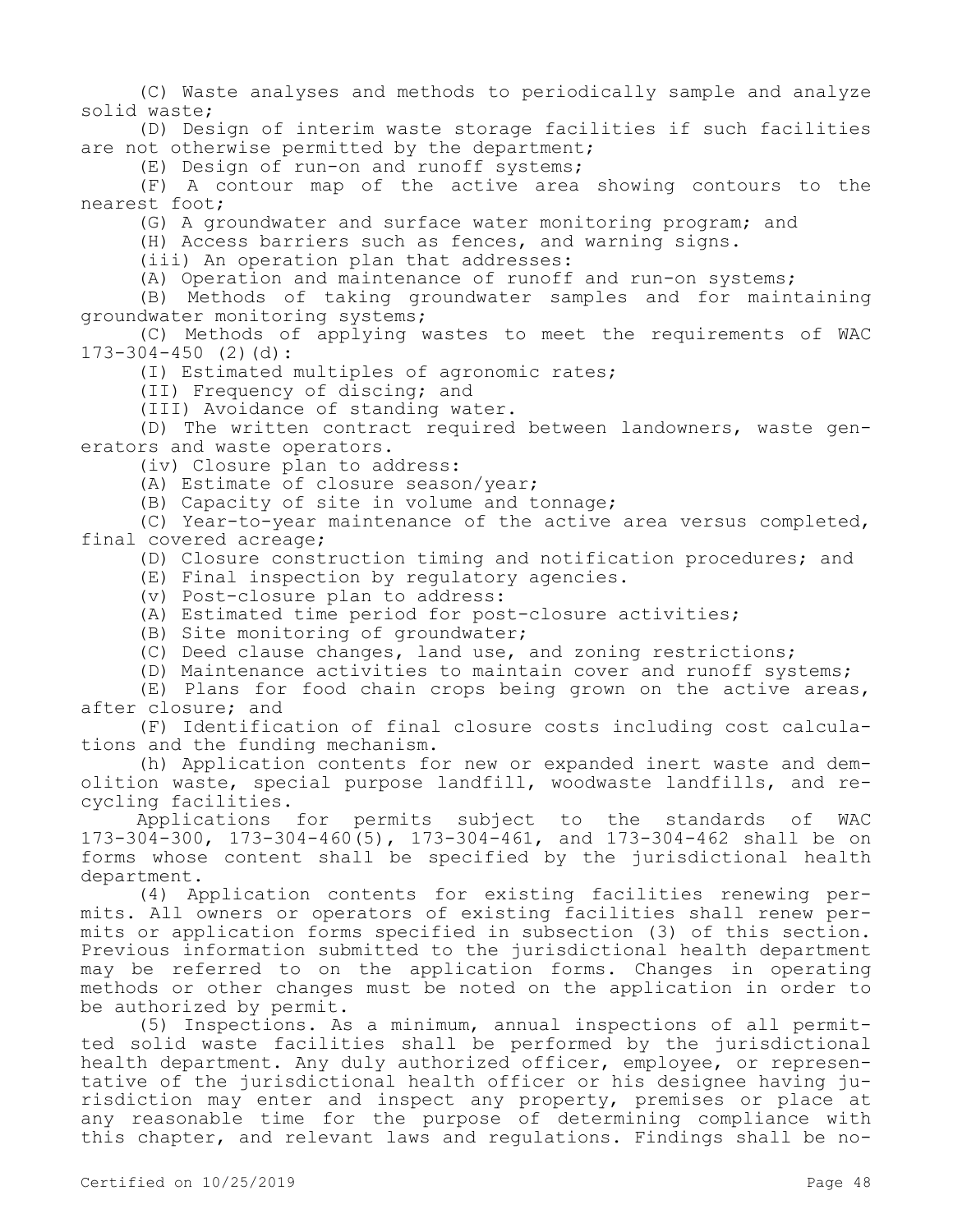ted and kept on file. A copy of the inspection report or annual summary shall be furnished to the site operator.

[Statutory Authority: RCW 70.95.215. WSR 88-20-066 (Order 88-28), § 173-304-600, filed 10/4/88. Statutory Authority: Chapter 43.21A RCW. WSR 85-22-013 (Order 85-18), § 173-304-600, filed 10/28/85.]

**WAC 173-304-700 Variances.** (1) Any person who owns or operates a solid waste facility may apply to the jurisdictional health officer for a variance from any section of this regulation. The application shall be accompanied by such information as the jurisdictional health department may require. The jurisdictional health department may grant such variance, but only after due notice or a public hearing if requested, if it finds that:

(a) The solid waste handling practices or location do not endanger public health, safety or the environment; and

(b) Compliance with the regulation from which variance is sought would produce hardship without equal or greater benefits to the public.

(2) No variance shall be granted pursuant to this section until the jurisdictional health department has considered the relative interests of the applicant, other owners of property likely to be affected by the handling practices and the general public.

(3) Any variance or renewal shall be granted within the requirements of subsection (1) of this section and for time period and conditions consistent with the reasons therefor, and within the following limitations:

(a) If the variance is granted on the ground that there is no practicable means known or available for the adequate prevention, abatement, or control of pollution involved, it shall be only until the necessary means for prevention, abatement or control become known and available and subject to the taking of any substitute or alternative measures that the jurisdictional health department may prescribe;

(b) The jurisdictional health department may grant a variance conditioned by a time table if:

(i) Compliance with the regulation will require spreading of costs over a considerable time period; and

(ii) The time table is for a period that is needed to comply with the regulation.

(4) Any variance granted pursuant to this section may be renewed on terms and conditions and for periods which would be appropriate on initial granting of a variance. No renewal thereof shall be granted, unless following a public hearing on the complaint or due notice, the jurisdictional health department finds the renewal is justified. No renewal shall be granted except on application. Any such application shall be made at least sixty days prior to the expiration of the variance. Immediately upon receipt of an application for renewal, the jurisdictional health department shall give public notice of such application in accordance with rules and regulations of the jurisdictional health department.

(5) An application for a variance, or for the renewal thereof, submitted to the jurisdictional health department shall be approved or disapproved by the jurisdictional health department within ninety days of receipt unless the applicant and the jurisdictional health department agree to a continuance.